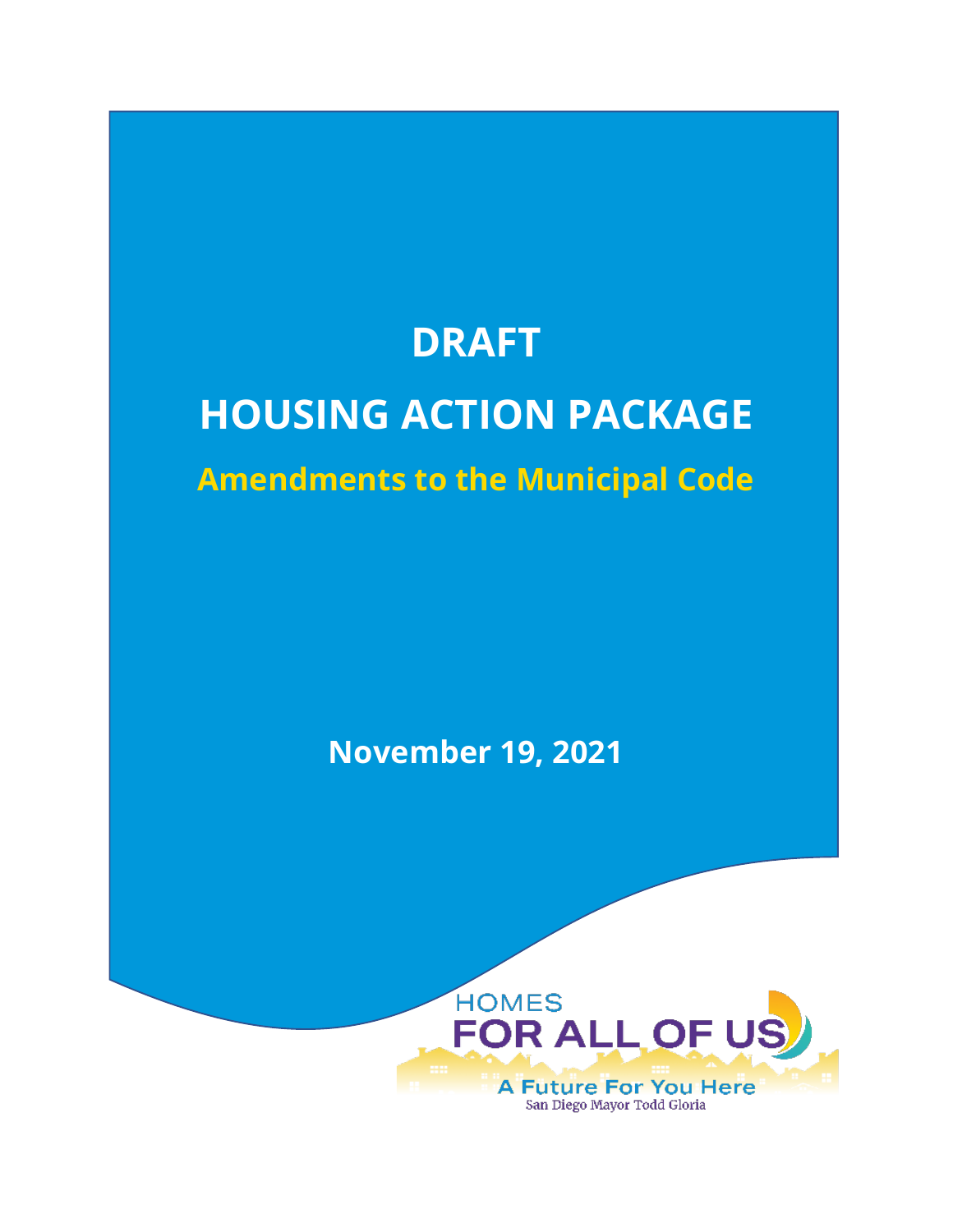The City of San Diego is pleased to present the Draft Housing Action Package, a selection of amendments to the City's Municipal Code designed to increase housing options that all San Diegans can afford.

The Draft Housing Action Package includes a variety of local housing programs and incentives; implementing regulations for California Senate Bill 9 (SB 9), passed by the legislature in 2021 and effective State-wide on January 1, 2022; and amendments to the City's Accessory Dwelling Unit (ADU) and Junior Accessory Dwelling Unit (JADU) Regulations that address privacy, enhancement of the urban tree canopy, and contributions to needed infrastructure.

The Draft Housing Action Package presents the amendments in three sections for clarity and ease of navigation:

**[Section 1: Local Housing Programs and Incentives](#page-1-0)**

**[Section 2: Implementing Regulations for SB 9](#page-36-0)**

**[Section 3: Amendments to the City's Accessory Dwelling Unit and](#page-52-0)  [Junior Accessory Dwelling Unit Regulations.](#page-52-0)**

<span id="page-1-0"></span>The City welcomes review and comment from the public on the Draft Housing Action Package. Questions and comments can be submitted via email to: [rmezo@sandiego.gov.](mailto:rmezo@sandiego.gov) To stay up-to-date on the status of this initiative, please signup for notifications through [Constant Contact.](https://visitor.r20.constantcontact.com/manage/optin?v=001L8yzO-DYgLyogX8cwfGReoCytPqndbbduQxrJk7sqduDznp93MyOgbbKDwSVN9VFYXcnyGqkynWNaHidIctd8lvFnpT1gKv0iA994juCAGM%3D)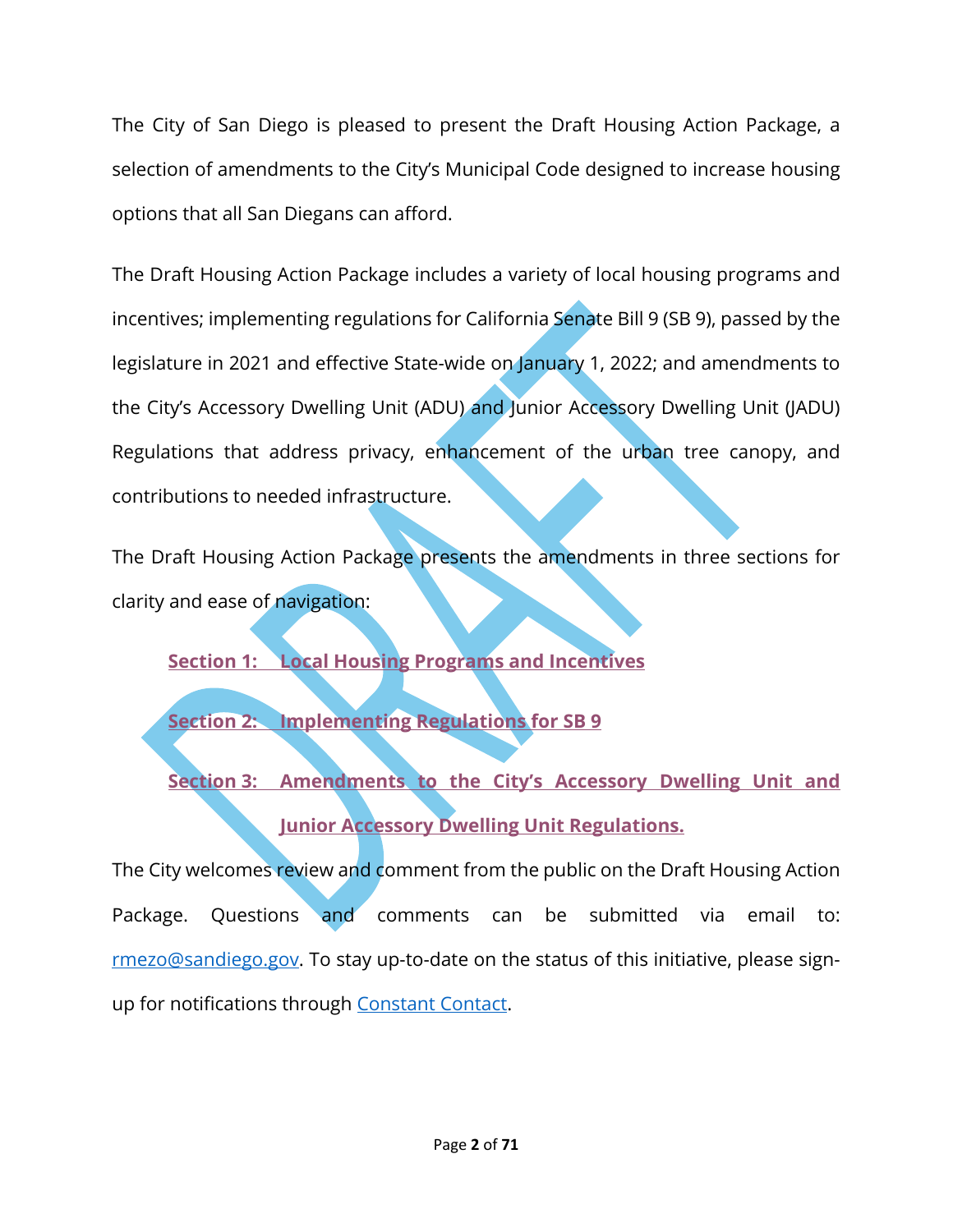# **Section 1: Local Housing Programs and Incentives**

## **Employee Housing Incentive Program**

### **§98.0502 Establishment of the San Diego Affordable Housing Fund**

- (a) There is established a fund to be known as the San Diego Affordable Housing Fund. The Affordable Housing Fund shall consist of funds received from the commercial development linkage fees paid to the City pursuant to Chapter 9, Article 8, Division 6 of the San Diego Municipal Code; revenues from the Transient Occupancy Tax as provided in Section 35.0128 of the San Diego Municipal Code; funds received from the **Employee Housing Incentive Program Fee paid to the City pursuant to** Section 143.0742 of the San Diego Municipal Code; funds received from in lieu fees paid to the City and revenues received from promissory note repayments, shared equity payments, or other payments collected pursuant to Chapter 14, Article 2, Division 13 of the San Diego Municipal Code; and any other appropriations as determined from time to time by legislative action of the City Council. The Affordable Housing Fund shall be administered by the San Diego Housing Commission pursuant to the provisions of this Division, the appropriation ordinances and applicable Council policies.
- (b) There is also established within the Affordable Housing Fund, a San Diego Housing Trust Fund account. Except for funds received from the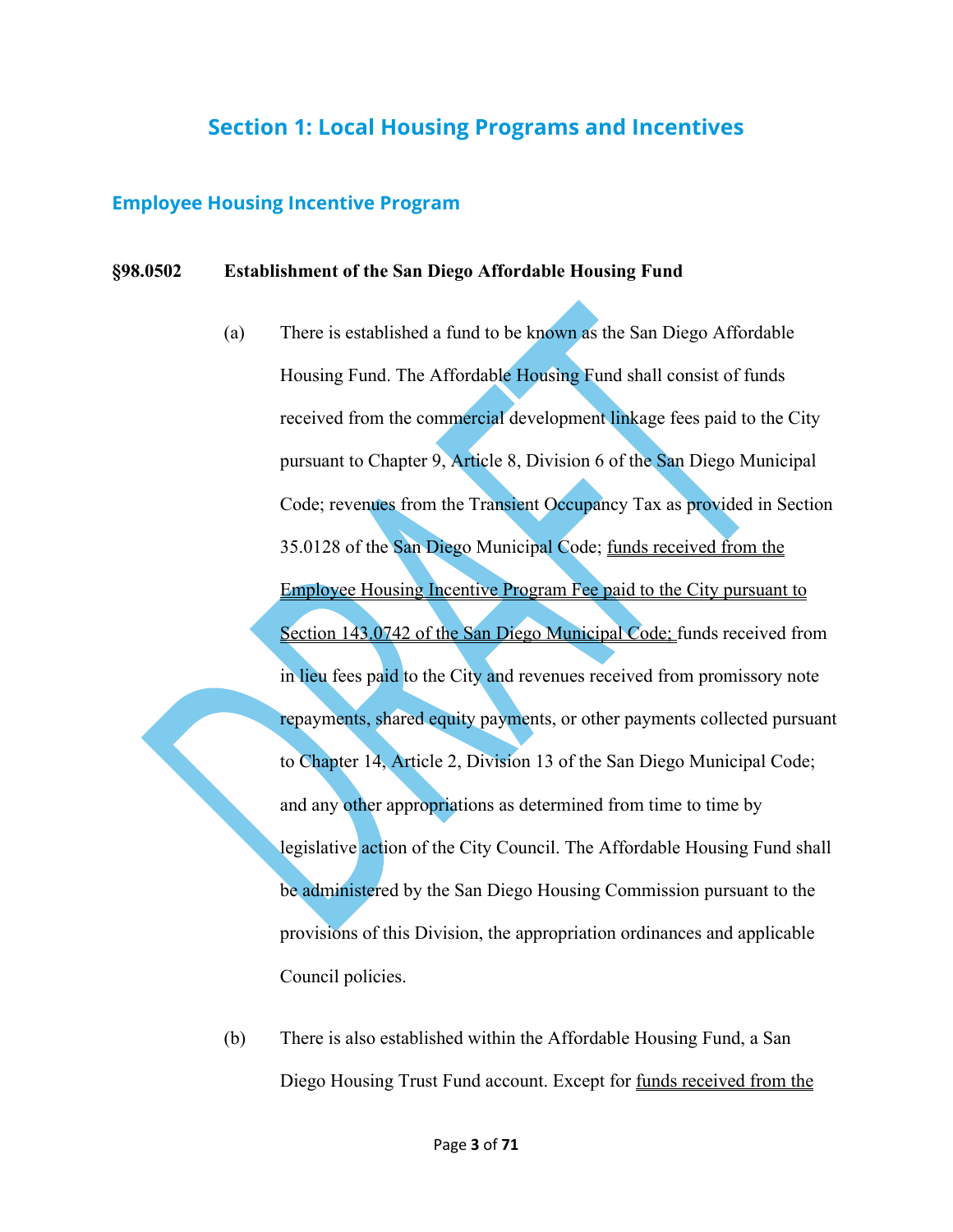Employee Housing Incentive Program Fee paid to the City pursuant to Section 143.0742 of the San Diego Municipal Code and funds received from in lieu fees paid to the City and revenues received from promissory note repayments, shared equity payments, or other payments collected pursuant to Chapter 14, Article2, Division 13 of the San Diego Municipal Code,; all funds received by the Affordable Housing Fund, either from special funds or general fund appropriations, shall be deposited in the Housing Trust Fund account. The administration and use of monies from the San Diego Housing Trust Fund shall be subject to all provisions under this Division related to the Affordable Housing Fund.

(c) There is also established within the Affordable Housing Fund, an Inclusionary Housing Fund account. Funds received from the Employee Housing Incentive Program Fee paid to the City pursuant to Section 143.0742 of the San Diego Municipal Code, and funds received from in lieu fees paid to the City and revenues received from promissory note repayments, shared equity payments, or other payments collected pursuant to Chapter 14, Article 2, Division 13 of the San Diego Municipal Code shall be deposited in the Inclusionary Housing Fund account. The administration and use of monies from the Inclusionary Housing Fund shall be subject to all provisions under this Division related to the Affordable Housing Fund.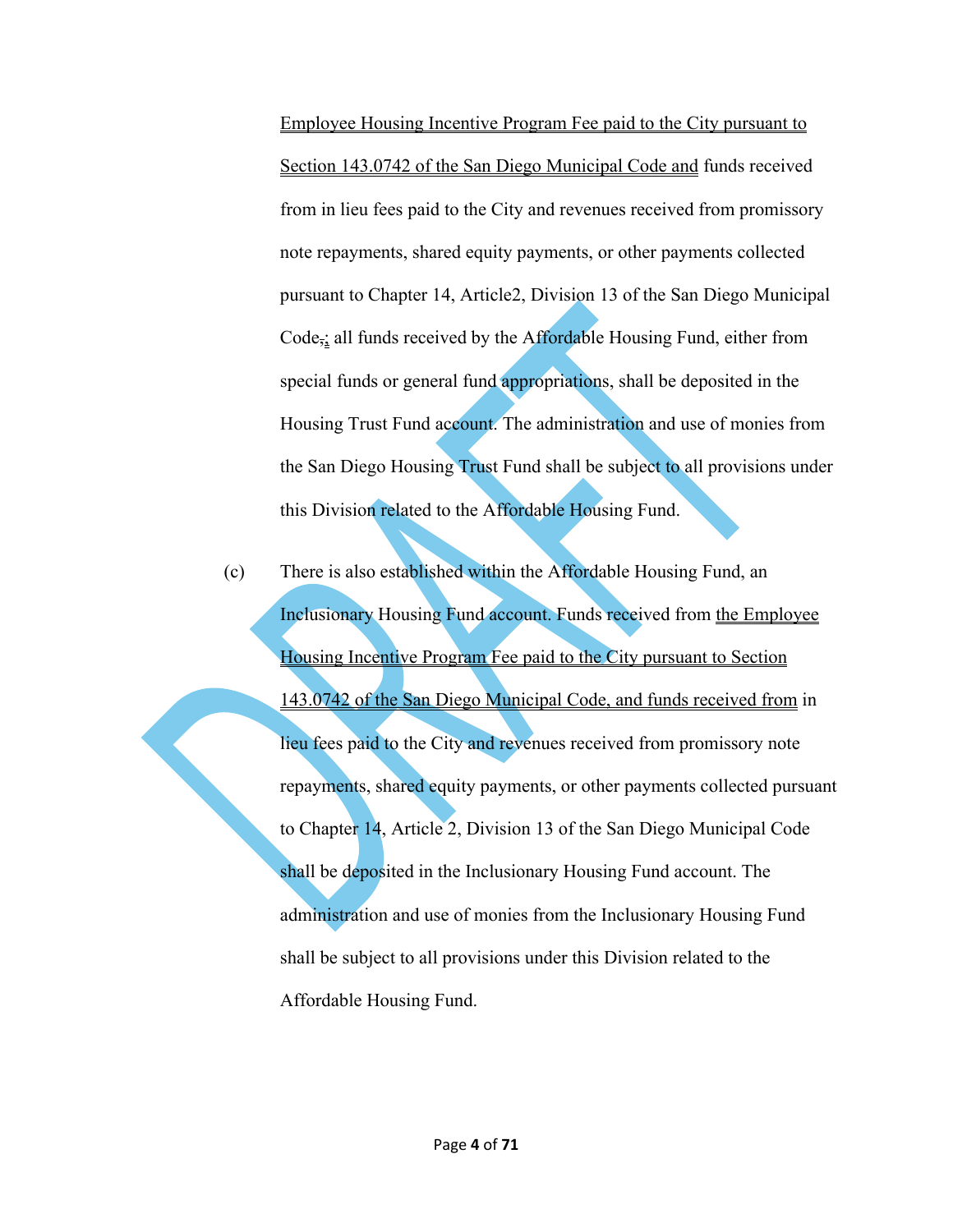### **§143.0742 Incentives for Commercial Non-Residential Development**

An *applicant* for a commercial *development* that has entered into an agreement with an *applicant* for a residential *development* that provides at least 15 percent of the *dwelling units* as affordable to *very low income* households or at least 30 percent of the *dwelling units* as affordable to *low income* households in accordance with Section 143.0720 shall be entitled to a *development* bonus in accordance with Government Code Section 65915.7(b) provided that:

(a) The agreement shall be approved by the City Manager and identify how the *applicant* for the commercial *development* will contribute to affordable housing in one of the following ways:

(1) Directly constructing the affordable *dwelling units*;

(2) Donating a portion of the commercial site or another site that meets the criteria in Section 143.0742(b) for *development* of the affordable *dwelling units*; or

(3) Financially contributing to the *development* of the affordable *dwelling units*.

(b) The residential *development* shall be located within the City of San Diego, in close proximity to public amenities, and within a *Transit Priority Area*.

An *applicant* for a non-residential *development* as defined in this Section that contributes to the construction of affordable housing through the payment of the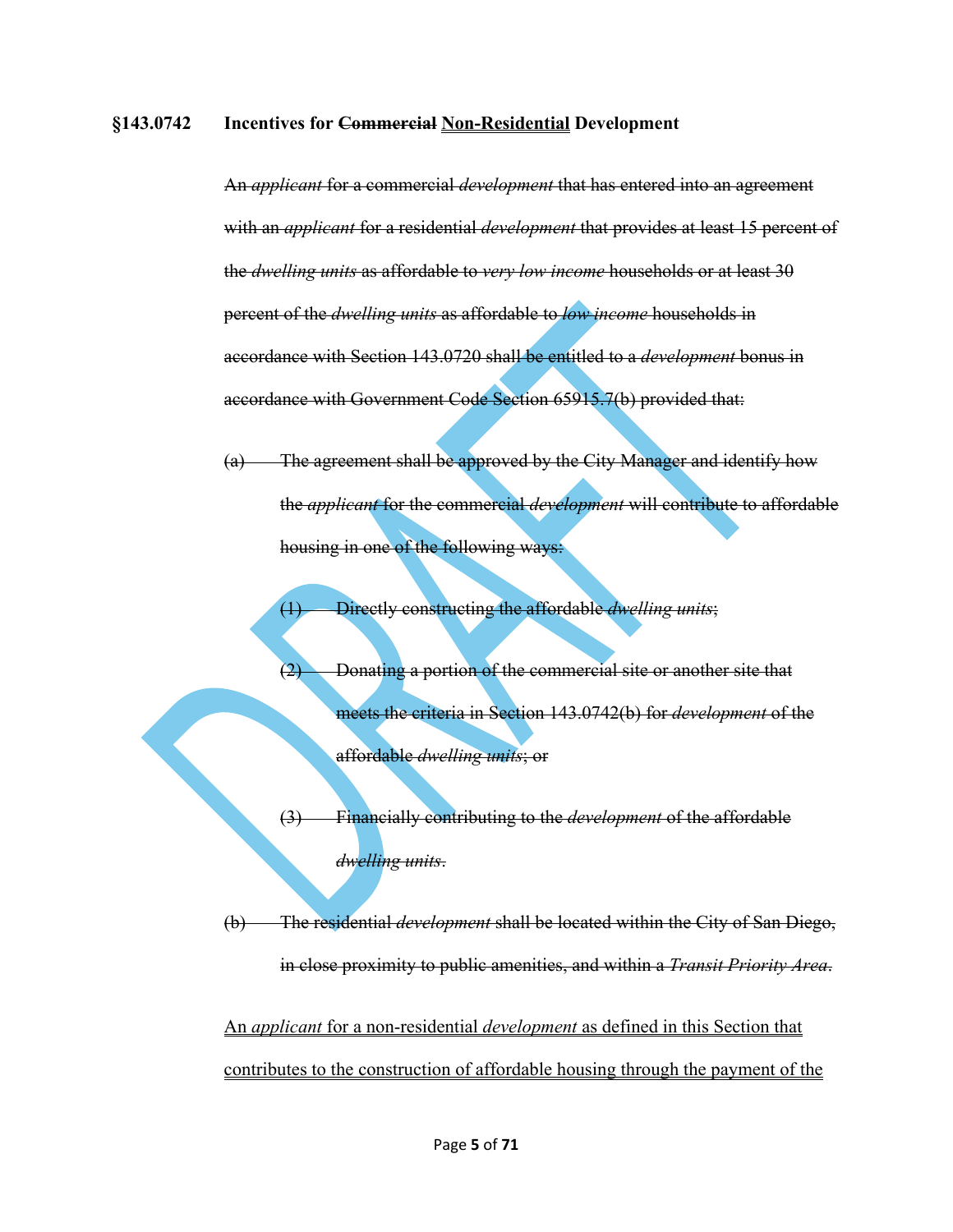Employee Housing Incentive Program Fee, as adopted by City Council Resolution, shall be entitled to receive one or more incentives, as follows:

(a) Employee Housing Incentive Requirements

(1) The non-residential *development* shall be located in a *Transit Priority Area.*

(2) For purposes of this Section, non-residential *development* includes all subcategories within the Retail Sales, Commercial Services, and Office use categories, and the Light Manufacturing and Research & Development subcategories within the Industrial use category, but does not include separately Regulated Uses within these use categories or residential mixed-use *development*.

(b) The Employee Housing Incentive Program Fee shall be determined as follows:

> (1) One incentive = \$(tbd) per square foot of *gross floor area* of the *development*.

(2) Two incentives = \$(tbd) per square foot of *gross floor area* of the *development*.

(c) Incentives shall be granted in accordance with Sections  $143.0740(a)(1)$ ,  $143.0740(b)$ , and  $143.0740(c)$ , with the following exceptions:

(1) Incentives may not be used to deviate from requirements related to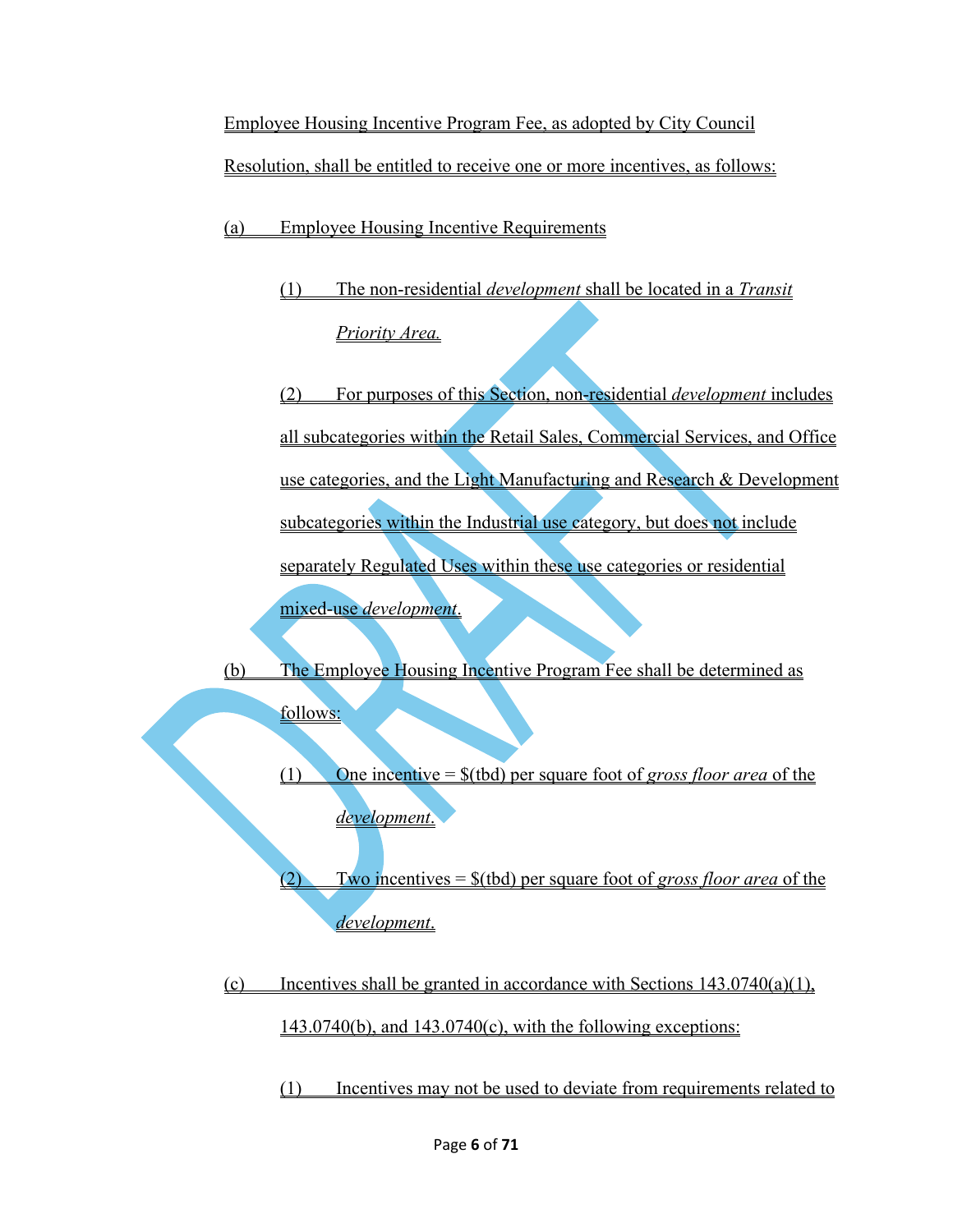### minimum *floor area ratio* for residential uses.

(2) *Floor Area Ratio* may not be increased by more than 0.5.

### **Live/Work Flexibility**

### **§131.0623 Additional Use Regulations of Industrial Zones**

The additional use regulations identified in this Section are applicable to uses where indicated in Table 131-06B. In addition to the use-specific regulations below, the combined gross floor area for the uses identified in Sections  $131.0623(a)$ , (b), (d), (h), (k), (m), and (n) shall not exceed 35 percent of the allowable gross floor area of the premises.

- (a) through (i) [No change in text]
- (j) To encourage and facilitate living in closer proximity to employment opportunities, residential Residential uses in the IP-3-1 zone are permitted subject to the following regulations:
	- (1) Residential *development* is permitted in accordance with the Business Park - Residential Permitted CPIOZ of the applicable community plan; subject to the following:
		- (2A) Residential *development* comprises no more than shall not exceed a maximum of 49 percent of the total *lot* area within the Business Park - Residential Permitted CPIOZ or a maximum of 49 percent of the *gross floor area* of the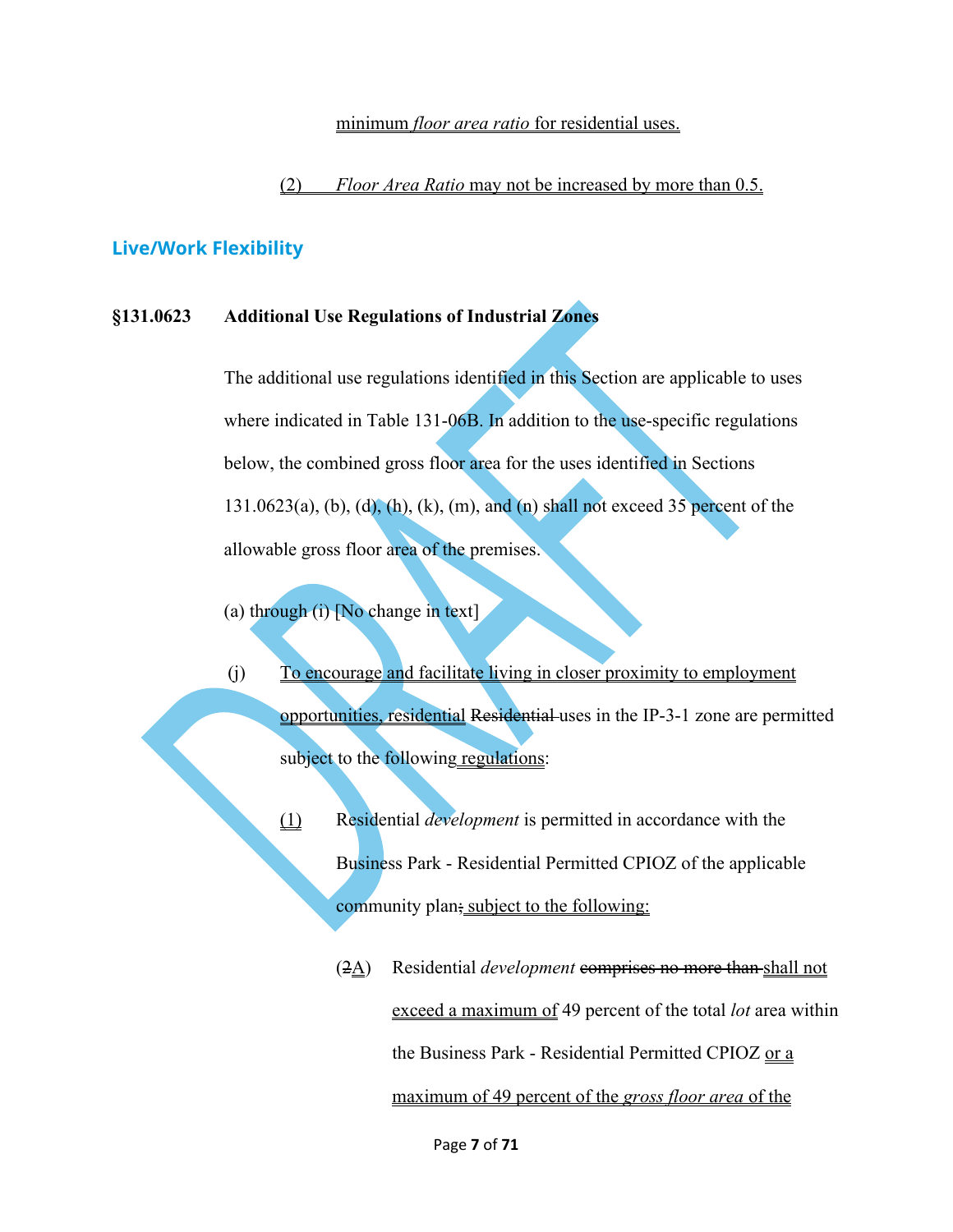#### *premises*; and

- (3B) Residential *development* compliesshall comply with the *development* regulations of the residential zone identified in the Business Park - Residential Permitted CPIOZ of the applicable community plan, except that the *lot* area, *lot* dimensions, *floor area ratio*, and *setback* requirements of the IP-3-1 zone shall apply.
- (2) Residential *development* is permitted outside of the Business Park Residential Permitted CPIOZ as follows:

(A) Live/work quarters in accordance with Section 141.0311;

- (B) *Shopkeeper units* may include space for uses in accordance with Section  $131.0623(i)(2)(C)$ ; and shall comply with the requirements in Section 141.0311.
- (C) A maximum of 49 percent of the *gross floor area* on the *premises* may be used for residential uses. At least 51 percent of the *gross floor area* shall be used for Retail Sales, Commercial Services, Artisan Food and Beverage Producer, Offices, Research and Development, and Light Manufacturing.

(D) The residential area and the business area must be occupied by the same tenant, and no portion of the residential area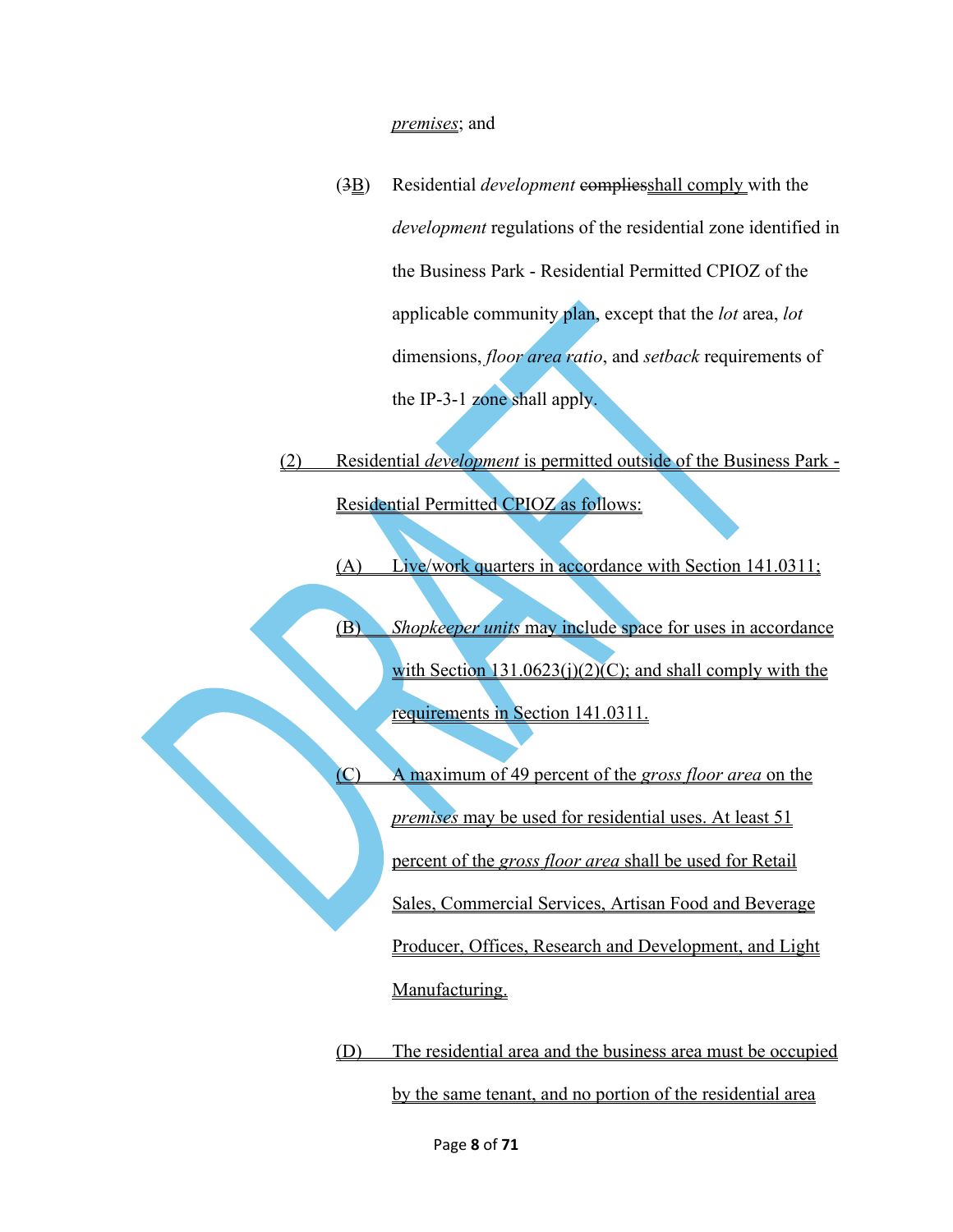### shall be rented or sold separately; and

(E) The residential area is permitted above the business area, to the adjacent or in the rear of the business area, provided that there is internal access between the residential area and business area;

### **141.0311 Live/Work Quarters**

Live/work quarters are studio spaces designed to integrate living space into the workspace in buildings that were originally are primarily designed for industrial or commercial occupancy that have been converted to integrate living space into the work space. Live/work quarters are permitted as a limited use in the zones indicated with an "L" in the Use Regulations Tables in Chapter 13, Article 1 (Base Zones) subject to the following regulations.

(a) [No change in text]

(b) A maximum of 49 percent of the floor area  $-$  of each live/work quarters may be used or arranged for residential purposes such as sleeping, *kitchen*, bathroom, and closet. The minimum floor area used or arranged for non-residential purposes shall be 100 square feet.

(c) through (h) [No change in text]

# **Affordable Housing in All Communities**

**§142.1305 Methods of Compliance**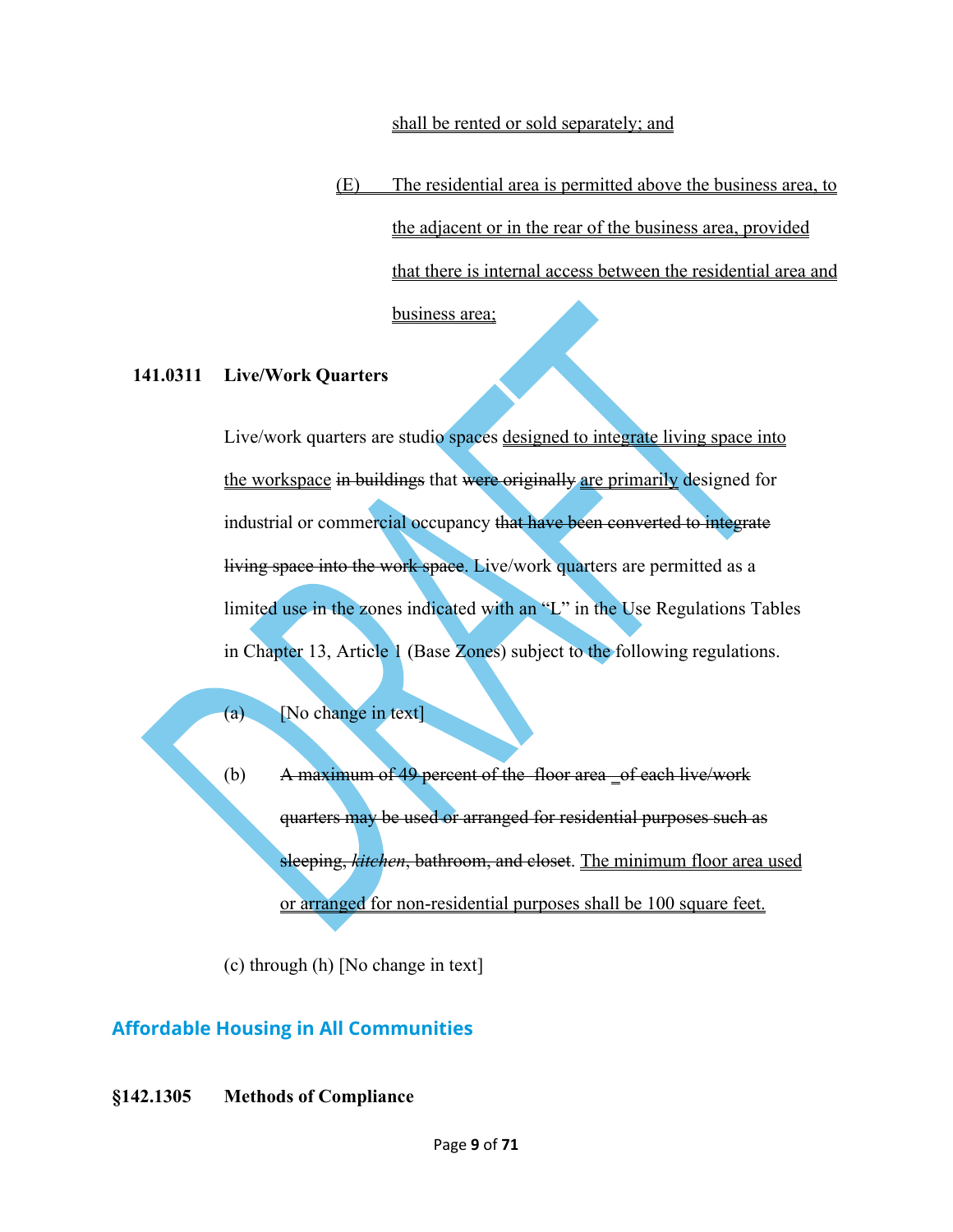- (a) The requirement to provide inclusionary *dwelling units* may be met in any of the following ways:
	- (1) through (3) [No change in text]
	- (4) On different *premises* from the *development* that does not meet the locational criteria in Section 142.1305(a)(2) but within the City of San Diego, if the receiver site is within a *Transit Priority Area* in an area identified as a High or Highest Resource California Tax Credit Allocation Committee (CTCAC) Opportunity Area and the community planning area has less than five percent of its existing housing units as covenant-restricted to *very low income*, *low income*, or *moderate income* households.
	- (45) By payment of an Inclusionary In Lieu Fee in accordance with Section 142.1306 in lieu of constructing all or a portion of the inclusionary *dwelling units* required in Section 142.1304(a) or Section 142.1304(b);
	- (5 6) By rehabilitation of existing *dwelling units* or SRO *hotel* rooms or conversion of *guest rooms* in a *motel* or *hotel* to inclusionary *dwelling units* in accordance with Section 142.1307; or
	- (67) By land donation in accordance with Section 142.1308.
- (b) through (c) [No change in text]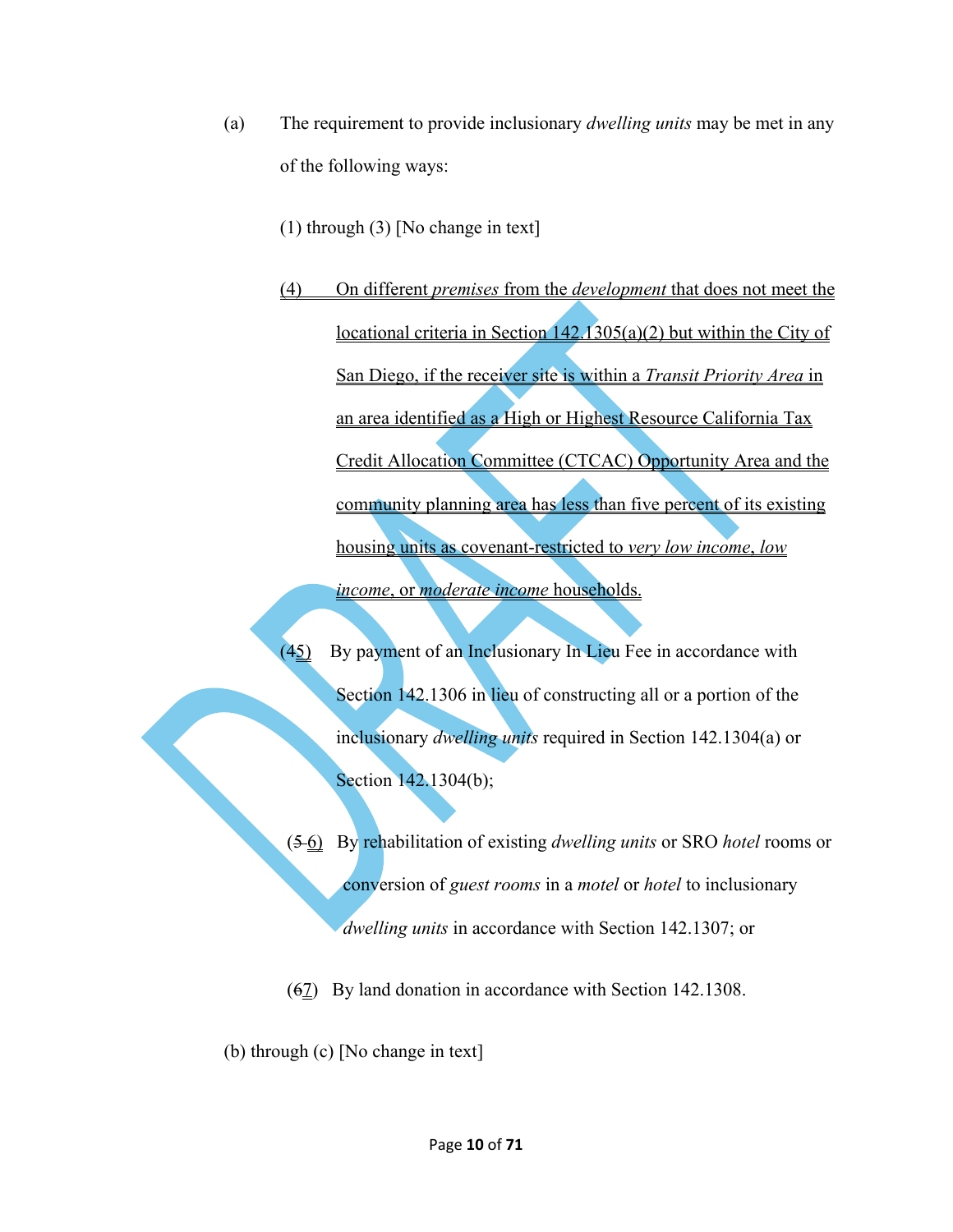### **§143.0745 Locating Required Affordable Dwelling Units Off-site**

A *development* that complies with the Affordable Housing Regulations may provide all or a portion of the required affordable *dwelling units* off-site in accordance with the following:

- (a) [No change in text]
- (b) Off-site affordable *dwelling units* that do not meet the locational criteria in Section 143.0745(a), may be located in an area where the receiver site is within a *Transit Priority Area*, an area identified as a High or Highest Resource California Tax Credit Allocation Committee(CTCAC) Opportunity Area and the community planning area has less than five percent of its existing housing units as covenant-restricted very low, low, or moderate units.
- (bc) Off-site affordable *dwelling units* that do not meet the locational criteria in Section 143.0745(a) may be approved with a Process Four Planned Development Permit in accordance with Section 126.0604.
	- (cd) At a minimum, the same number of affordable *dwelling units* required of the *development* must be provided, at the same affordability levels and the same total *bedroom* count as the *development*. The *applicant* may provide different *bedroom* mixes to meet the total *dwelling unit* and *bedroom* count minimums.
	- (de) The *applicant*, prior to the issuance of the first building permit for the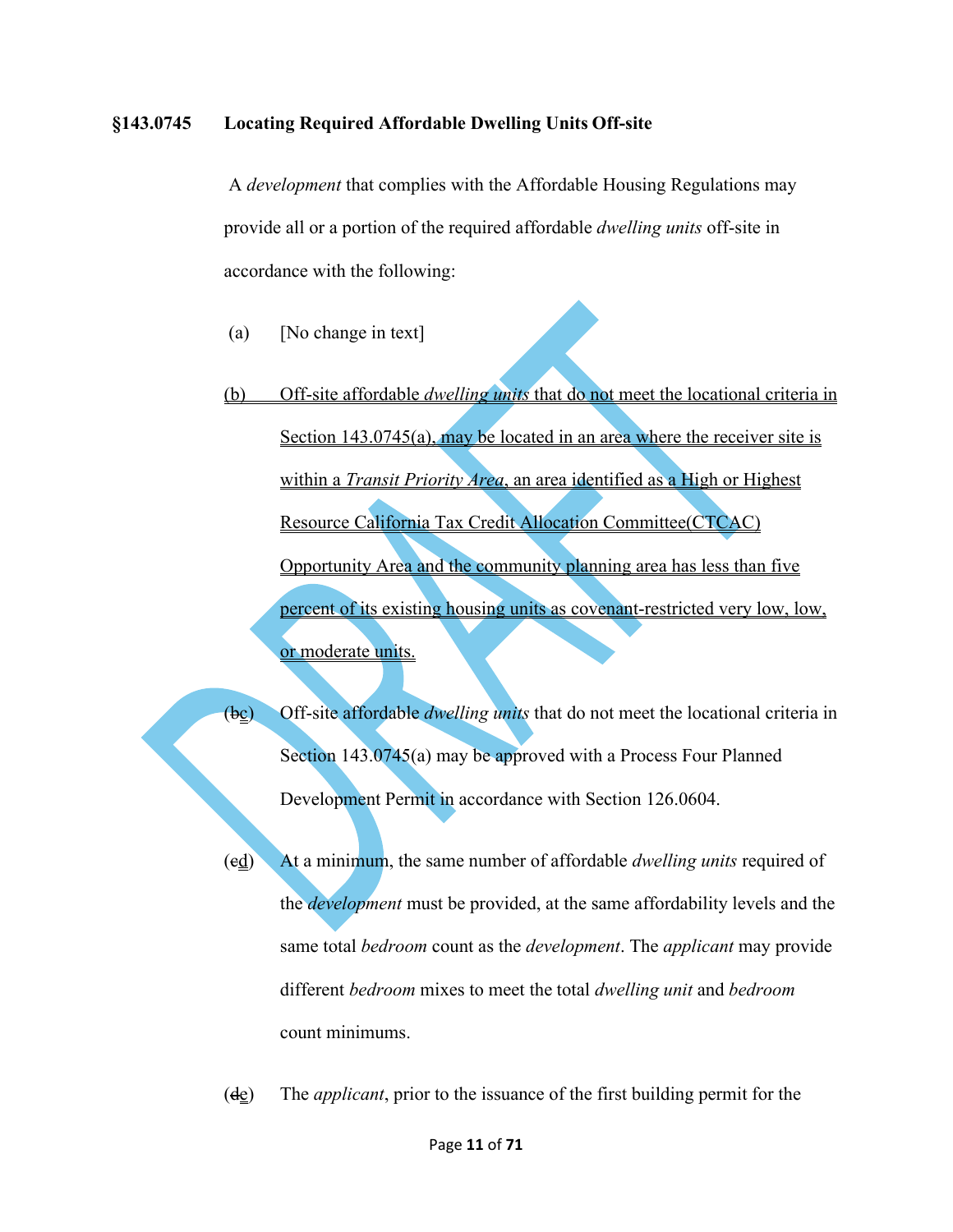*development*, shall secure the required number of off-site affordable *dwellingunits* and enter into an agreement(s) with the President and Chief Executive Officer of the San Diego Housing Commission establishing the same terms and conditions set forth in Section 143.0720 for similar affordable *density* bonus *dwelling units*.

(ef) Off-site affordable *dwelling units* may be located in an existing *structure(s)*, provided the *applicant* provides evidence that the existing *structure* has a remaining useful life of at least 55 years from the issuance of a Certificate ofOccupancy pursuant to Section 143.0745(f)(2)(B) and complies with currentBuilding Code standards, to the satisfaction of the City Manager. Off-site affordable *dwelling units* that are occupied at the time the application is *deemed complete* shall comply with the State Relocation Act pursuant to Government Code Section 7260.

(fg) Prior to the issuance of the first building permit, the *applicant* shall record adeed restriction against the off-site *development* that:

(1) through (2) [No change in text]

# **Housing for Families**

# **§143.0720 Density Bonus in Exchange for Affordable Housing Units**

(a) through (h) [No change in text.]

(i) A *density* bonus agreement for a *development* within a *transit priority*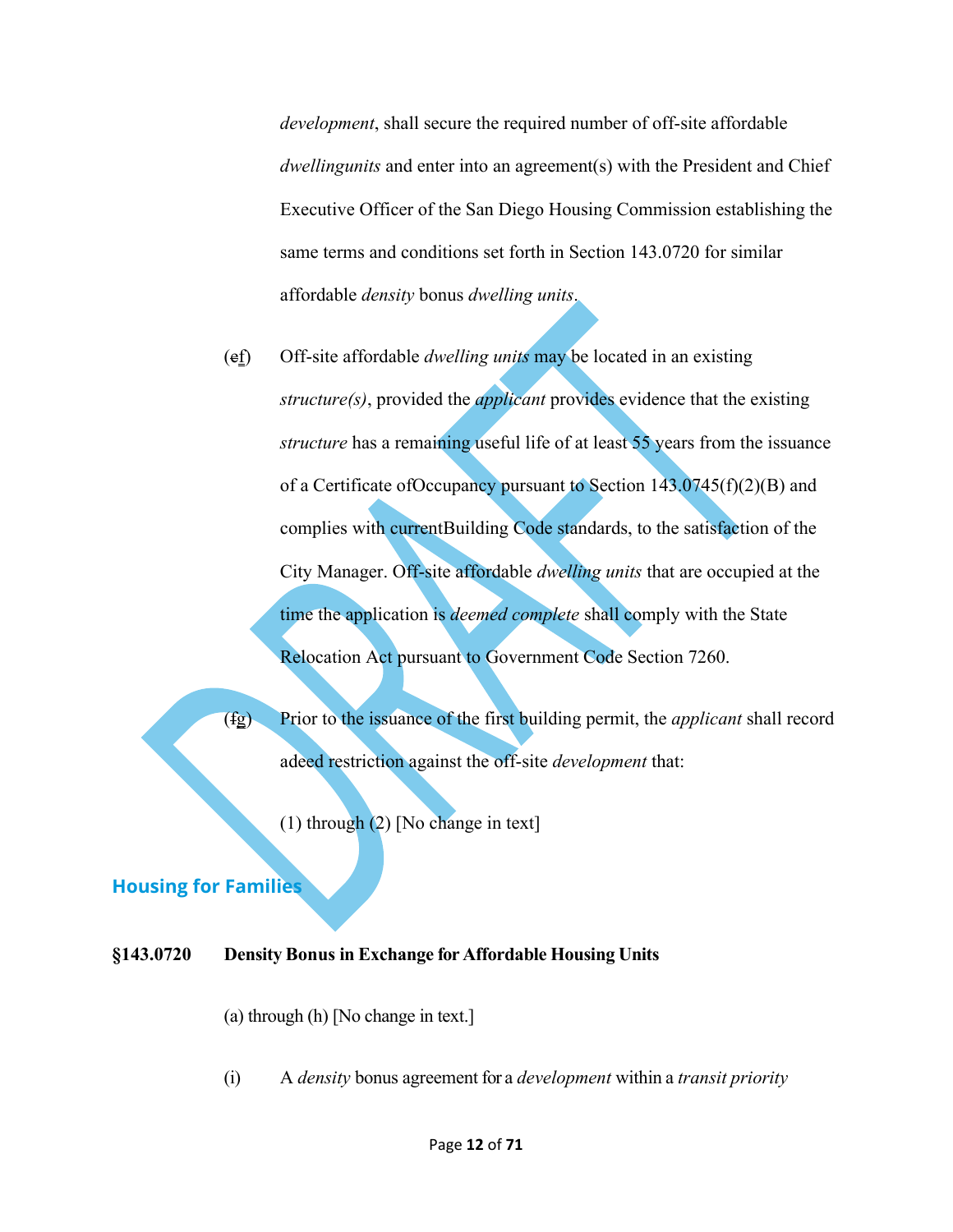*area* providing 100 percent of the total pre-*density* bonus and post*density* bonus *dwelling units* as affordable to *very low income*, *low income,* and *moderate income* households shall utilize the following qualifying criteria:

- (1) [No change in text.]
- (2) Rents for all *dwelling units* in the *development* shall be established as follows:

(A) through  $(B)$  [No change in text.]

(C) *Moderate income dwelling units* in the *development*  shall be affordable, including an allowance for utilities, to *moderate income* households at a rent that does not exceed 30 percent of 110 percent of the area median income, as adjusted for household size, appropriate for the *dwellingunit*, except that; 20 percent of the *dwelling units* may be affordable up to 30 percent of 150 percent of the area median income, if those units contain at least three *bedrooms*, as adjusted for household size, appropriate for the *dwellingunit*.

(j) through (k) [No change in text.]

(l) A *development* proposalrequesting an affordable housing *density* bonusis subject to the following: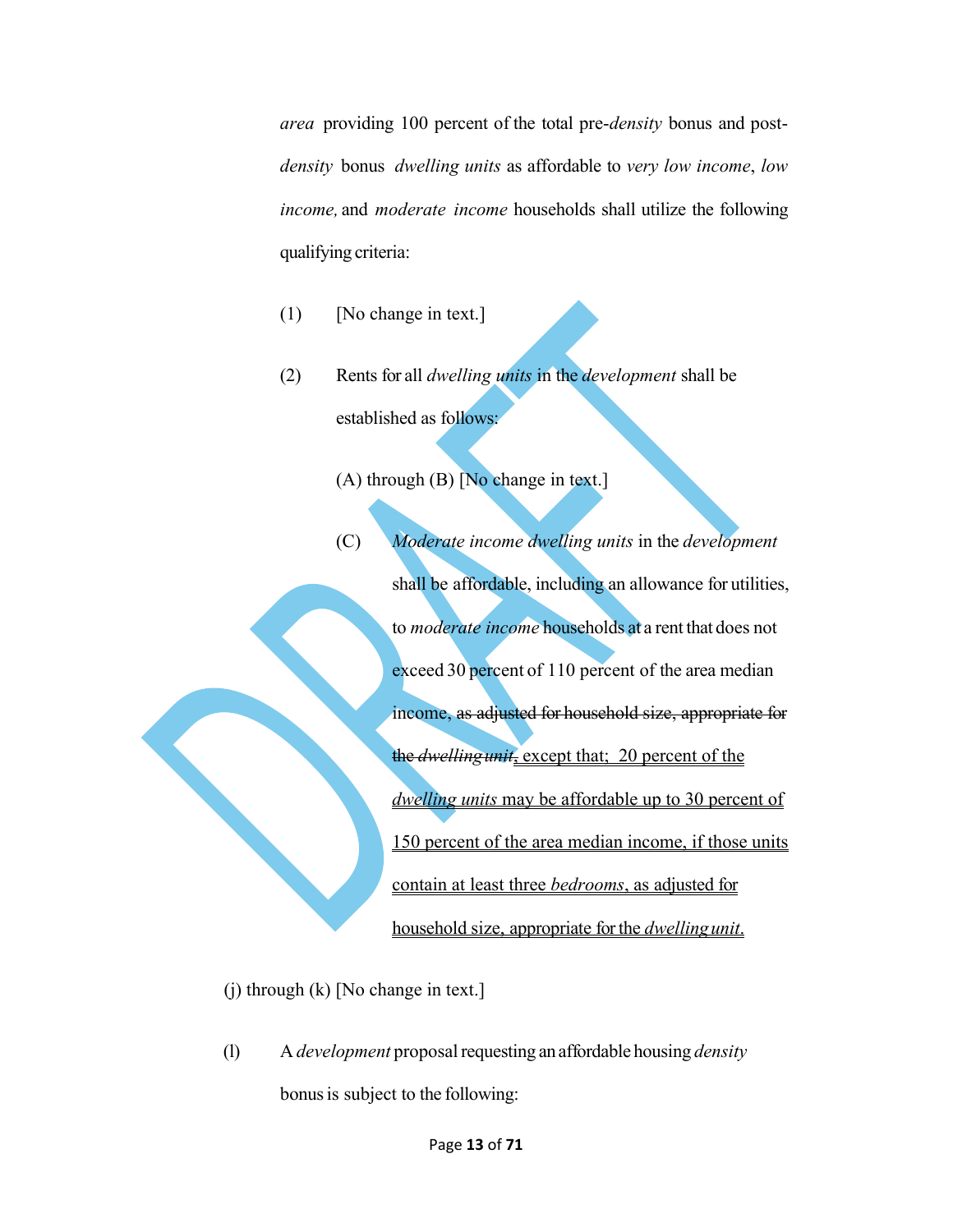- (1) [No change in text.]
- (2) For *development* meeting the criteria for *very low income*  households in Section 143.0720(c)(1), the *density* bonus shall be calculated as set forth in Table 143-07A. The increased *density* shall be in addition to any other increase in *density* allowed in this Division<sub><sub>is</sub> up to a maximum</sub> combined *density* increase of 75percent.
- (3) For *development* meeting the criteria for *low income*  households in Section 143.0720(c)(2), the *density* bonus shall be calculated as set forth in Table 143-07B. The increased *density* shall be in addition to any other increase in *density*  allowed in this Division., up to a maximum combined *density*  increase of 75 percent.

(4) For *development* meeting the criteria for *moderate income*  households in Section 143.0720(c) and (d), the *density* bonus shall be calculated as set forth in Table 143-07C. The increased *density* shall be in addition to any other increase in *density*  allowed in this Division., up to a maximum combined *density*  increase of 50 percent.

- (5) through (14) [No change in text.]
- (15) For *development* that meets the criteria in Sections 143.0720(c)(1),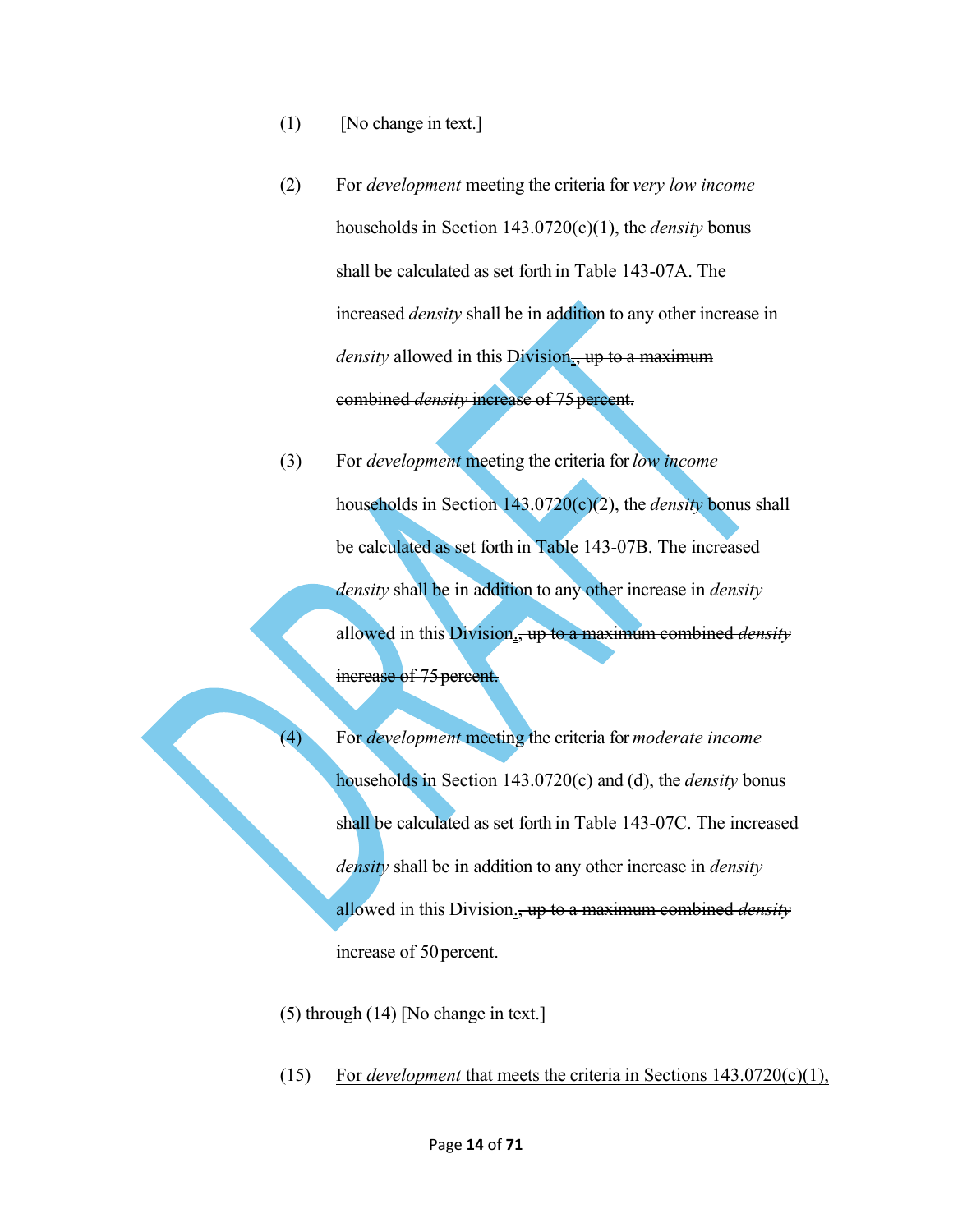143.0720(c)(2), 143.0720(d)(1), 143.0720(d)(2), 143.0720(d)(3),  $143.0720(e)$ ,  $143.0720(f)$ ,  $143.0720(g)$ ,  $143.0720(h)$ , or 143.0720(i), where an *applicant* provides at least 20% of the total *dwelling units* as three *bedrooms* or greater, an additional density bonus of 20% shall be granted and an additional density bonus of 10% of the pre-density bonus units shall be granted if the density bonus units provided contain at least three *bedrooms*.

(m) through (n) [No change in text.]

**Affordable Housing in All Communities and Housing at City Facilities**

**§143.0746 Affordable Housing Where Otherwise Not Allowed**

(a) Affordable housing uses not otherwise allowed in High or Highest Resource California Tax Credit Allocation Committee (CTCAC) Areas. Affordable housing may be permitted in accordance with Process 1 on a *premises* located within a base zone that does not permit *multiple dwelling unit development*, subject to all of the following:

(1) The *development* proposes to construct one or more of the following:

> (A) A *multiple dwelling unit development* in which at least 100 percent of the total *dwelling units*, exclusive of a manager's unit or units, are covenant-restricted as affordable to *very low income*, *low income,* or *moderate income* households;

> > Page **15** of **71**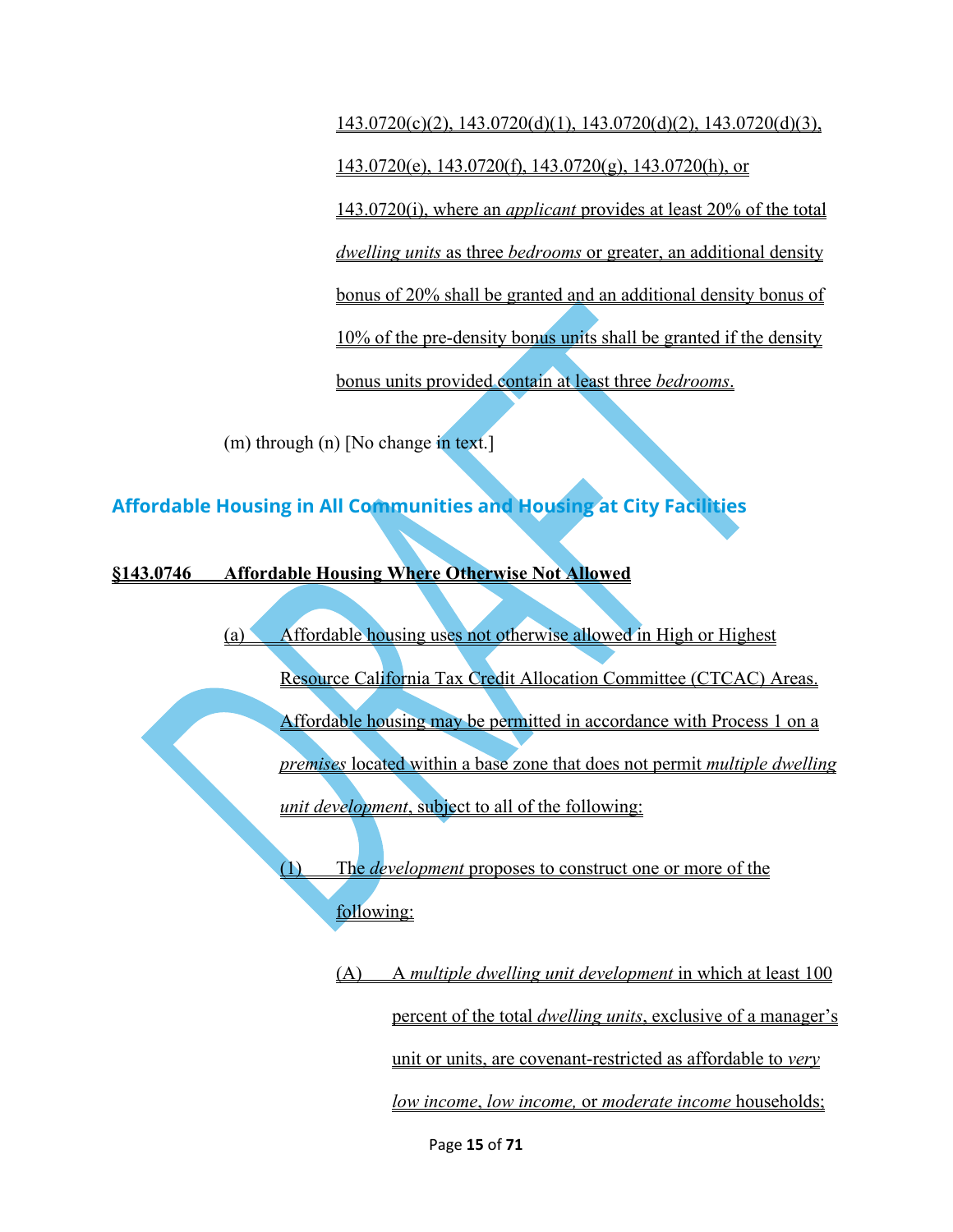(B) *Permanent supportive housing;* or (C) Transitional housing; or (D) An emergency shelter. (2) The *premises* is located: (A) Within a *Transit Priority Area;* and (B) Within an area identified as a High or Highest Resource CTCAC Opportunity Area according to the most recent California State Treasurer TCAC/HCD Opportunity Area Maps; and (C) Within a community planning area that has less than 5 percent of its existing housing units as covenant-restricted to *very low income*, *low income*, or *moderate income* households; and (B) Outside of an area identified as Industrial or Open Space in

a *land use plan.*

(3) The residential *density* shall be determined by the Mobility Zone (as defined in Section  $143.1103(a)$ ) in which any portion of the *premises* is located, as follows: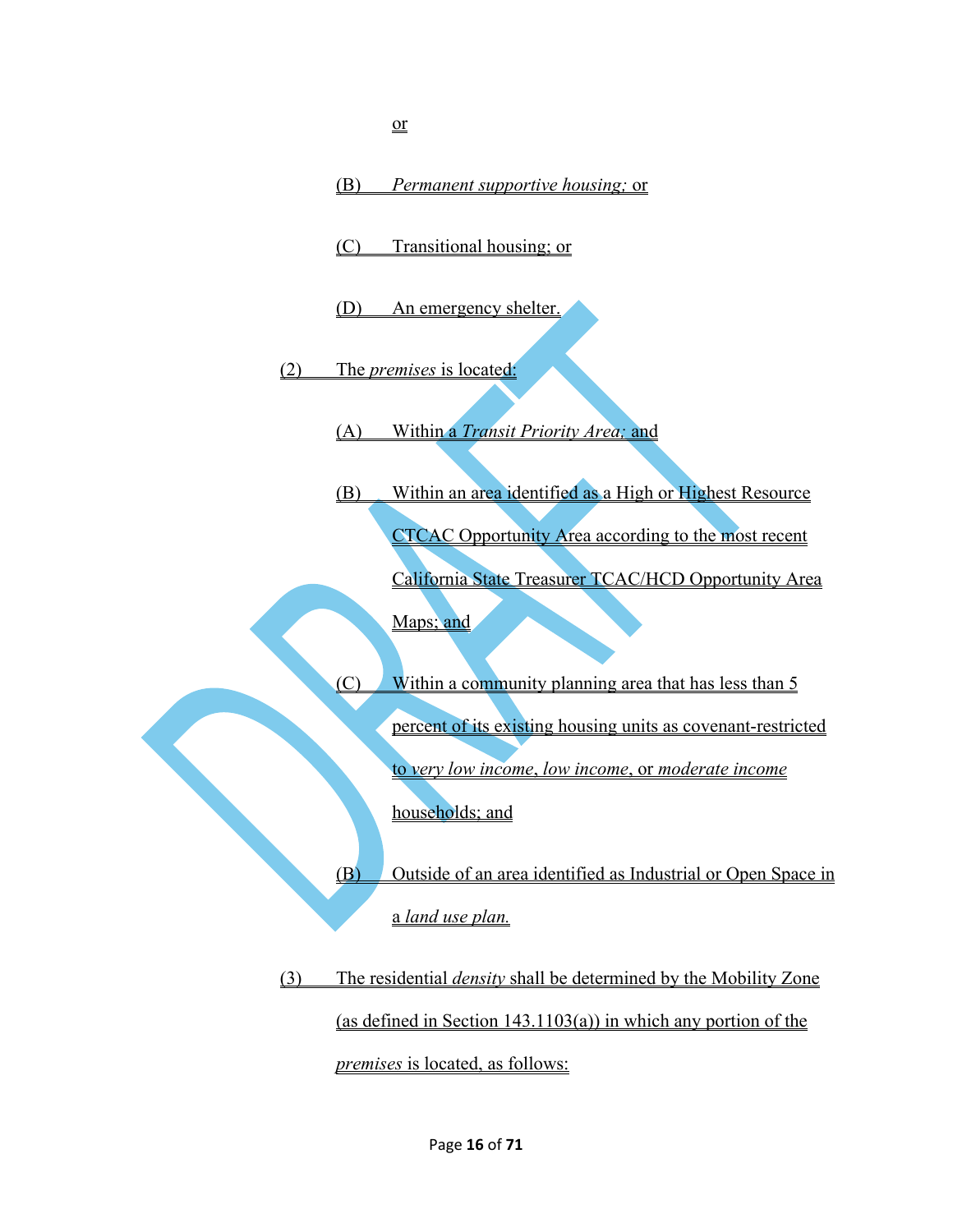- (A) Within Mobility Zone 1 (the Downtown Community Planning Area) the *density* and *floor area ratio* shall be unlimited.
- (B) Within Mobility Zone 3 *density* shall be limited by a maximum *floor area ratio* of 6.5.
- (C) Within Mobility Zone 4 *density* shall be limited by a maximum *floor area ratio* of 4.0.
- (4) *Development* consistent with the criteria in this Section shall be entitled to Incentives and Waivers in accordance with Sections 143.0740 through 143.0743.
- (5) The *development* shall comply with the regulations of the Airport Land Use Compatibility Zone.

(6) *Dwelling units* shall remain available and affordable for a period of 55 years or longer, as may be required by other laws or covenants.

(b) Affordable housing uses not otherwise allowed on a *premises* owned by a public agency or a qualified nonprofit corporation. Affordable housing may be permitted in accordance with Process 1 on a *premises* located within a base zone that does not permit *multiple dwelling unit development*, subject to all of the following:

(1) The *premises* is owned by a public agency or a qualified nonprofit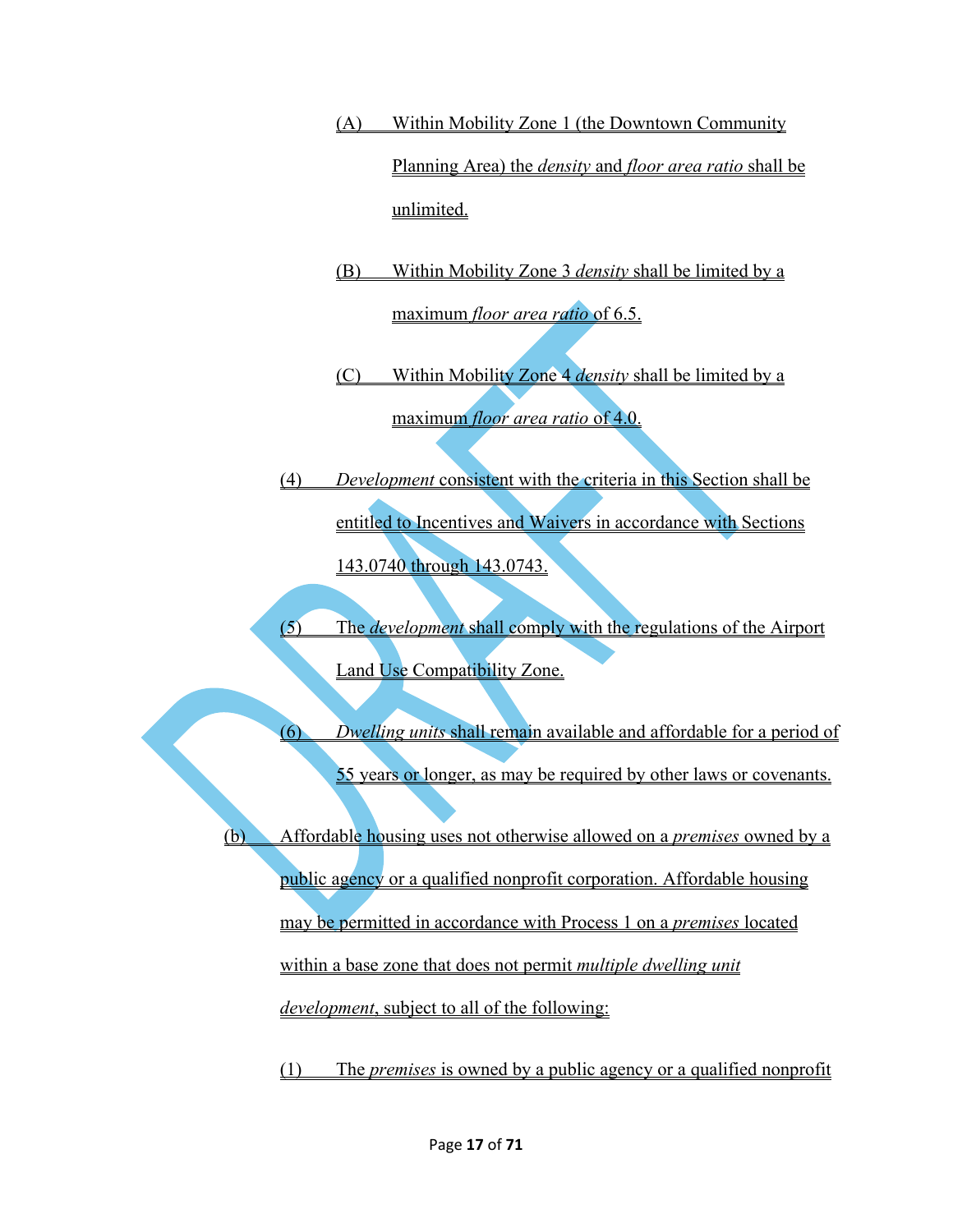corporation.



(A) A *multiple dwelling unit development* in which at least 25 percent of the total *dwelling units*, exclusive of a manager's unit or units, are covenant-restricted as affordable to *very low income*, *low income,* or *moderate income* households;

or

(B) *Permanent supportive housing;* or

(C) Transitional housing; or

(D) An emergency shelter.

The *premises* is located:

(A) Within Mobility Zone 1, 2, or 3 as defined in Section 143.1103(a); and

(B) Outside of an area identified as Industrial or Open Space in a *land use plan.*

(4) The residential *density* shall be determined by the Mobility Zone (as defined in Section 143.1103(a)) in which any portion of the

*premises* is located, as follows:

(A) Within Mobility Zone 1 (the Downtown Community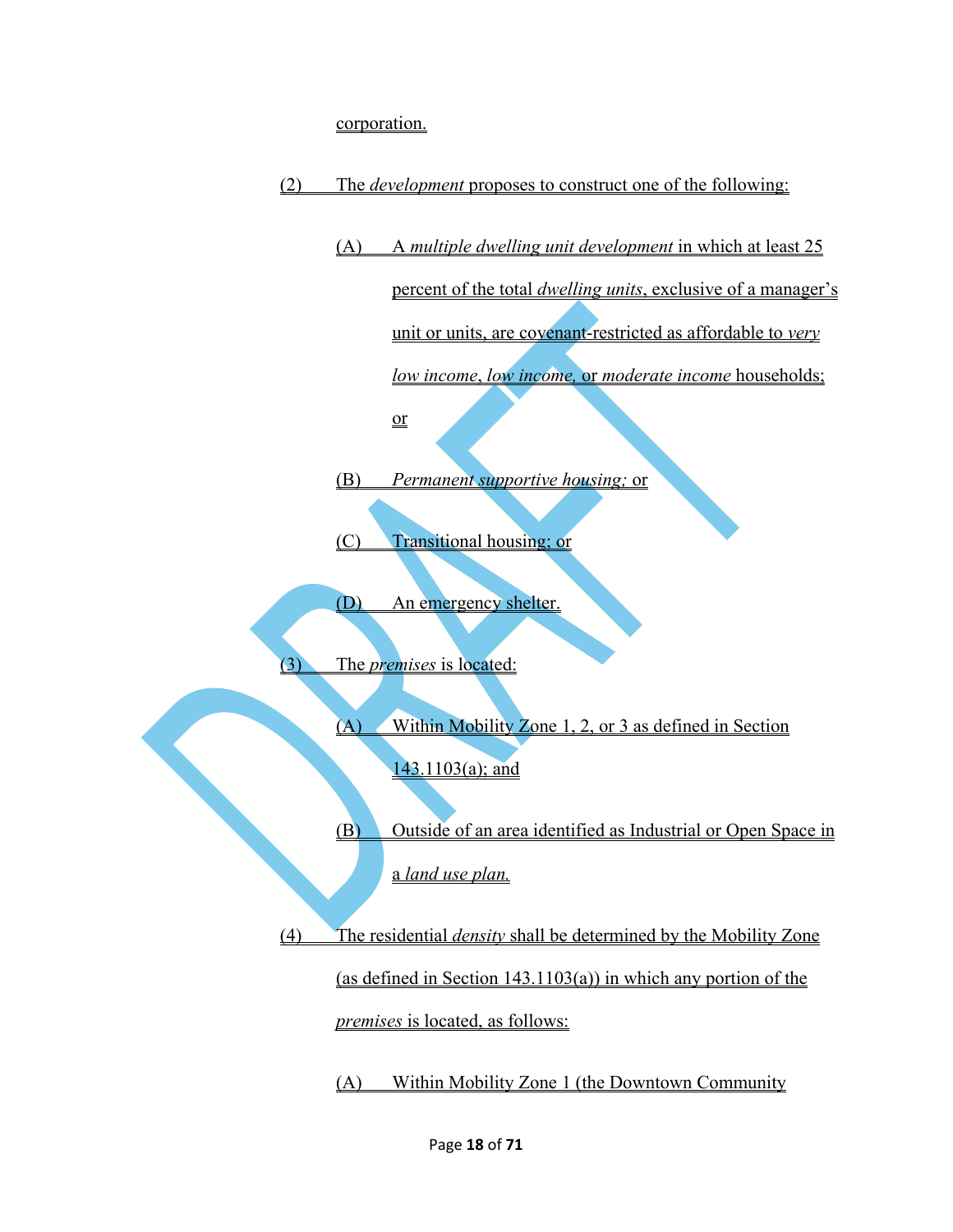Planning Area) the *density* and *floor area ratio* shall be unlimited.

- (B) Within Mobility Zone 3 *density* shall be limited by a maximum *floor area ratio* of 6.5.
- (C) Within Mobility Zone 4 *density* shall be limited by a maximum *floor area ratio* of 4.0.

(5) *Development* consistent with the criteria in this Section shall be entitled to Incentives and Waivers in accordance with Sections 143.0740 through 143.0743.

(6) The *development* shall comply with the regulations of the Airport Land Use Compatibility Zone.

(7) *Dwelling units* shall remain available and affordable for a period of 55 years or longer, as may be required by other laws or covenants.

**Housing Accessibility Program**

**§145.4001 Purpose**

The purpose of the Voluntary Accessibility Program is to encourage residential *development* that incorporates accessible design features including accessible routes of travel, accessible entrances, and accessible common use rooms to meet the needs of as many users as possible. The intent is to increase opportunities for persons with temporary, developing, or permanent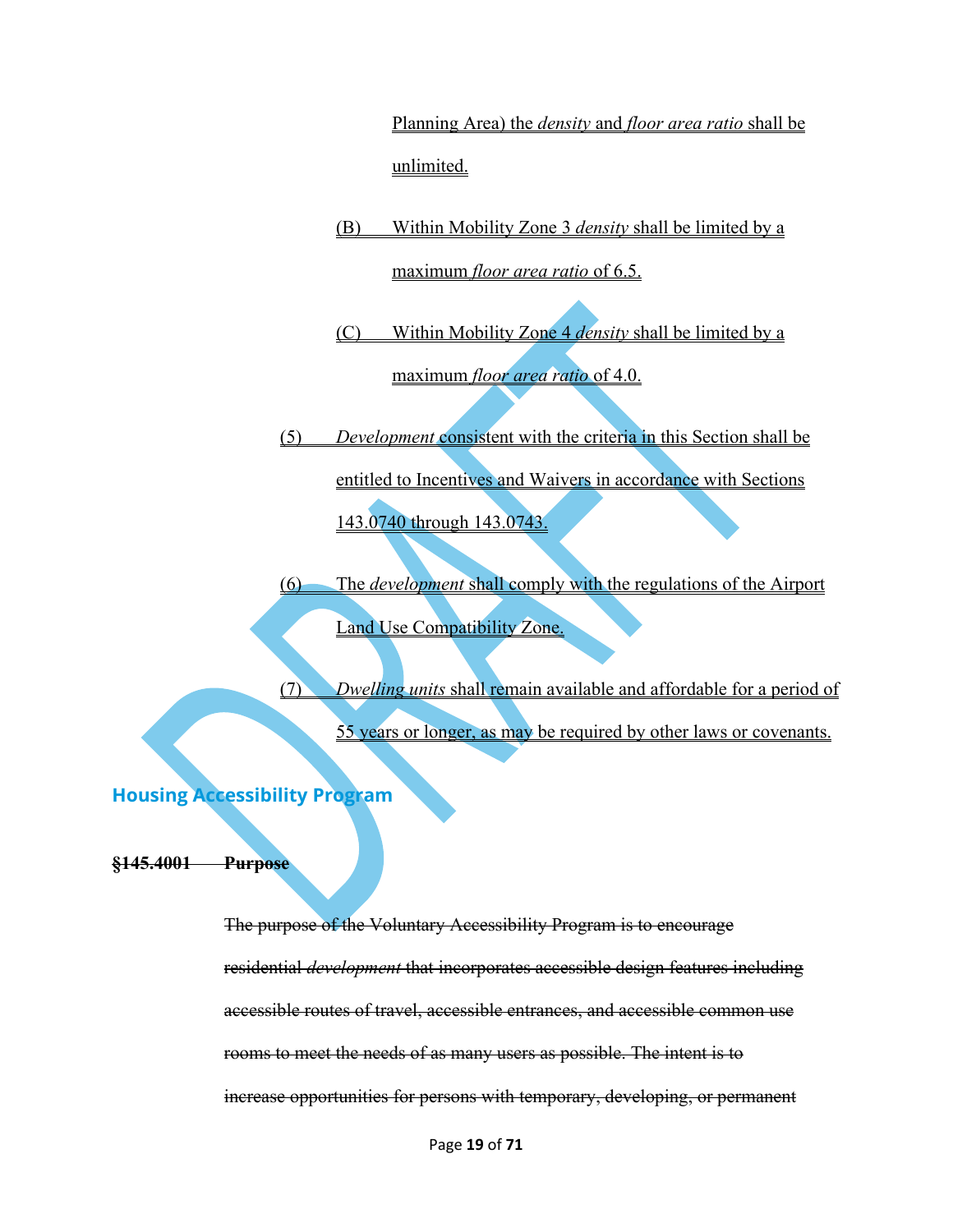disabilities to "age in place" and thereby reducethe potential for occupants to be displaced from their homes due to a disability, to allow those persons to visit neighboring *dwelling units*, and to increase the number ofaccessible *dwelling units* in the local housing supply that meet long term housing needs by offering incentives that facilitate this type of accessible design.

### **§145.4002 When Voluntary Accessibility Program Applies**

(a) The following proposed residential *development* is eligible for the VoluntaryAccessibility Program:

(1) *Development* that is exempt from the accessibility

requirements of theCalifornia Building Code (Chapter 11A),

(2) *Development* where only a portion of the residential

*development* issubject to the accessibility requirements of the California Building Code (Chapter 11A), or

(3) *Development* where the required accessibility is in accordance with theCalifornia Building Code (Chapter 11A) and would be less accessible than would be achieved through the Voluntary Accessibility Program.

(b) *Development* with *dwelling units* that are voluntarily designed to be accessiblemay be granted incentives in accordance with Section 145.4003.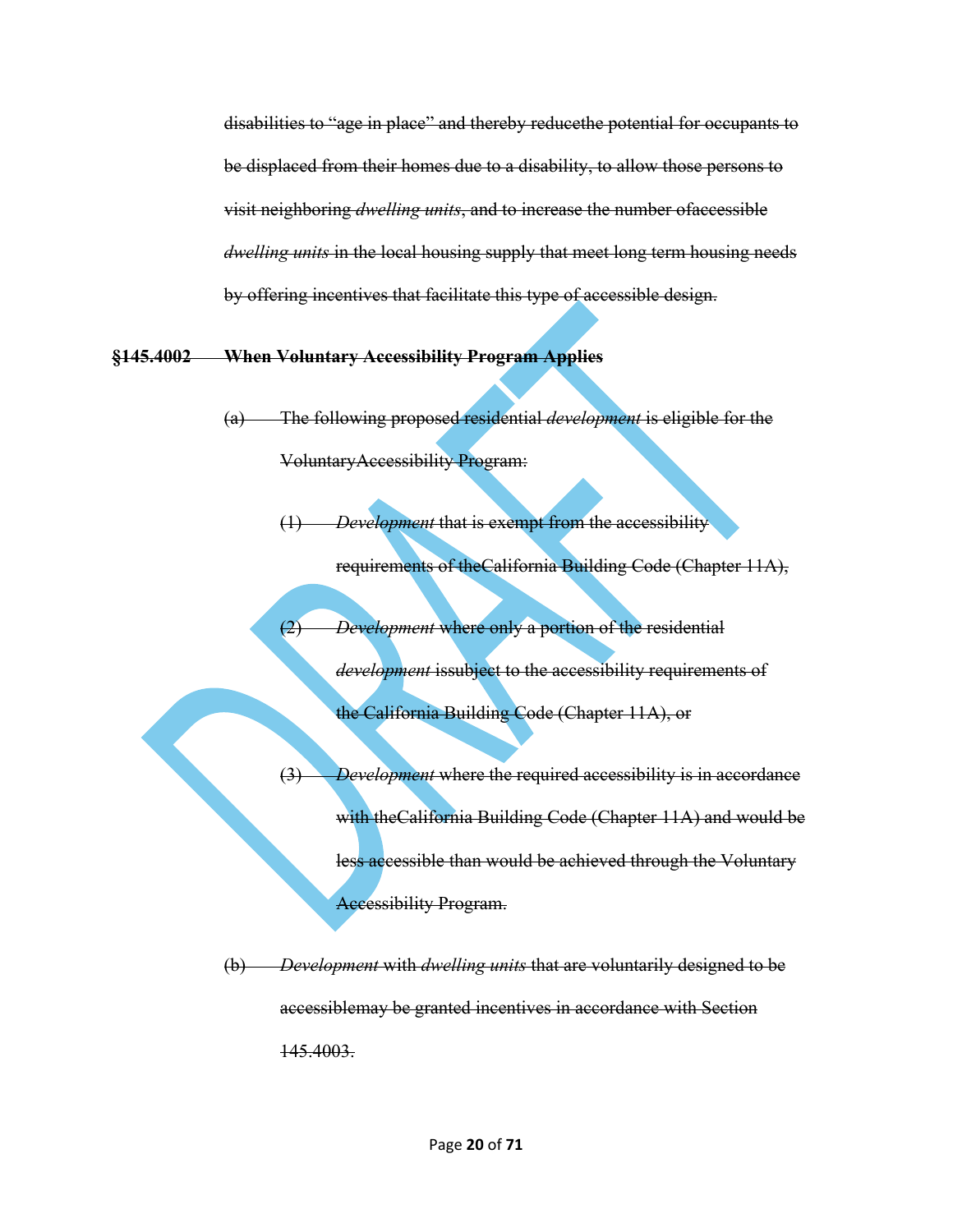(c) *Development* receiving deviations for reasonable accommodations inaccordance with Section 131.0466 are not eligible for the Voluntary Accessibility Program.

### **§145.4003 Voluntary Accessibility Program Regulations and Development Incentives**

- (a) Incentives granted solely under the Voluntary Accessibility Program in accordance with Section 145.4003(e) and (d) shall not require a deviationfrom the underlying base zone.
- (b) The decision process for a *development* requesting an incentive shall be the same decision process that would be required if the incentive were not a partof the *development* proposal.
- (c) The incentives available to a *development* shall be determined by the number and type of *dwelling units* that would be voluntarily designed for accessibility.
	- (1) Each *dwelling unit* voluntarily designed in accordance with Section 145.4004 (Tier I-Accessible Dwelling Unit) shall be eligiblefor the following incentives:
		- (A) A *floor area ratio* bonus up to a maximum of 5 percent, and
		- (B) A choice of one development incentive

listed inSection 145.4003(d).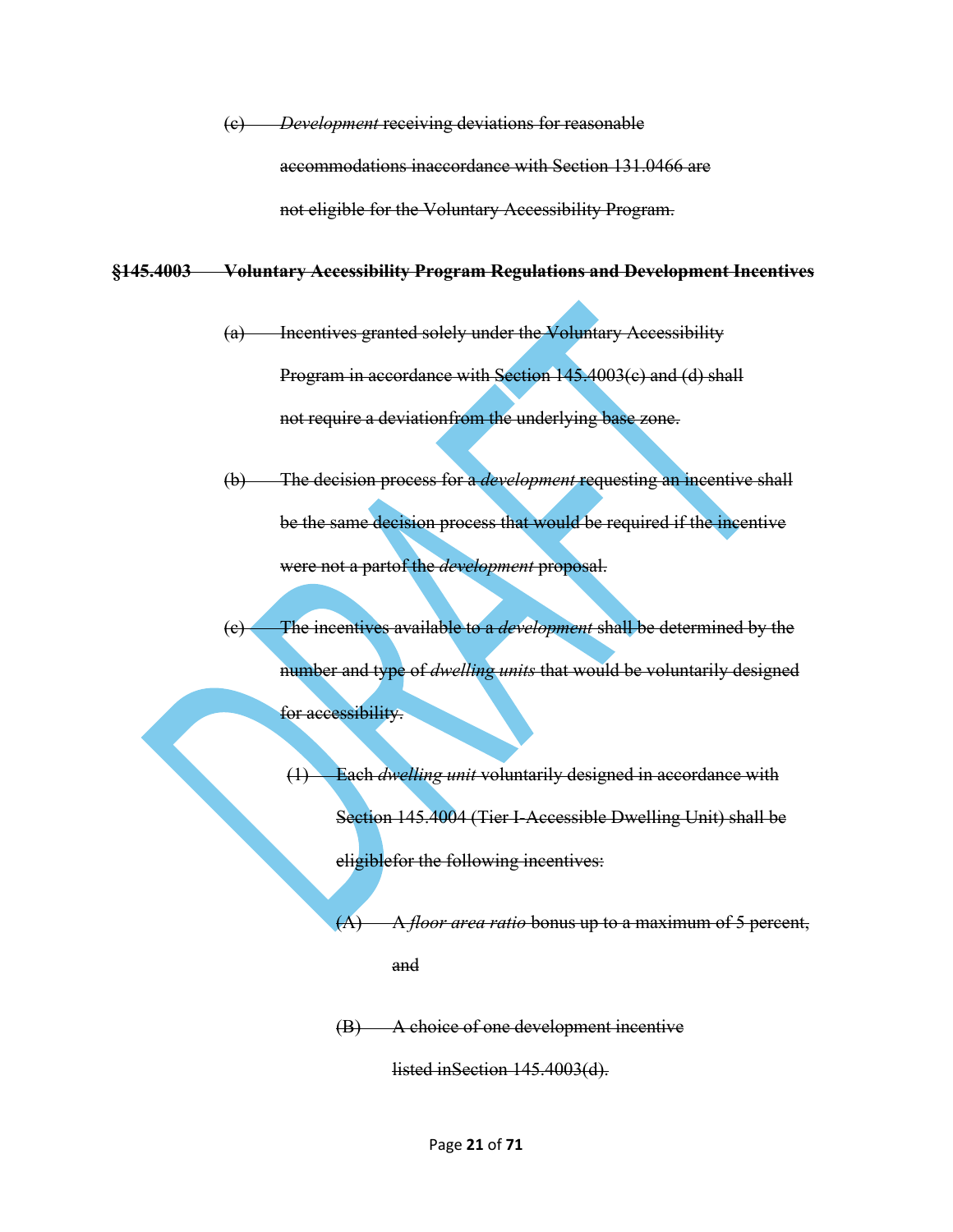(2) Each *dwelling unit* voluntarily designed in accordance with Section 145.4005 (Tier II-Visitable Unit) shall be eligible for one ofthe following incentives:

(A) A *floor area ratio* bonus up to a maximum of 5 percent, or

(B) A choice of one development incentive

listed inSection 145.4003(d).

(3) *Development* with at least 50 percent of the eligible *dwelling units* voluntarily designed in accordance with either Section 145.4004 (TierI-Accessible Dwelling Unit) or Section 145.4005 (Tier II-Visitable Unit) shall be eligible for the following incentives:

> (A) Incentives for each Tier I-Accessible Dwelling Unit inaccordance with Section  $145.4003(e)(1),$

(B) An incentive for each Tier II-Visitable Unit in

accordance withSection 145.4003(c)(2), and

(C) Expedite processing consistent with Council Policy.

(4) *Development* with 100 percent of the eligible *dwelling units* voluntarily designed in accordance with Section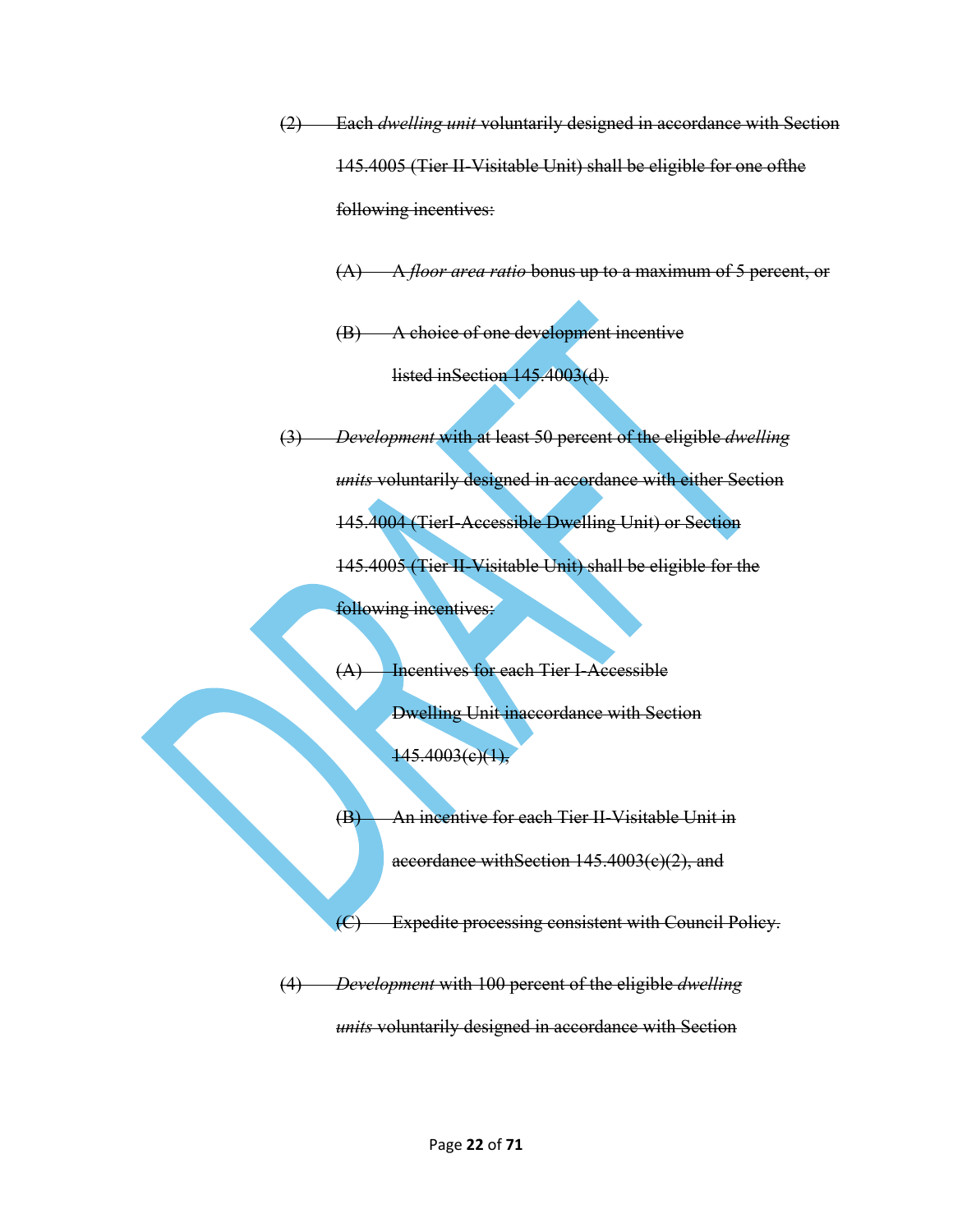145.4004 (Tier I-Accessible Dwelling Unit) shall be eligible for:

(A) Incentives for each Tier I-Accessible

Dwelling Unit in accordance with Section

 $145.4003(e)(1),$ 

(B) Expedite processing consistent with Council Policy, and

(C) A *density* bonus up to 5 percent based on the pre-

bonus number of *dwelling units* in the project voluntarily designed inaccordance with Section 145.4004 (Tier I-Accessible DwellingUnit).

(D) *Development* providing a minimum of 10 Tier I-AccessibleDwelling Units shall be eligible for a choice of 1 additionalincentive listed in Section

 $145.4003(d)$ .

# (d) Incentives

An *applicant* for *development* eligible for one or more incentives pursuant toSection 145.4003, may select from the following incentives: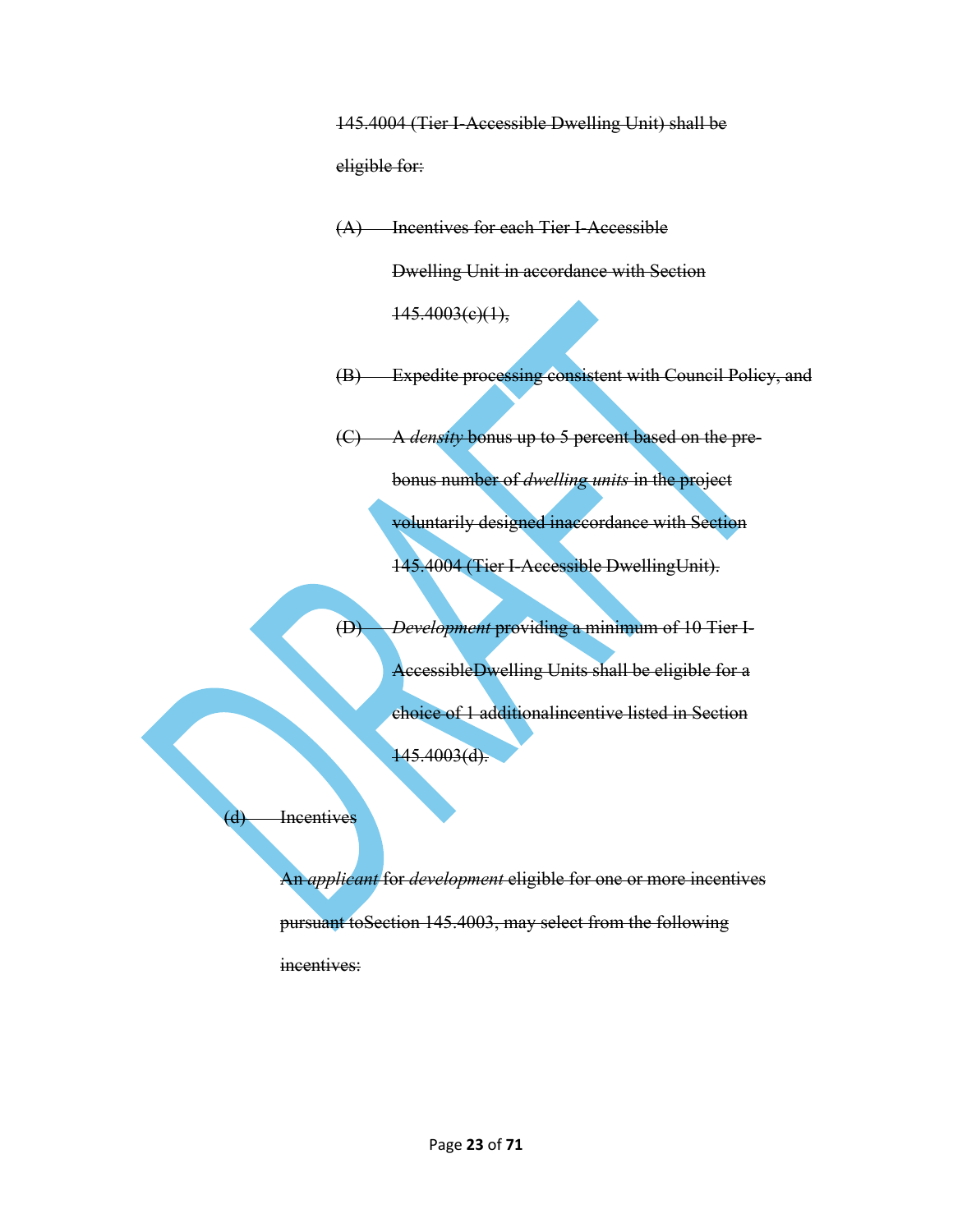(1) An *applicant* may request one of the following modifications of theapplicable parking regulations in Section 142.0560 for Tier I- Accessible Dwelling Units.

 $(A)$  A reduction of the drive aisle width to a minimum of

22 feet ifusing standard parking space dimensions,

(B) A reduction of the required motorcycle

facilities up to 50 percent,

(C) A reduction of the driveway width consistent with theminimum dimensions specified in

Table 142-05N,

(D) Encroachment of required *off-street parking spaces*  into therequired *setback* area of a private driveway (where parking spaces would not conflict with a required visibility area), or

(E) Calculation of tandem parking spaces (designed in accordancewith Section 142.0560) as two spaces to meet the applicable parking requirement.

(2) The applicable *setback* regulations may be reduced up to 10 percent for proposed structures where necessary to fulfill the accessible designrequirements.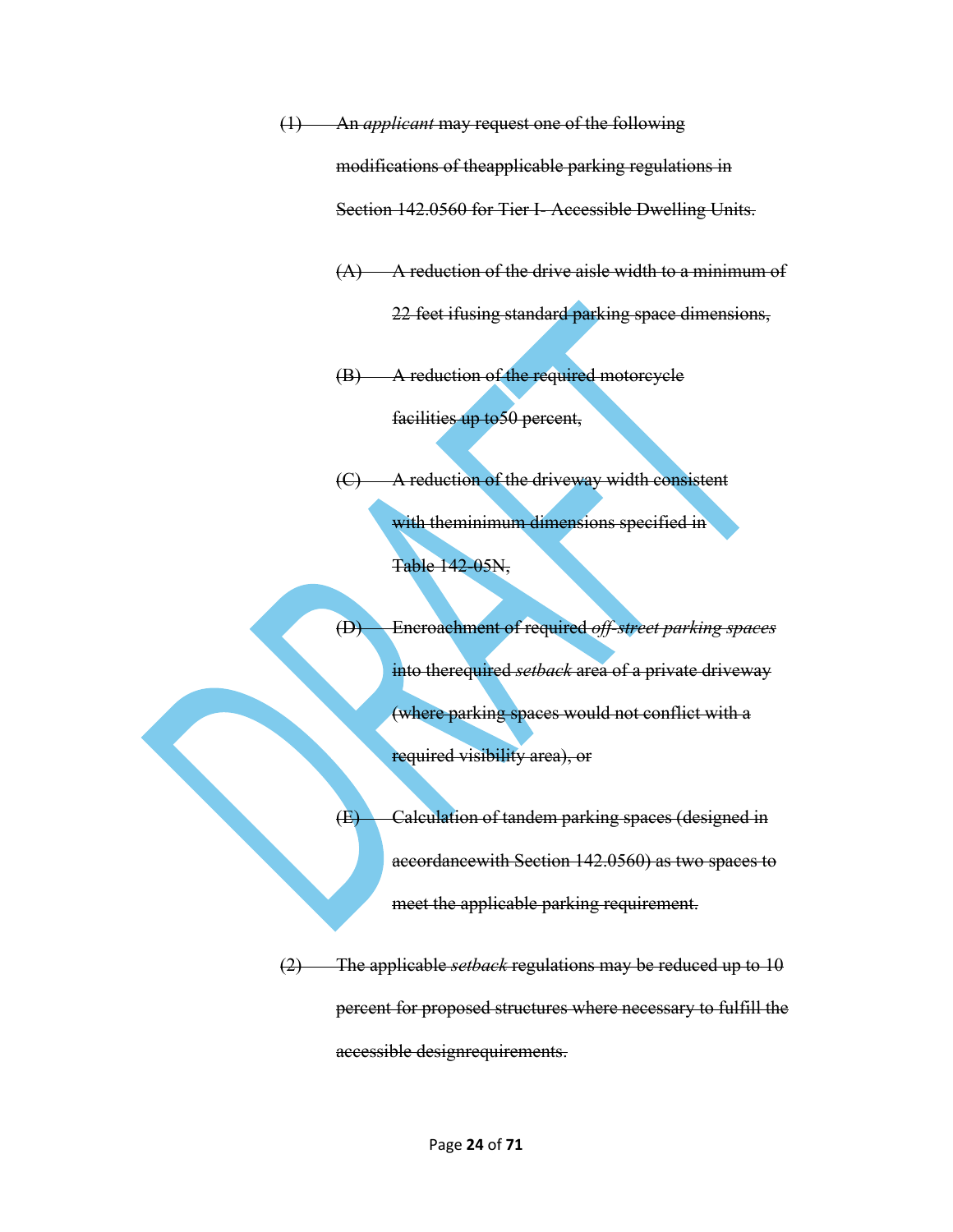- (3) The applicable *lot coverage* regulations may be exceeded up to10 percent where necessary to fulfill the accessible design requirements.
- (4) The applicable maximum *structure height* regulations may be exceeded by up to 10 percent to accommodate an elevator or special access (wheelchair) lift system. The maximum *structure height* may not exceed height limits required within the Coastal Height Limit Overlay Zone or conflict with Federal Aviation Regulations Part 77 airspace protection surfaces within designated airport influence areas.

(5) The applicable landscape requirements may be modified or reduced tothe minimum extent necessary to accommodate an accessible route oftravel.

The *floor area ratio* bonus and incentives applicable to a *development* in accordance with Section 145.4003(c) are limited to *dwelling units* that are voluntarily designed in accordance with the Voluntary Accessibility Programand may not be redistributed across the *development* as a whole.

 $(f)$  A bonus or incentive shall not be granted where it would allow *development*that is inconsistent with the policies in the certified *Local Coastal Program land use plan or the allowed uses and*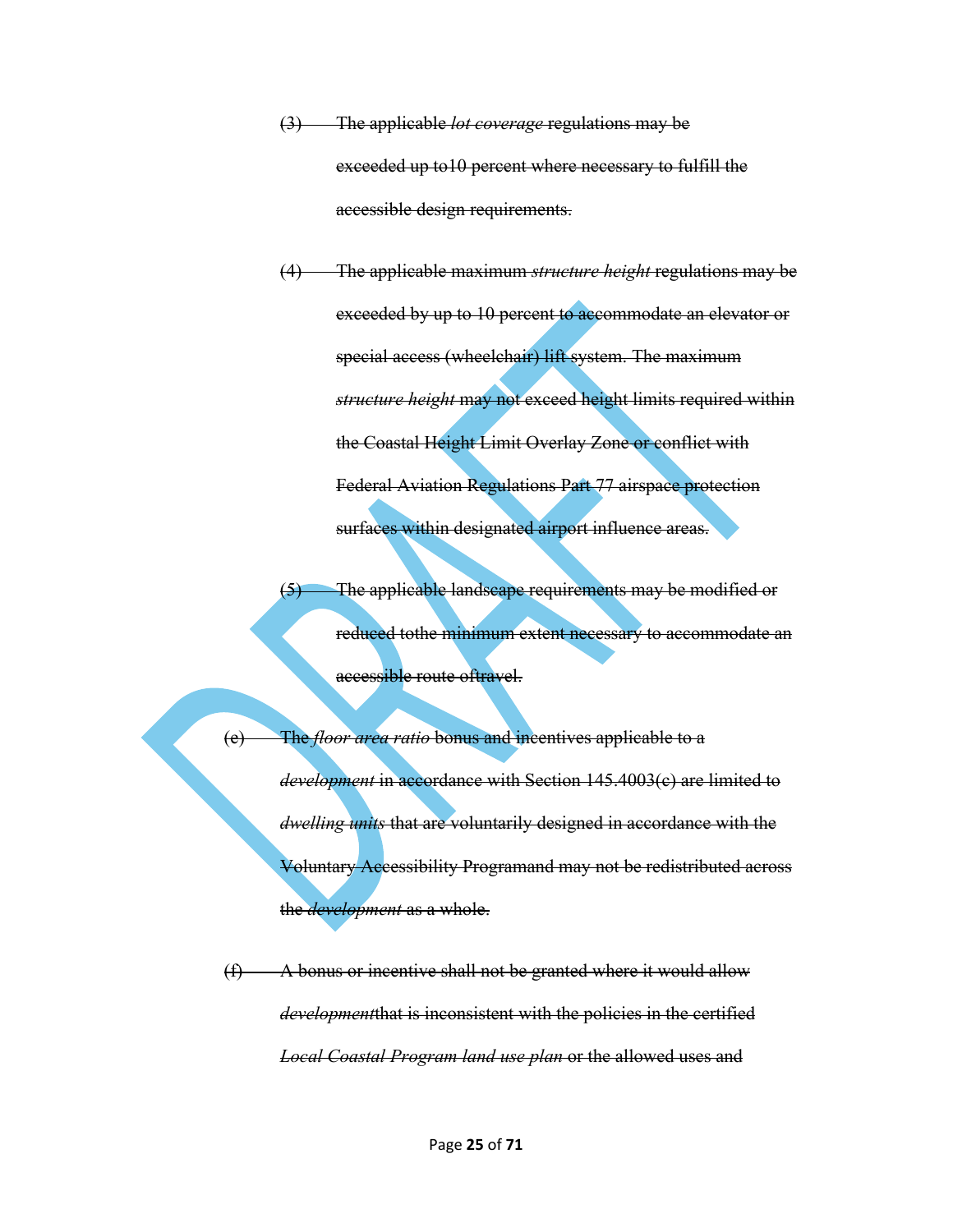development regulations of the Environmentally Sensitive Lands regulations.

### **§145.4004 Tier I-Accessible Dwelling Unit Design Standards**

- (a) In order to meet the Tier I-Accessible Dwelling Unit Design Standards, *dwelling units* shall comply with the California Building Code requirementsfor accessibility (Chapter 11A), except as otherwise indicated in Section 145.4004(b), (c), and (d).
- (b) For the purpose of this section, *dwelling units* developed with multiple *stories*shall provide a *kitchen* on the primary entry level in accordance with the California Building Code requirements for accessibility (Chapter 11A) in addition to other accessible design requirements required in accordance with Section 145.4004(a).
- (c) Accessible entrances designed for Tier I-Accessible Dwelling Units shall bepermitted up to a maximum of three quarters of an inch in height differentialbetween the exterior and interior landings.
	- $(1)$  The change in elevation shall be beveled with a slope no greater than50 percent (1 unit vertical in 2 units horizontal).

 $(2)$  The threshold shall be no higher than 0.5 inches  $(12.7 \text{ mm})$ .

(d) Required accessible *off-street parking spaces*

(1) *Single dwelling units* and duplexes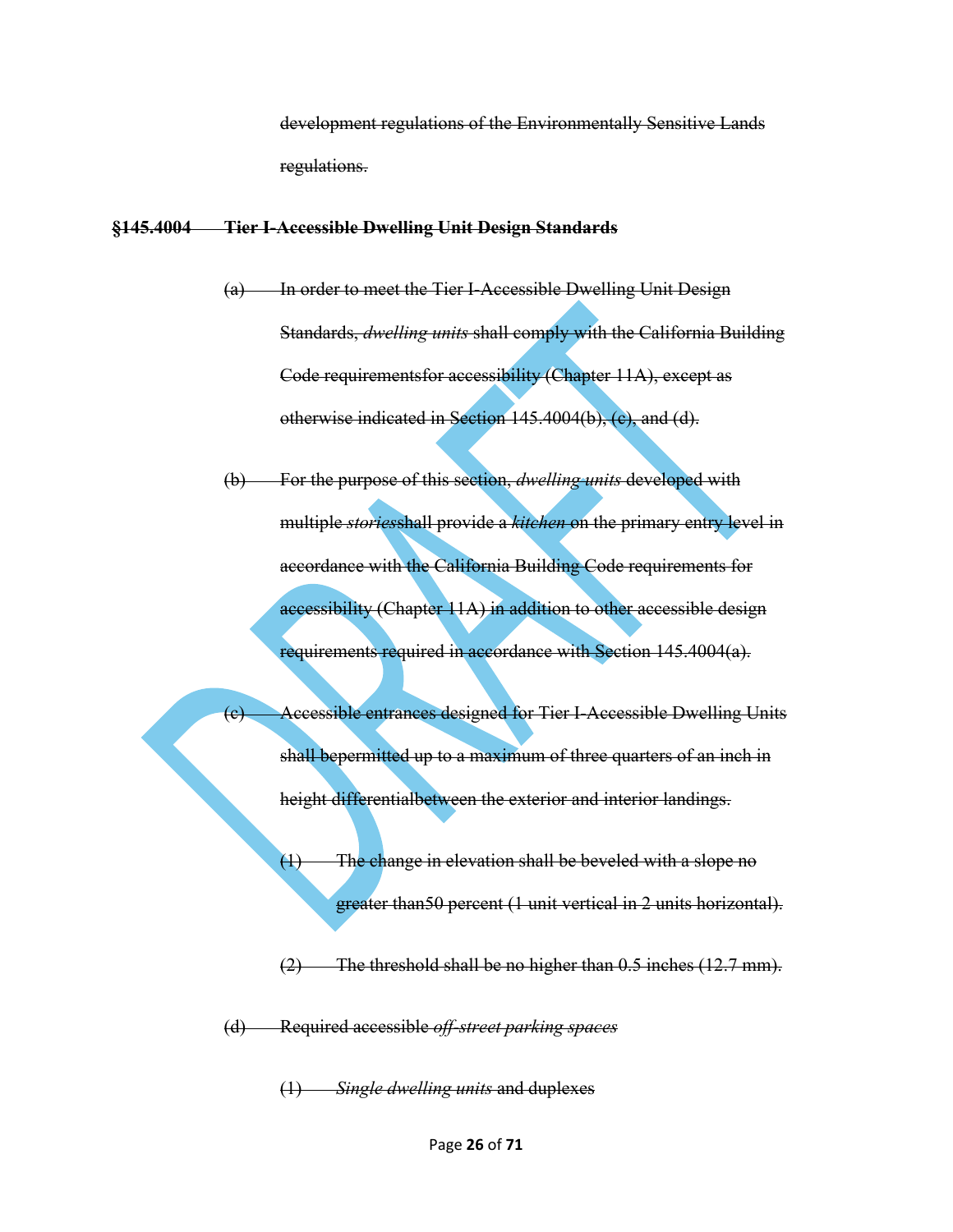(A) *Single dwelling units* shall provide *off-street parking spaces*per *dwelling unit* in accordance with Sections 142.0520 and142.0560.

(B) Duplexes shall provide *off-street parking spaces* per *dwellingunit* in accordance with Sections 142.0525 and 142.0560.

(C) In addition to the required parking in Section  $145.4004(d)(1)(A)$  or (B), an accessible off-street loading and unloading area shall be provided.

> (i) The minimum dimensions shall be 14 feet in width by 18 feet in depth with a maximum slope of one quarterinch per foot in any direction,

(ii) The off-street loading area may be located within theprivate driveway and may encroach into the required*setback* area, and

(iii) The loading area shall be connected to the *dwelling unit*via an accessible route of travel to an accessible entrance.

(2) *Multiple dwelling unit development* with three or more *dwelling units*shall provide *off-street parking spaces* in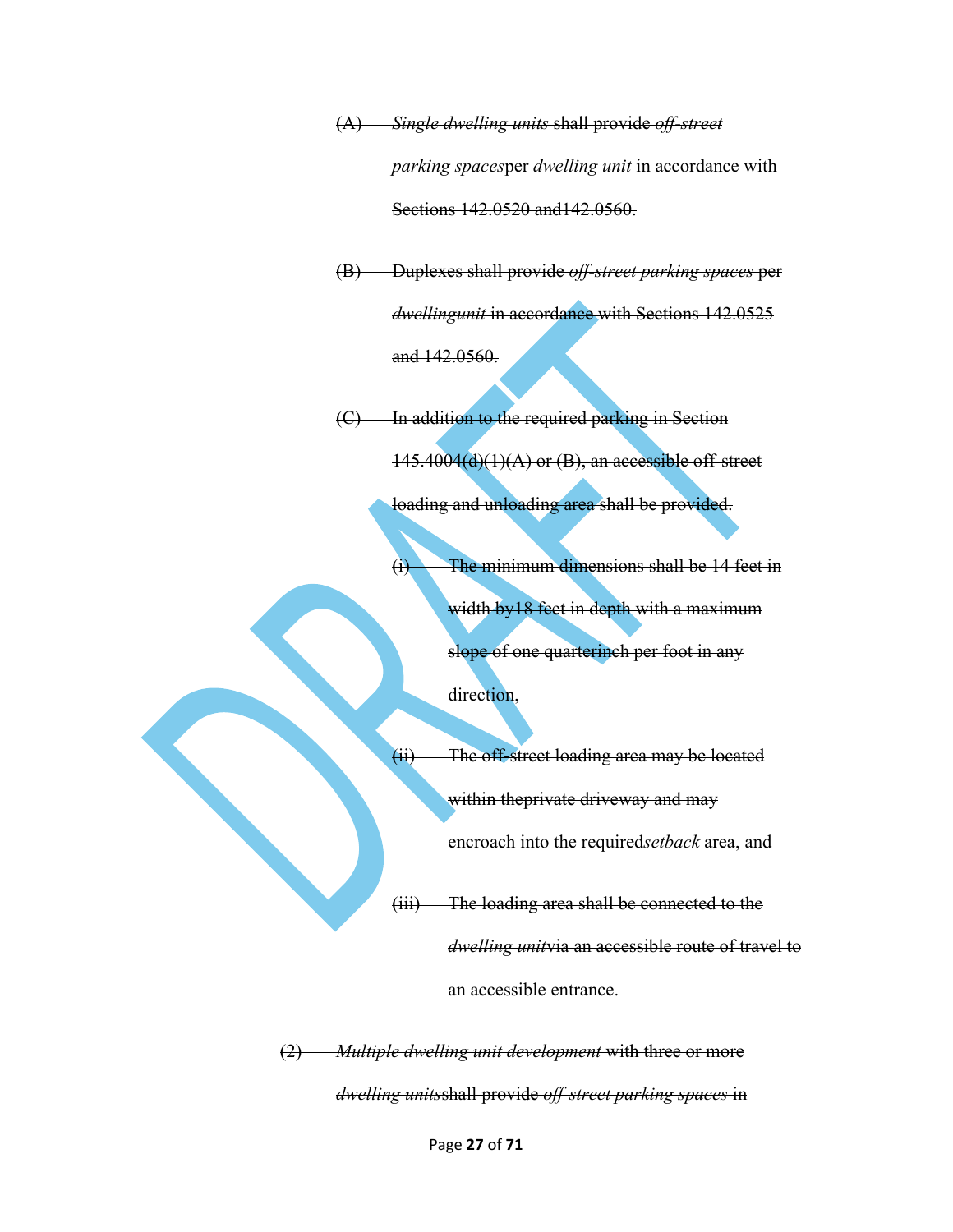accordance with Sections 142.0525 and 142.0560 including required accessible *off-street parking spaces* in accordance with California Building Code Section 1109A as may be amended.

### **§145.4005 Tier II-Visitable Unit Design Standards**

- (a) The Tier II-Visitable Unit Design Standards are intended to create *dwelling units* that facilitate access to, and access within, the primary entry level of a *dwelling unit* for persons with temporary, developing, or permanent disabilities. The primary entry level of a Tier II-Visitable Unit shall include accessible routes of travel, an accessible entrance, and accessible common usespaces including a *kitchen*, a bathroom or half bathroom, and at least one common use room.
- (b) At least one exterior accessible route of travel shall connect an accessibleentrance to either the sidewalk or driveway.
	- $(1)$  A minimum width shall be provided in compliance with CaliforniaBuilding Code Section 1113A.1.1 as may be amended.
	- (2) A maximum slope less than 1 unit vertical and 12 units horizontalshall be provided with a maximum 2 percent cross slope.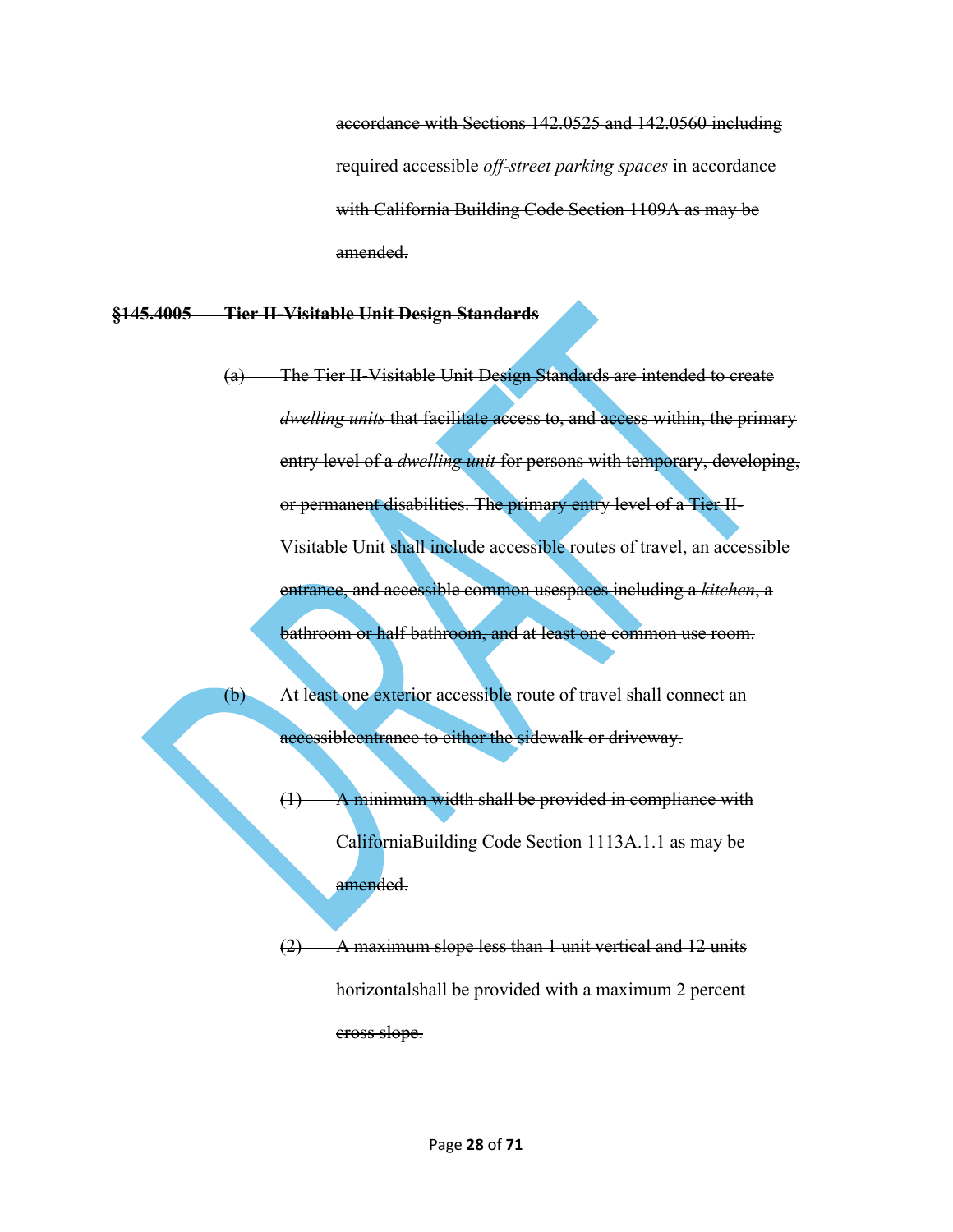- $(3)$  A level landing area of 5 feet in length shall be provided for every 30 inches of rise in circumstances where the accessible route of travelwould have a slope exceeding 5 percent.
- (4) Handrails are not required.
- (c) At least one accessible entrance to the primary entry level shall be providedthat does not exceed three quarters of an inch in height differential betweenthe exterior and interior landings.
	- (1) The change in elevation shall be beveled with a slope no greater than50 percent (1 unit vertical in 2 units horizontal).
	- (2) The threshold shall be no higher than 0.5 inches (12.7 mm).
- $(d)$  In lieu of the requirements of Section 145.4005(e), the entrance for up to 50 percent of the eligible *dwelling units* may be designed to be adaptable foraccessibility.
	- (1) A maximum of 4 inches in step height shall be provided between theexterior and interior landings.
	- (2) A minimum clear space of 12 inches in length for every 1 inch in stepheight shall be provided on the exterior side of the door to accommodate a future ramp.
	- (3) The ramp clear space shall not overlap the exterior landing.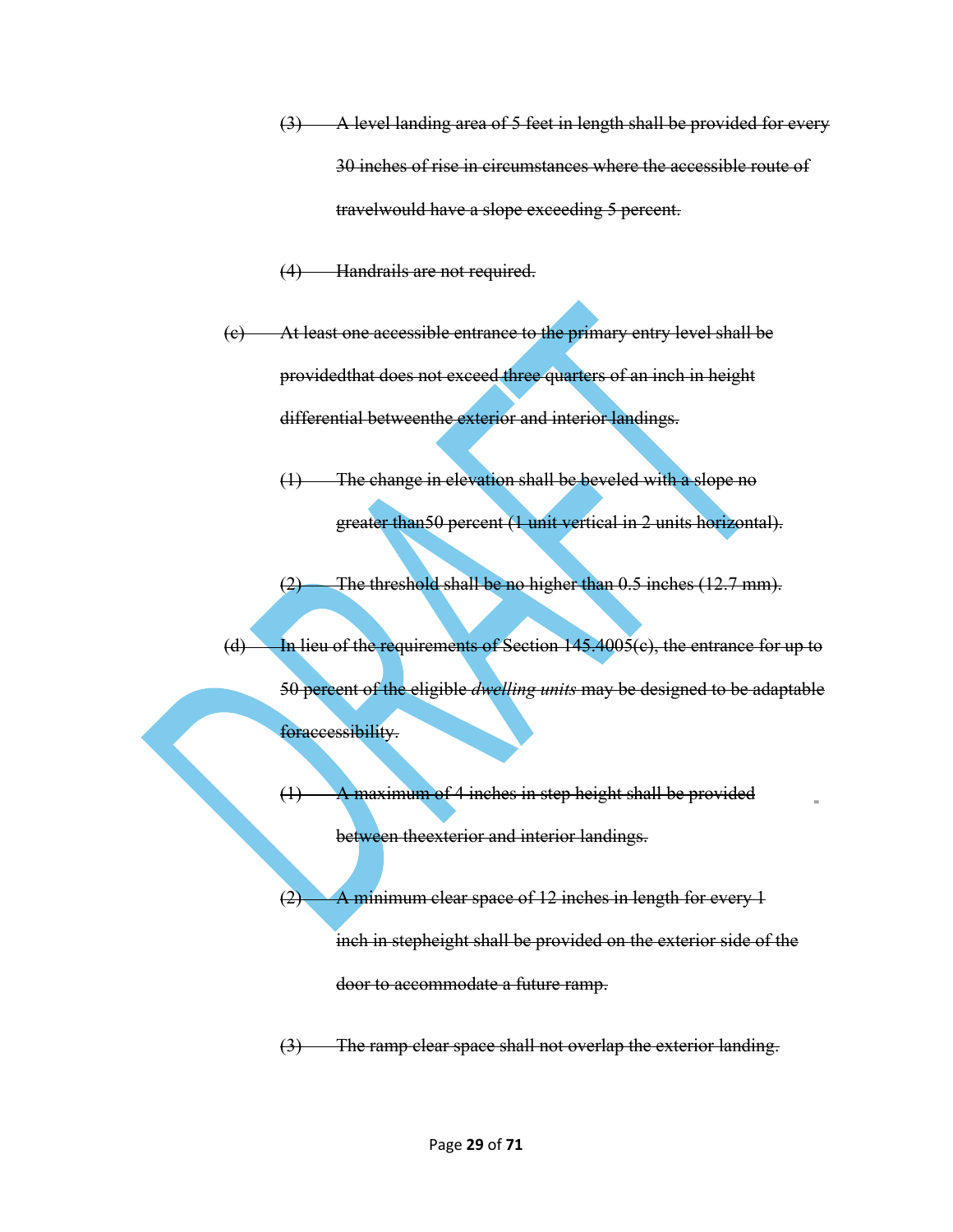- (4) Interior and exterior landings shall provide a minimum length of 48 inches to the accessible route of travel.
- (5) The entry door shall provide a minimum net clear opening width of 32inches.
- (e) At least one interior accessible route of travel shall be provided in compliancewith California Building Code Section 1119A as may be amended. The interior route of travel shall connect an accessible entrance to the following rooms located on the primary entry level:

(1) At least one bathroom or half bathroom,

(2) The *kitchen,* and

(3) Any common use rooms such as a living room or family room.

(f) A *kitchen* shall be provided on the primary entry level.

(1) The *kitchen* shall be accessible from the interior accessible route oftravel.

 $(2)$  A clear floor space at least 30 inches by 48 inches shall be provided toallow a parallel approach by a person in a wheelchair at a range or cook top, the *kitchen* sink, oven, dishwasher, and refrigerator/freezer.

(3) In lieu of the requirements of Section 145.4005, a *kitchen*  with a pass through design may provide a 39 inch wide or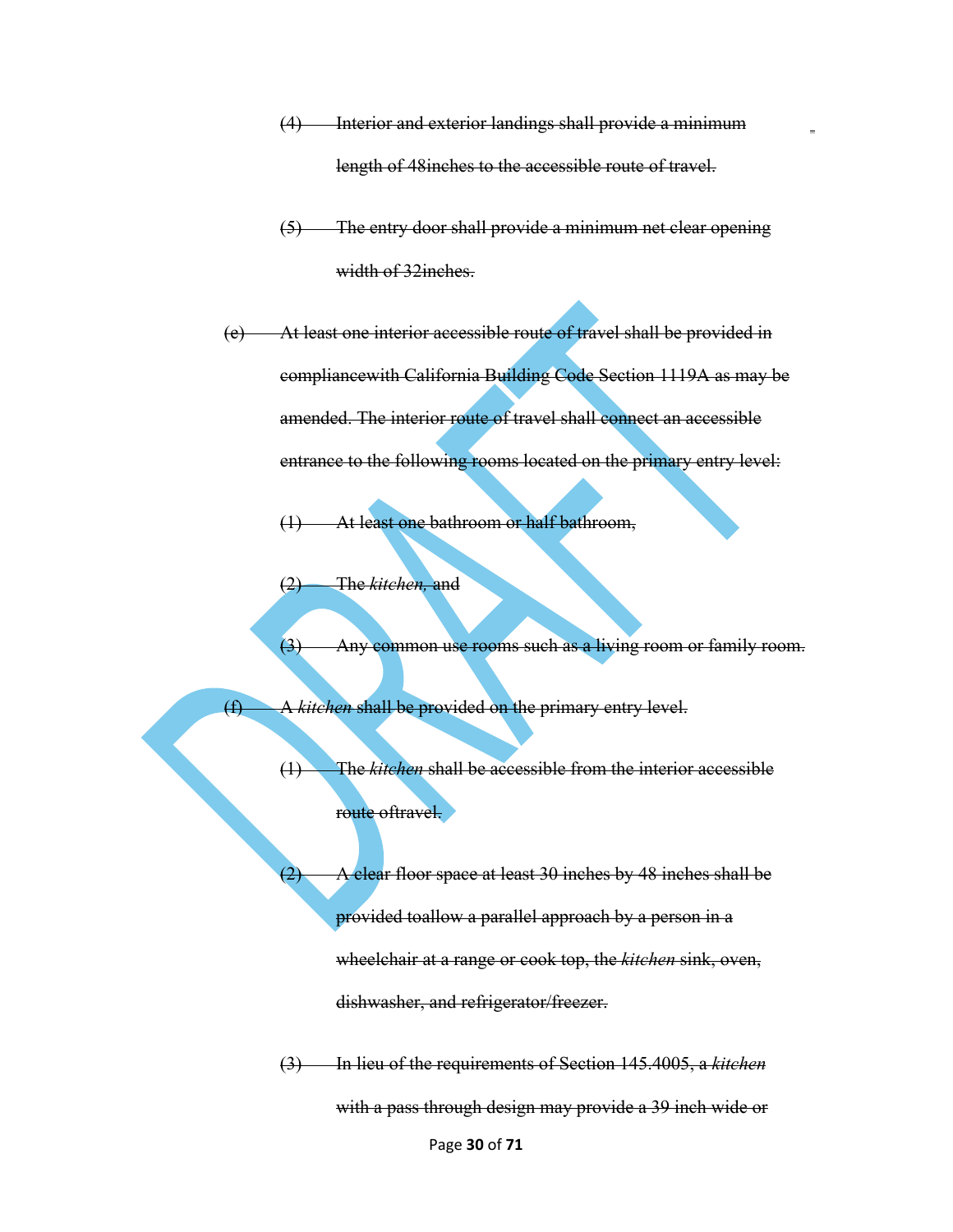greater accessible routeof travel to a range or cook top, *kitchen* sink, oven, dishwasher and refrigerator/freezer.

- (4) *Kitchen* sink faucet controls shall use lever hardware or other similarhardware.
- (5) A minimum linear length of 30 inches of countertop space shall beprovided adjacent to the *kitchen* sink.
- (g) At least one accessible bathroom or half bathroom, located along the interioraccessible route of travel on the primary entry level, shall be provided.
	- (1) The bathroom entrance shall provide sufficient maneuvering space inaccordance with California Building Code Sections 1132A.5 and 1134A.4 as may be amended.
		- Structural reinforcements for future grab bar installation shall be provided in the walls adjacent to showers and bathtubs, and in thewalls or floor adjacent to toilets, in accordance with California Building Code Chapter 11A.

(3) A minimum clear space of 30 inches by 48 inches shall be provided for parallel approach at the lavatory. Maneuvering spaces may includeany knee-space or toe-space available below bathroom fixtures.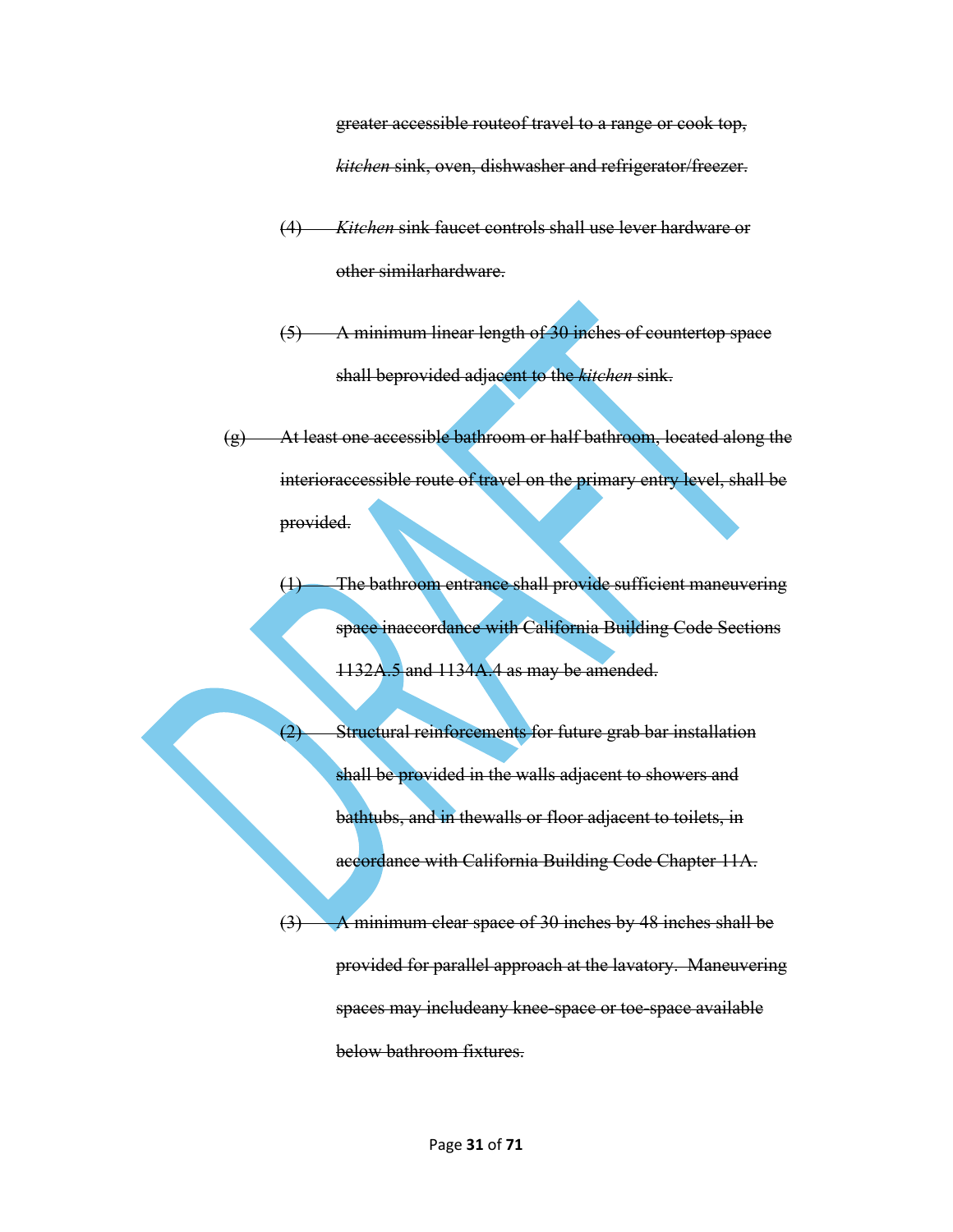- (4) A minimum clear space of 30 inches by 48 inches shall be providedfor forward approach at the toilet.
- (5) When provided, a minimum clear space of 30 inches by 48 inchesshall be provided for parallel approach at the shower or bathtub.
- (6) Faucet controls shall use lever hardware.
- (7) Clear spaces at the sink, toilet and shower or bathtub may overlap orcoincide to meet the minimum requirements.
- (h) The accessible primary entry level shall include at least one

common useroom such as a living room or family room.

- (i) Accessible rooms located along the interior accessible route of travel and the accessible entrance to the primary entry level shall comply with the followingrequirements:
	- (1) Doors
		- $(A)$  Doors shall have a minimum net clear opening width of 32 inches.

(B) Lever hardware, or other similar hardware, centered between 30 inches and 44 inches above the floor is required for all doors, except for pocket doors or sliding doors.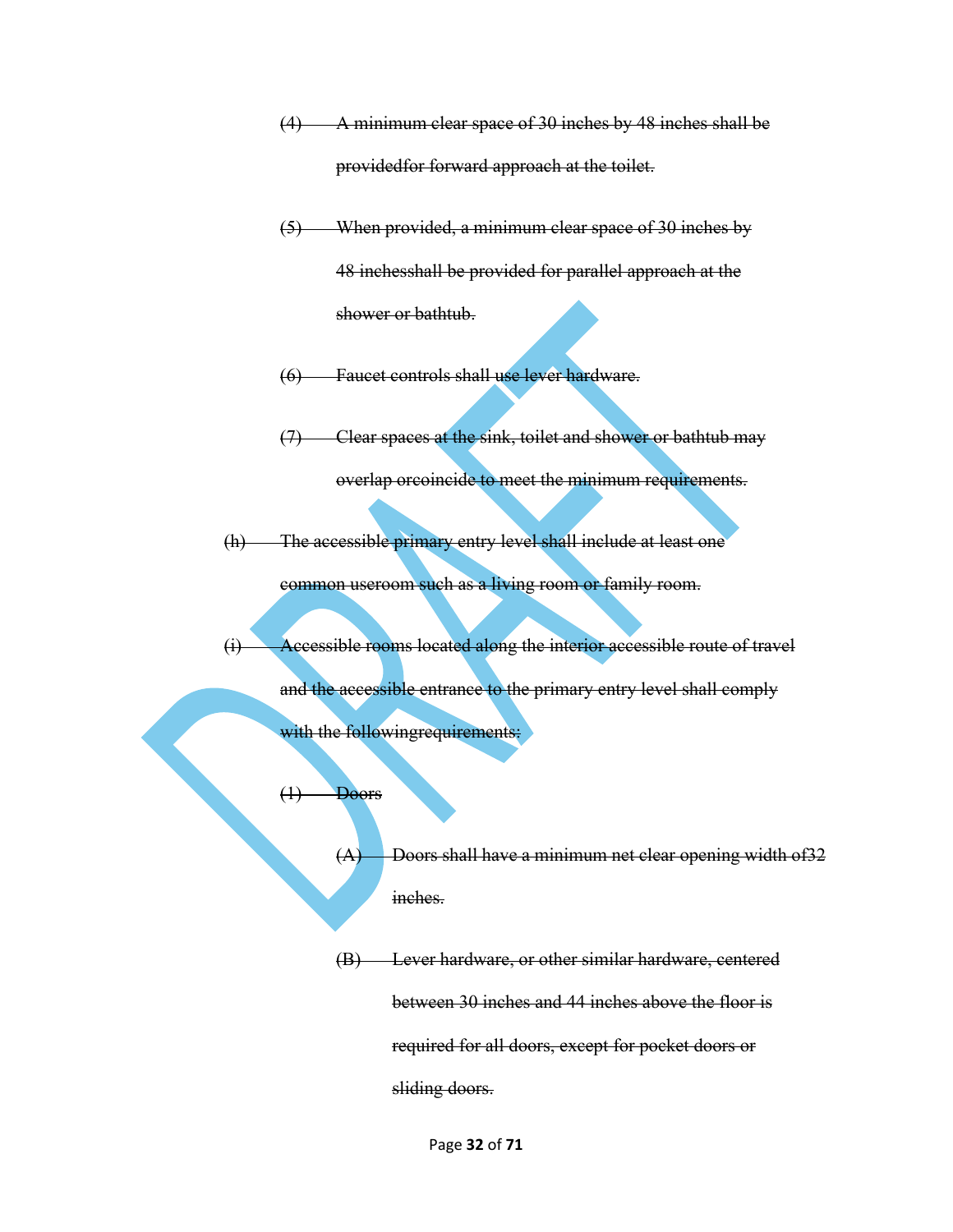(C) Maximum effort to operate doors shall not exceed 8.5 pounds (38 N) for exterior doors and 5 pounds (22 N) for interior doorswhere applied at right angles to hinged doors, and at the center plane of sliding or folding doors. Compensating devices or automatic door operators may be utilized to meet these standards.

(D) Pocket doors and sliding doors providing access to rooms required along the interior accessible route of travel shall beeasily operated by persons with limited dexterity.

### (2) Electrical Outlets and Fixtures

(A) Electrical switches and outlets shall be located no more than 48 inches measured from the top of the outlet box nor less than15 inches measured from the bottom of the outlet box to the level of the finished floor.

 $(B)$  Electrical outlets providing power to appliances such as ovens,refrigerators, microwave ovens, dishwashers, washing machines, dryers and other similar fixed appliances are exempt.

**[§145.4001](https://docs.sandiego.gov/municode/MuniCodeChapter14/Ch14Art05Division40.pdf) Purpose**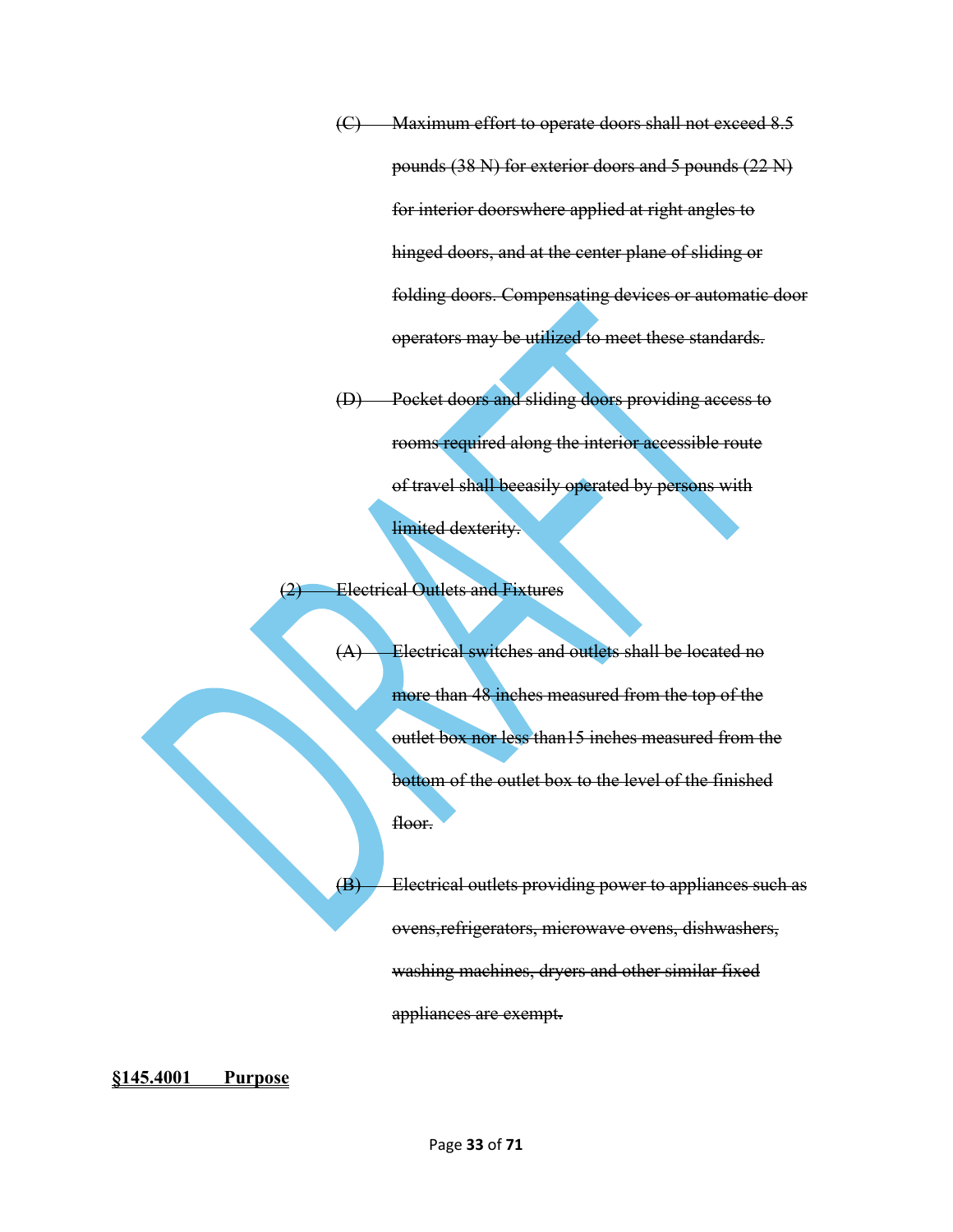The purpose of the Housing Accessibility Program is to encourage residential *development* above what is required per the California Building Code and to increase the number of accessible *dwelling units* in the local housing supply that meet long term housing needs by offering incentives that facilitate this type of accessible design for people of all abilities. The intent is to increase opportunities for persons with temporary, developing, or permanent disabilities to "age in place" and thereby reduce the potential for occupants to be displaced from their homes due to a disability as well as allowing those persons to visit neighboring *dwelling units.*

**§145.4002 When Housing Accessibility Program Applies**

(a) The following residential *development* is eligible for the Housing Accessibility Program:

> (1) *Development* of a *multiple dwelling unit structure* up to five *stories* that provides an elevator to all *stories.*

(2) *Development* of multi-*story* townhomes or duplexes that exceeds the requirements for compliance with the accessibility requirements of the California Building Code.(Chapter 11A) and include a primary entrance; at least one accessible bathroom; at least one accessible *kitchen*; at least one accessible *bedroom*; and at least one accessible living room on an accessible route.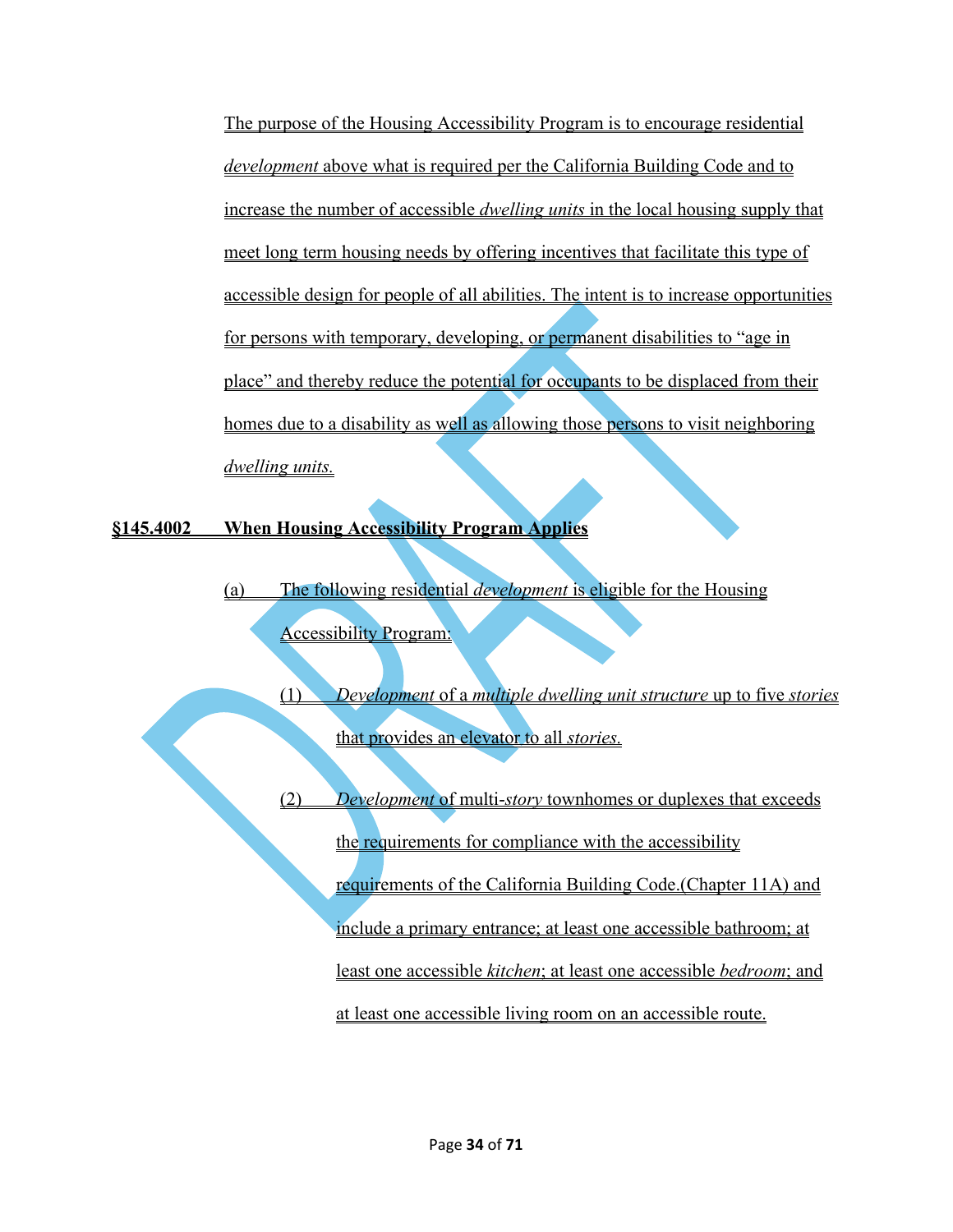- (3) *Development* that is exempt from the accessibility requirements of the California Building Code (Chapter 11A).
- (b) *Development* receiving deviations for *reasonable accommodations* in accordance with Section 131.0466 are not eligible for the Housing Accessibility Program.

**§145.4003 Housing Accessibility Program Regulations and Development Incentives**

- (a) The decision process for a *development* requesting an incentive shall be the same decision process that would be required if the incentive were not a part of the *development* proposal.
- (b) Incentives granted solely under the Housing Accessibility Program in accordance with Section 145.4003(e) shall not require a deviation from the underlying base zone.
- (c) An incentive shall not be granted where it would allow *development* that is inconsistent with the policies in the certified *Local Coastal Program* and development regulations of the Environmentally Sensitive Lands regulations.
- (d) An incentive shall not be granted where it conflicts with State laws and regulations.
- (e) The following projects may be granted incentives in accordance with this Section and Section 145.4003(f):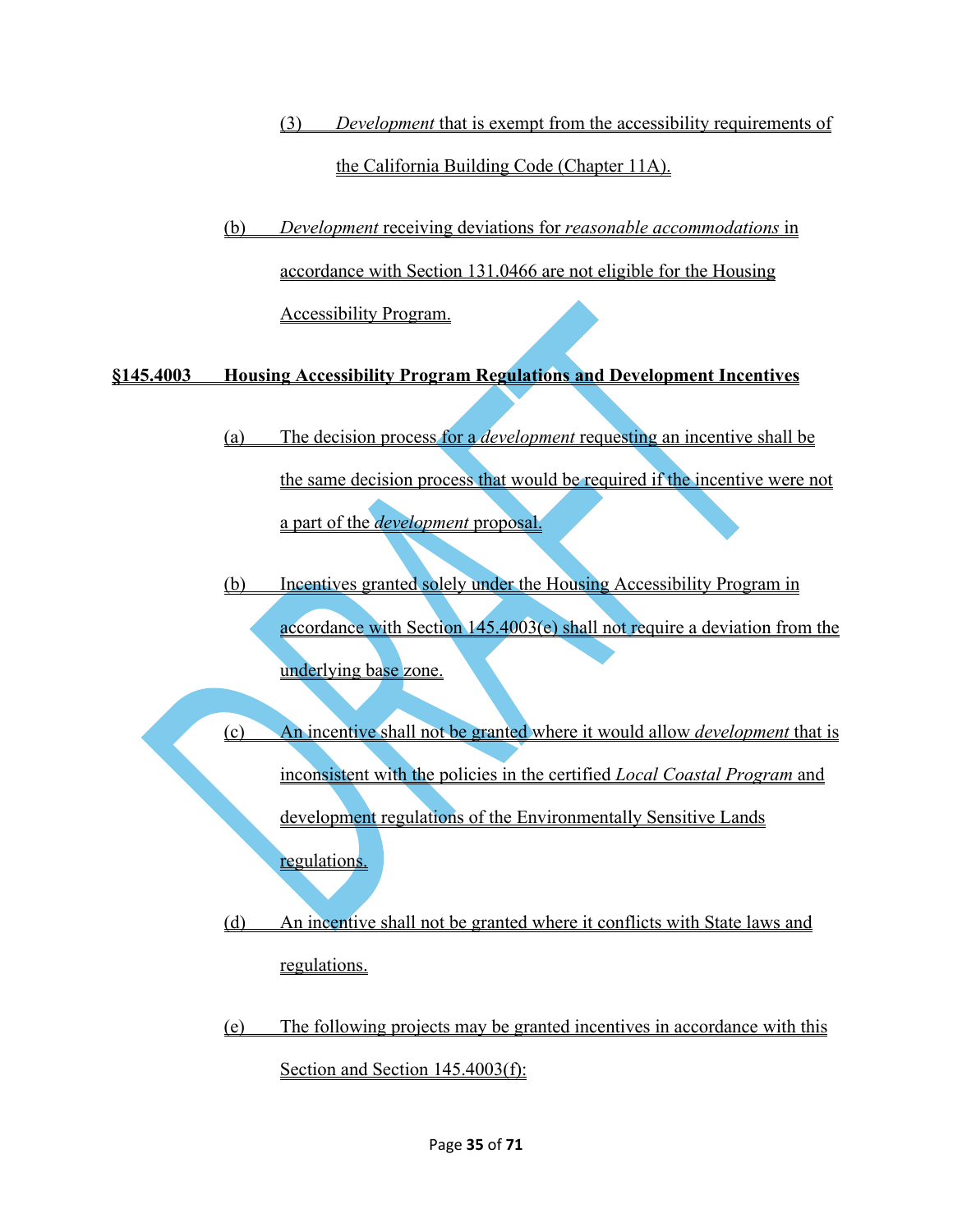- (1) A *multiple dwelling unit development* that provides an elevator to all *floors* in a *multiple dwelling unit structure* shall be entitled to three incentives.
- (2) An accessible multi-*story dwelling unit* is that exceeds the housing accessibility requirements of the California Building Code (Chapter 11A) and Section 145.4002 (a)(2) by at least 25% of the total number of *dwelling units* shall be eligible for two incentives listed in Section  $145.4003(f)(1-4)$  and  $145.4003(f)(6)$ .
- (3) A *development* that exceeds the requirements for the number of accessible *dwelling units* under the California Building Code (Chapter 11A) by two accessible *dwelling units* shall be eligible for three incentives listed in Section  $145.4003(f)(1-4)$  and  $145.4003(f)(6)$ .

(4) A *development* that exceeds the requirements for the number of accessible *dwelling units* under the California Building Code (Chapter 11A) and noted on  $145.4002$  (a)(2) by three or more accessible *dwelling units* shall be eligible for four incentives listed in Section  $145.4003(f)(1-6)$ .

(f) Incentives

An *applicant* for *development* eligible for one or more incentives pursuant to Section 145.4003(e), may select from the following incentives: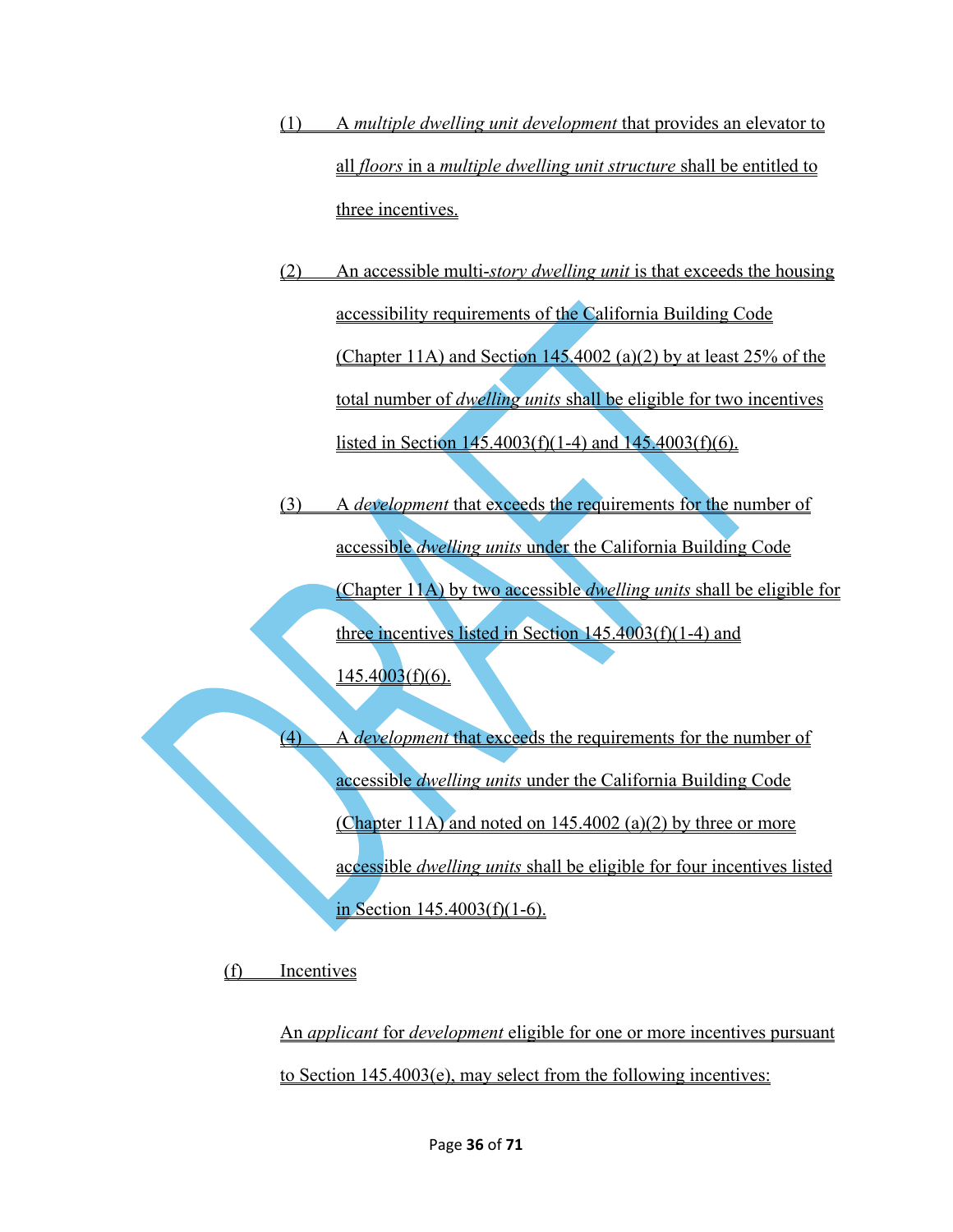- (1) Any applicable *setback* regulations may be reduced up to 15 percent for the building where the elevator is constructed.
- (2) The applicable *lot coverage* regulations may be exceeded up to 15 percent for the building where the elevator is constructed.
- (3) Expedite processing for the entire *development* consistent with Council Policy.
- (4) A *floor area ratio* bonus up to a maximum of 25 percent for the building where the elevator is constructed.
- (5) A *density* bonus up to 10 percent based on the pre-*density* bonus *dwelling units* for the entire *development*. This *density* bonus can be added to any other *density* bonus regulations for which the *development* is eligible.

<span id="page-36-0"></span>(6) The applicable maximum *structure height* regulations may be exceeded by up to 15 feet only for the building where an elevator is constructed. The maximum *structure height* may not exceed height limits required within the Coastal Height Limit Overlay Zone or conflict with Federal Aviation Regulations Part 77 airspace protection surfaces within designated airport influence areas.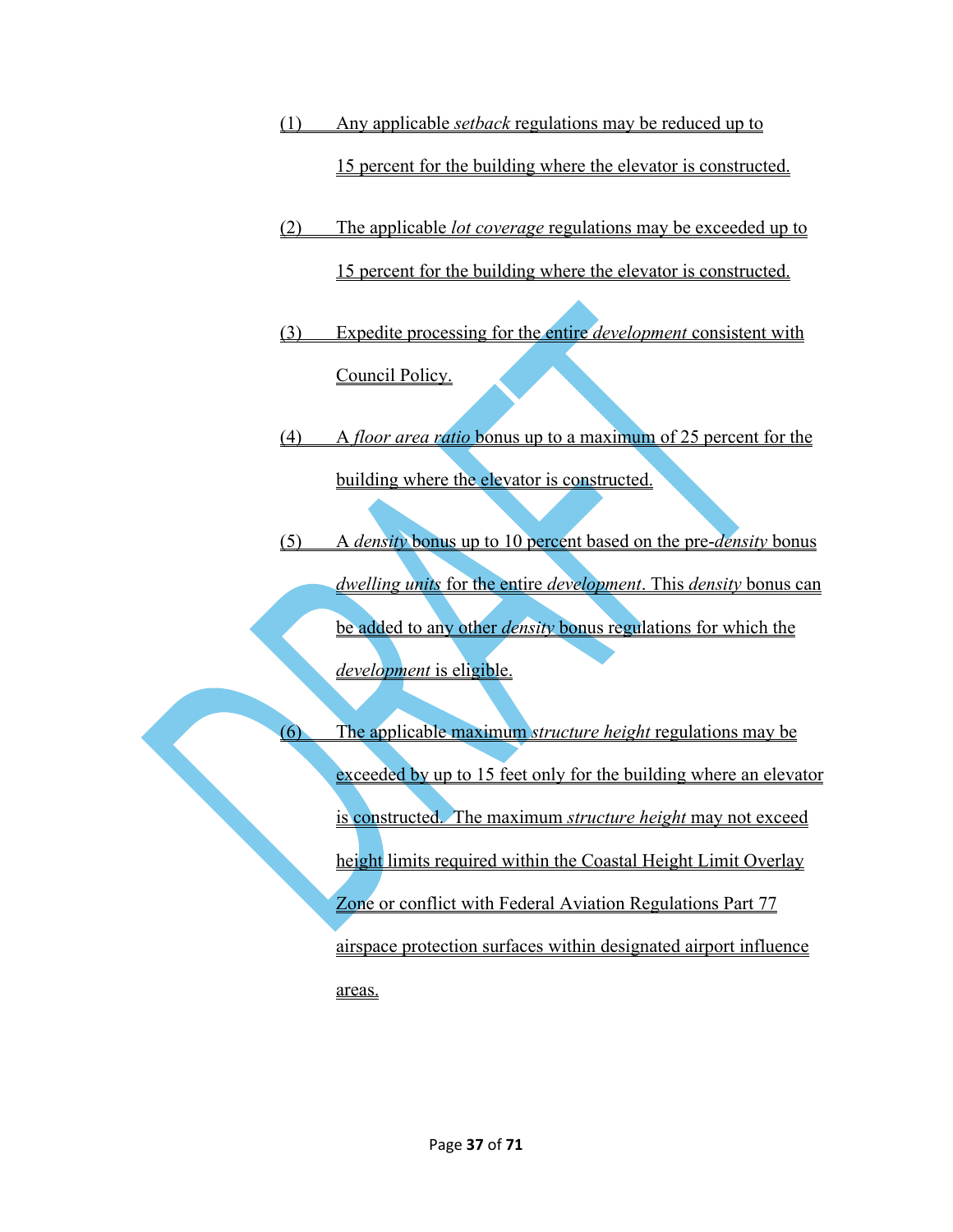# **Section 2: Implementing Regulations for SB 9**

### **Chapter 14: General Regulations**

### **Article 3: Supplemental Development Regulations**

### **Division 13: Multi-Dwelling Unit and Urban Lot Split Regulations for Single Family Zones**

### **143.1301 Purpose of the Multi-Dwelling Unit and Urban Lot Split Regulations for**

### **Single Family Zones**

The purpose of these regulations is to specify when and how a *premises* located within a base zone that permits *single dwelling unit development* and not *multiple dwelling unit development* may construct *multiple dwelling unit development*. These regulations also specify when and how a *premises* located within a base zone that permits *single dwelling unit development* and not *multiple dwelling unit development* may split a single *premises* into two *premises* that can be developed and conveyed separately*.* These regulations are intended to implement California Senate Bill 9 (2021-2022) and California Government Code Sections 65852.21, 66411.7 and 66452.6 by allowing an urban *lot* split and/or the construction of *multiple dwelling units* in single-family zones as specified in this Division.

# **143.1303 When the Multi-Dwelling Unit and Urban Lot Split Regulations for Single Family Zones Apply**

(a) This Division applies to *premises* located within a base zone that permits *single dwelling unit development* and not *multiple dwelling unit development*, except as prohibited in Section 143.1303(b).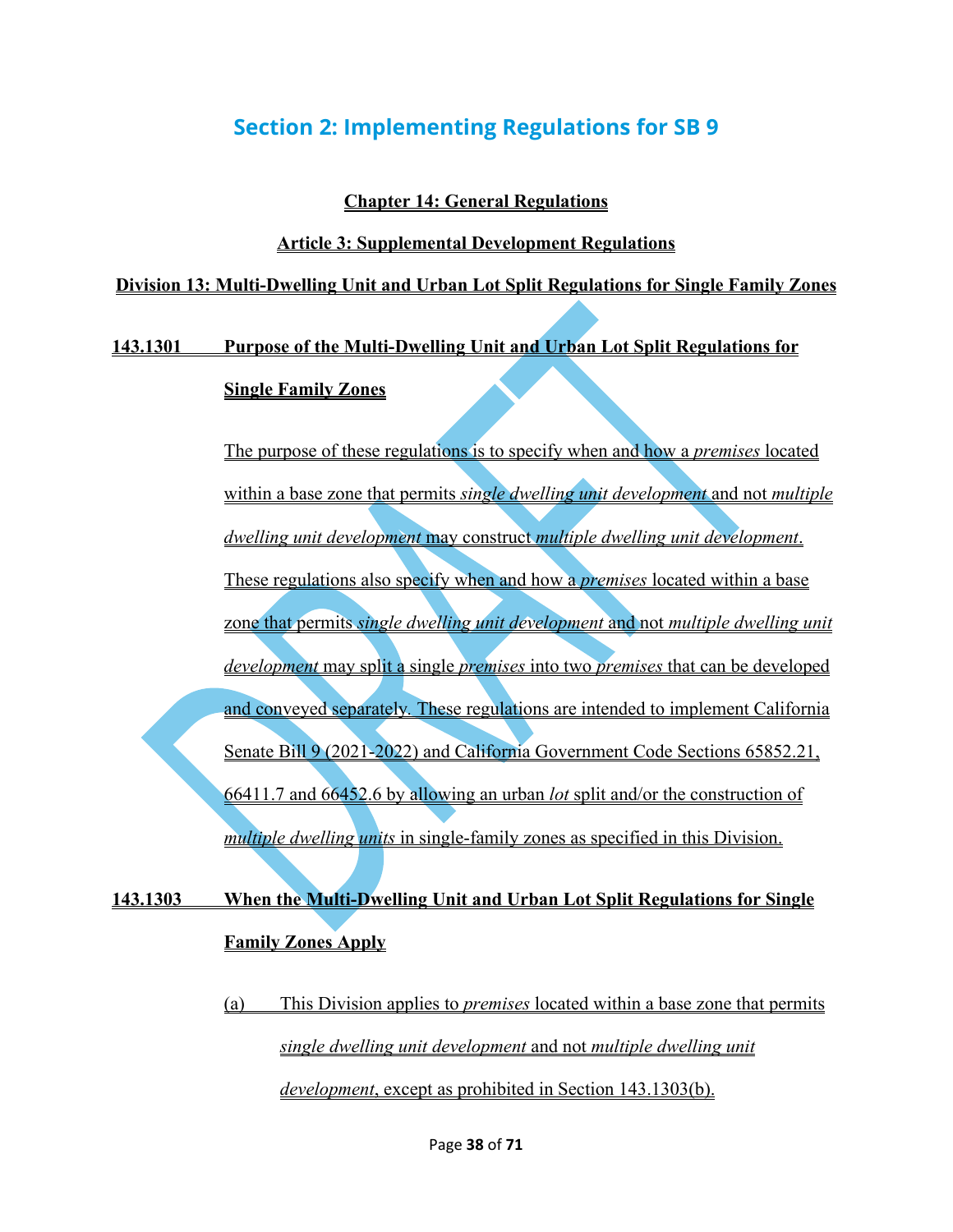- (b) This Division is not applicable in the following circumstances:
	- (1) When the *premises* is located within any of the following:
		- (A) Prime farmland or farmland of statewide importance, as defined pursuant to United States Department of Agriculture land inventory and monitoring criteria, as modified for California, and designated on the maps prepared by the Farmland Mapping and Monitoring Program of the Department of Conservation, or land zoned or designated for agricultural protection or preservation by a local ballot measure that was approved by the voters of that jurisdiction;

(B) *Wetlands*;

(C) The Very High Fire Hazard Severity Zone;

(D) A hazardous waste site that is listed pursuant to California Government Code Section 65962.5 or a hazardous waste site designated by the Department of Toxic Substances Control pursuant to Section 25356 of the California Health and Safety Code, unless the State Department of Public Health, State Water Resources Control Board, or Department of Toxic Substances Control has cleared the site for residential use or residential mixed uses;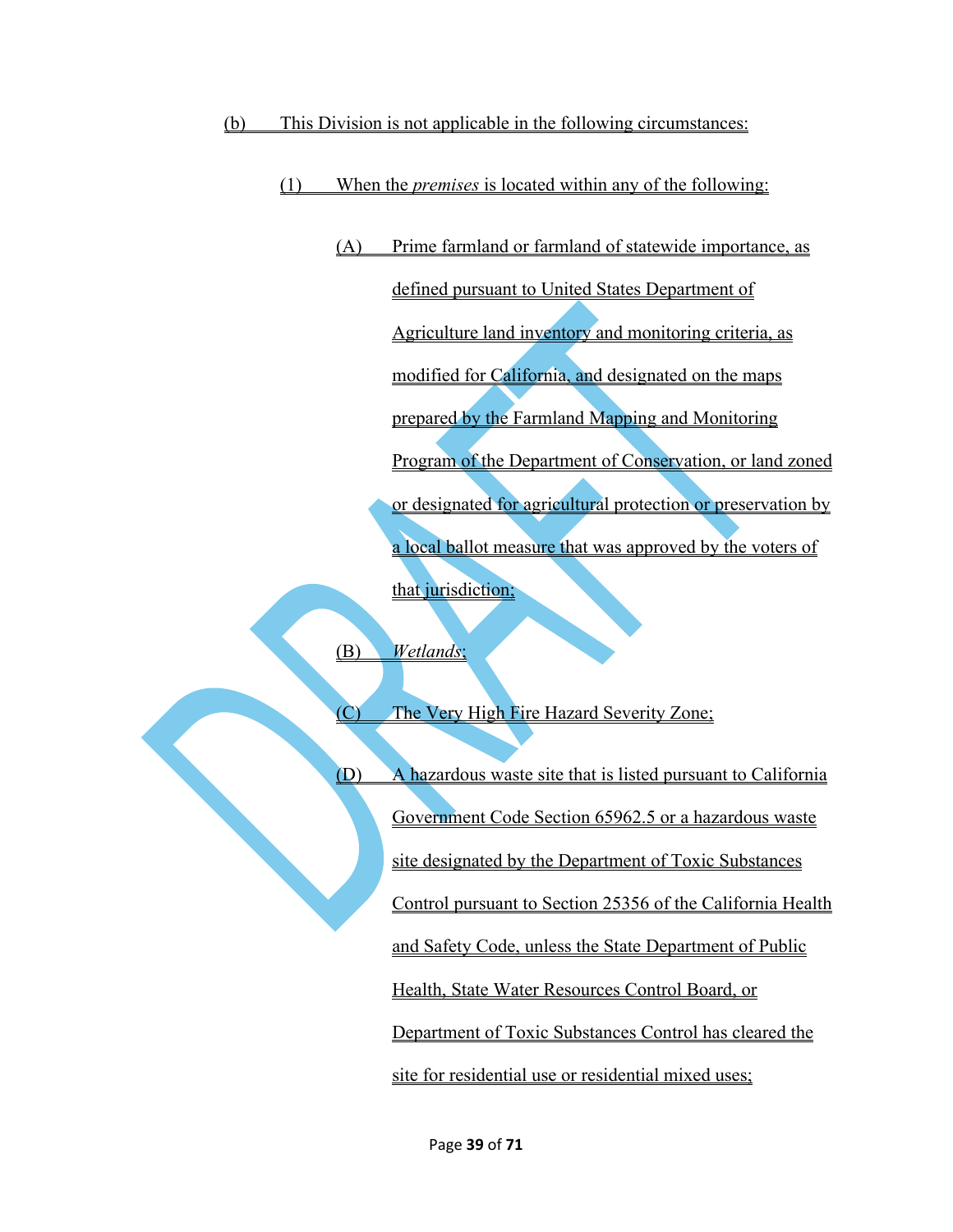(E) A delineated earthquake fault zone as determined by the State Geologist in any official maps published by the California State Geologist, unless the development complies with applicable seismic protection building code standards adopted by the California Building Standards Commission under the California Building Standards Law (Part 2.5 (commencing with Section 18901) of Division 13 of the Health and Safety Code), and by any local building department under Chapter 12.2 (commencing with Section 8875) of Division 1 of Title 2;

(F) *Special Flood Hazard Areas*, unless:

(i) The site has been subject to a Letter of Map Revision prepared by the Federal Emergency Management Agency and issued to the local jurisdiction; or

(ii) The site meets Federal Emergency Management

Agency requirements necessary to meet minimum

flood plain management criteria of the National

Flood Insurance Program pursuant to Part 59

(commencing with Section 59.1) and Part 60

(commencing with Section 60.1) of Subchapter B of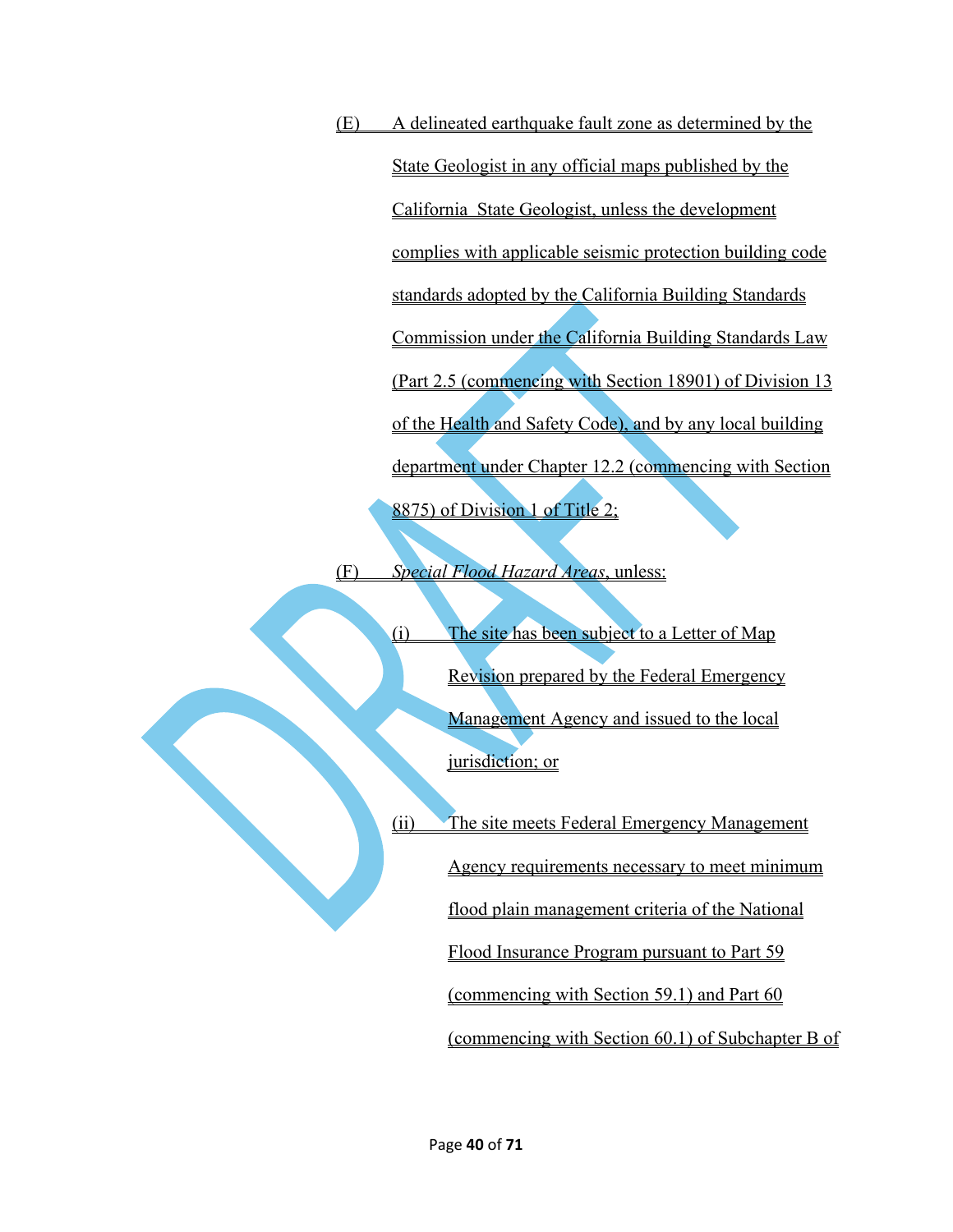Chapter I of Title 44 of the Code of Federal Regulations.

(G) A regulatory floodway as determined by the Federal Emergency Management Agency in any official maps published by the Federal Emergency Management Agency, unless the development has received a no-rise certification in accordance with Section 60.3(d)(3) of Title 44 of the Code of Federal Regulations. If a development proponent is able to satisfy all applicable federal qualifying criteria in order to provide that the site satisfies this subparagraph and is otherwise eligible for streamlined approval under this section, a local government shall not deny the application on the basis that the development proponent did not comply with any additional permit requirement, standard, or action adopted by that local government that is applicable to that site;

(H) The *MHPA* of the *MSCP Subarea Plan*;

(I) *Environmentally Sensitive Lands* conserved by dedication in fee title, covenant of easement, or conservation easement;

(J) A *historical district* that is a *designated historical resource*;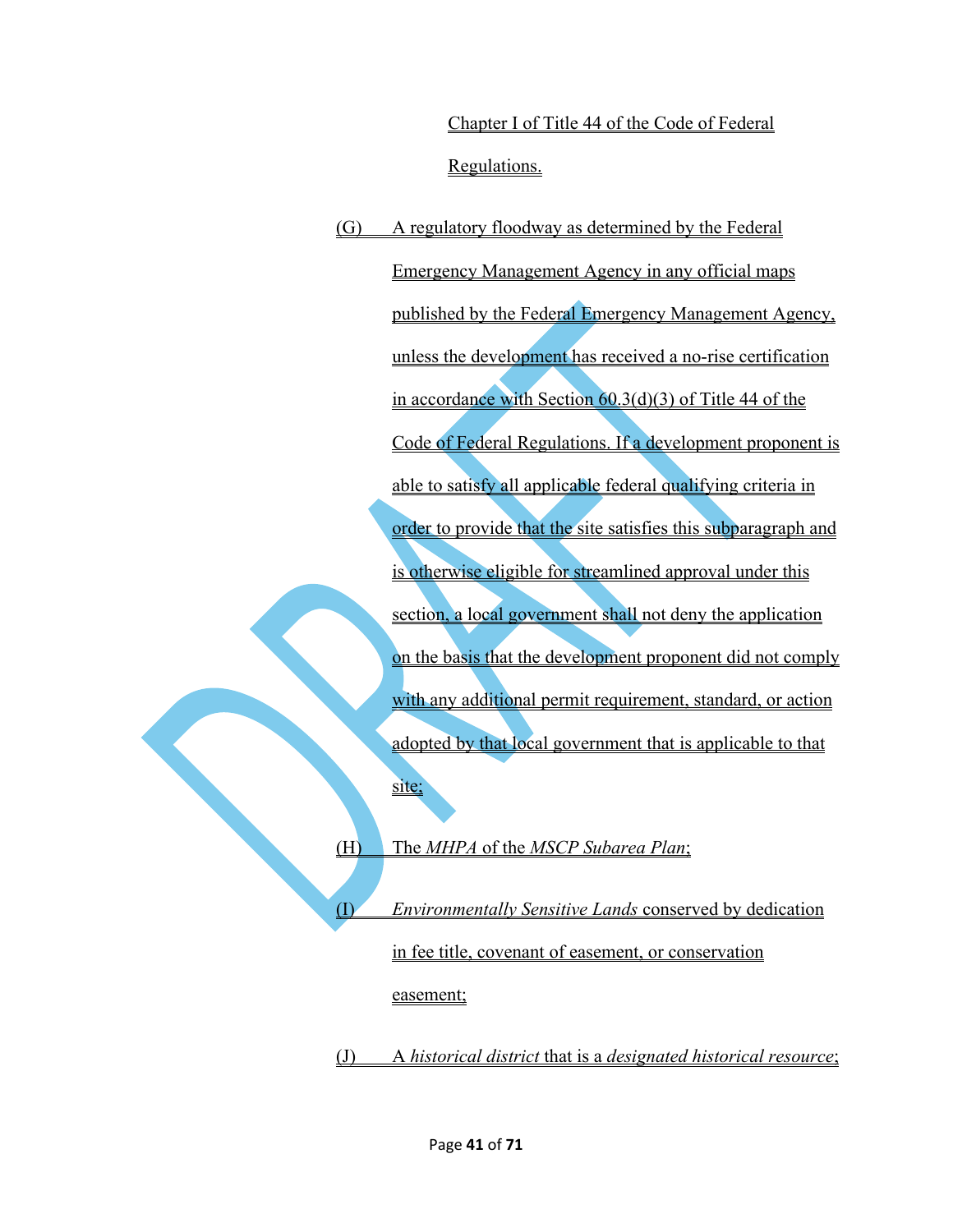- (2) If the *development* requires demolition or alteration of any of the following:
	- (A) A *dwelling unit* that is subject to a recorded covenant, ordinance, or law that restricts rents to levels affordable to persons and families of moderate, low, or very low income.
	- (B) A *dwelling unit* that has been occupied by a tenant in the last three years.
- (3) If the *premises* contains *SRO hotel rooms* or other *dwelling units*  that were withdrawn from rent or lease in accordance with California Government Code Sections 7060 through 7060.7 during the 15-year period preceding the application.
- (4) If the *development* requires the demolition of more than 25 percent of the existing exterior structural walls, unless the *premises* has not been occupied by a tenant in the last three years.
- (5) If the *premises* contains an *Accessory Dwelling Unit* or *Junior Accessory Dwelling Unit*. An *applicant* must choose whether to use the provisions of this Division or the provisions of the *Accessory Dwelling Unit* and *Junior Accessory Dwelling Unit*  Regulations in Section 141.0302 and may not use both. However, an *applicant* with an existing *Accessory Dwelling Unit* or *Junior Accessory Dwelling Unit* may utilize the provisions of this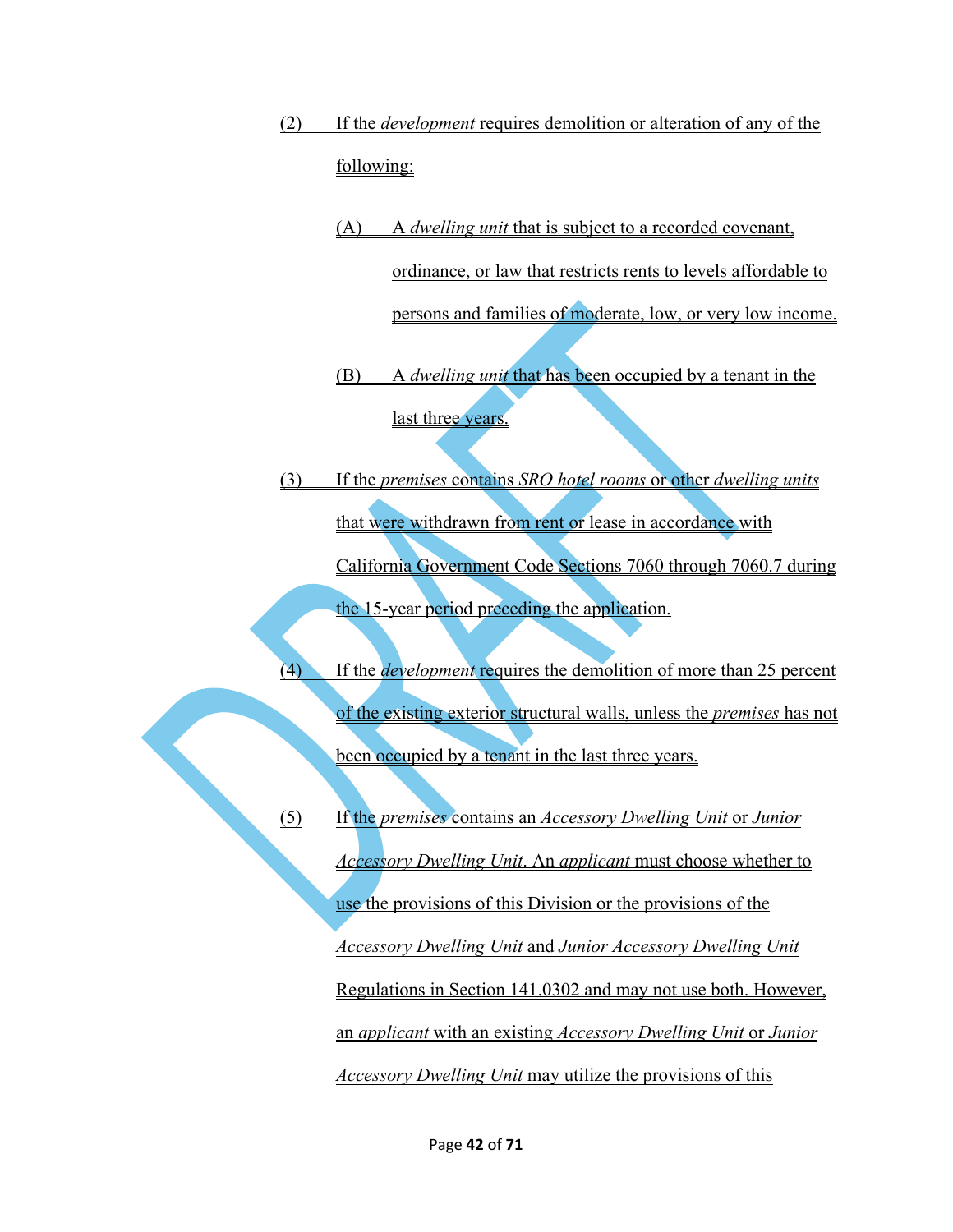Division to convert the existing *ADUs* or *JADUs* to *dwelling units* in compliance with this Division.

# **143.1305 Utilizing the Provisions of this Division**

- (a) An *applicant* seeking to utilize the provisions of this Division may use the *multiple dwelling unit* provisions of Section 143.1310, or the urban *lot* split provisions of Section 143.1315, or a combination of both in compliance with the applicable regulations.
- (b) An application to utilize the provisions of this Division may be denied if the City makes a written *finding* of denial based upon a preponderance of the evidence that the *development* would have a specific, adverse impact upon public health and safety or the physical environment and there is no feasible method to satisfactorily mitigate or avoid the specific, adverse impact. As used in this paragraph, a "specific, adverse impact" means a significant, quantifiable, direct, and unavoidable impact, based on objective, identified written public health or safety standards, policies, or conditions as they existed on the date the application was deemed complete. The following shall not constitute a specific, adverse impact upon the public health or safety:
	- (1) Inconsistency with the zoning ordinance or general plan land use designation.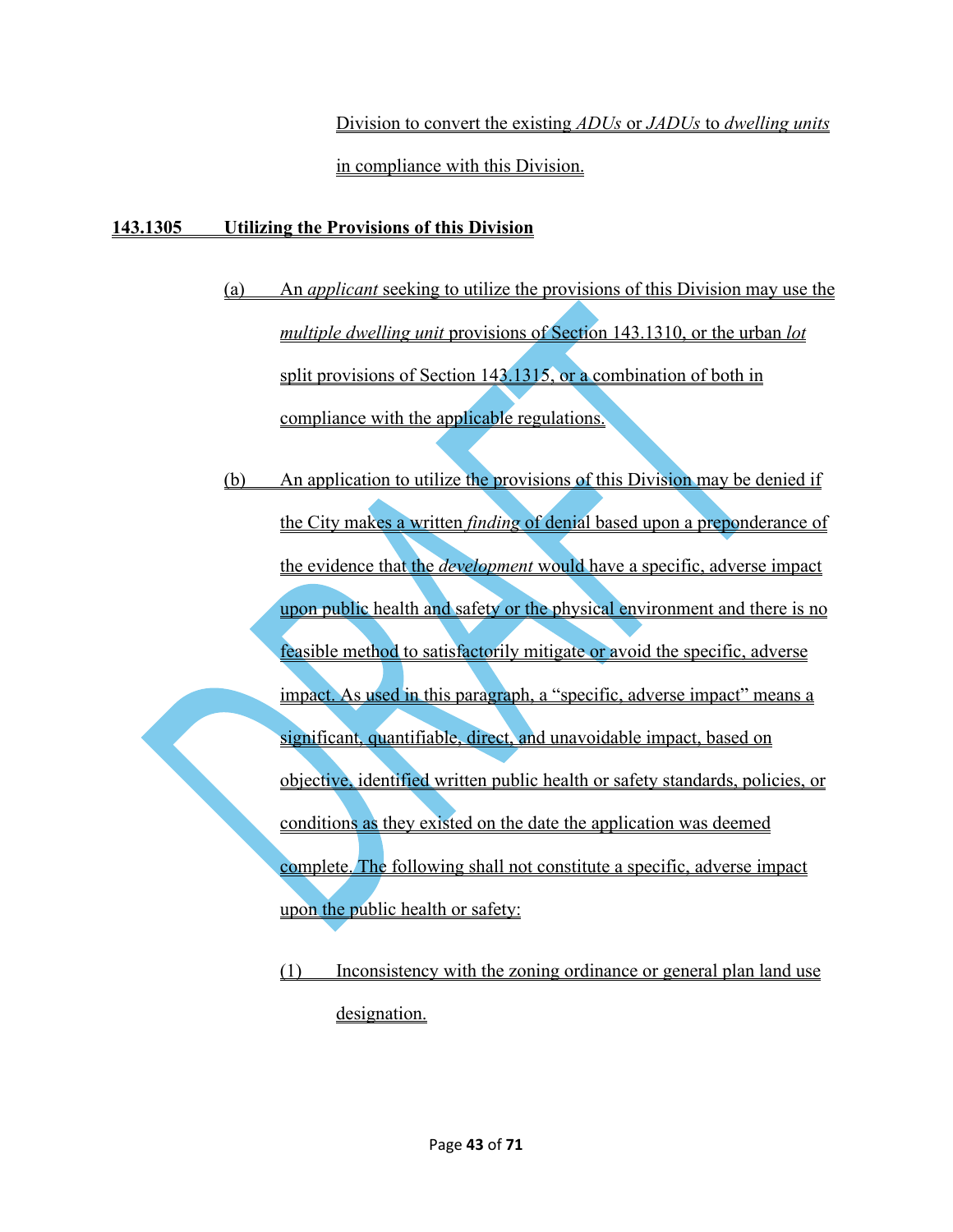(2) The eligibility to claim a welfare exemption under subdivision  $(g)$ of Section 214 of the Revenue and Taxation Code.

## **143.1307 Rental of Dwelling Units Constructed in Accordance with this Division**

A *dwelling unit* constructed in accordance with this Division shall not be rented for less than 31 days.

# **143.1310 Construction of Multiple Dwelling Units in a Single Dwelling Unit Zone**

Up to two *dwelling units* may be permitted on a *premises* in a zone that allows *single dwelling unit development* and not *multiple dwelling unit development*, in accordance with the following regulations:

(a) The *development* regulations of the base zone in which the *premises* is located shall apply, except as specified in this Section.

(1) *Density* Regulations. The maximum permitted *density* shall be two (2) *dwelling units* per *lot*. The *dwelling units* may be attached to or detached from one another, provided that the *structure(s)* meet building code safety standards and are sufficient to allow separate conveyance.

(2) *Setback* Regulations:

(A) No setback is required for an existing *structure* that is converted to a *dwelling unit*. A *dwelling unit* that is constructed in the same location and to the same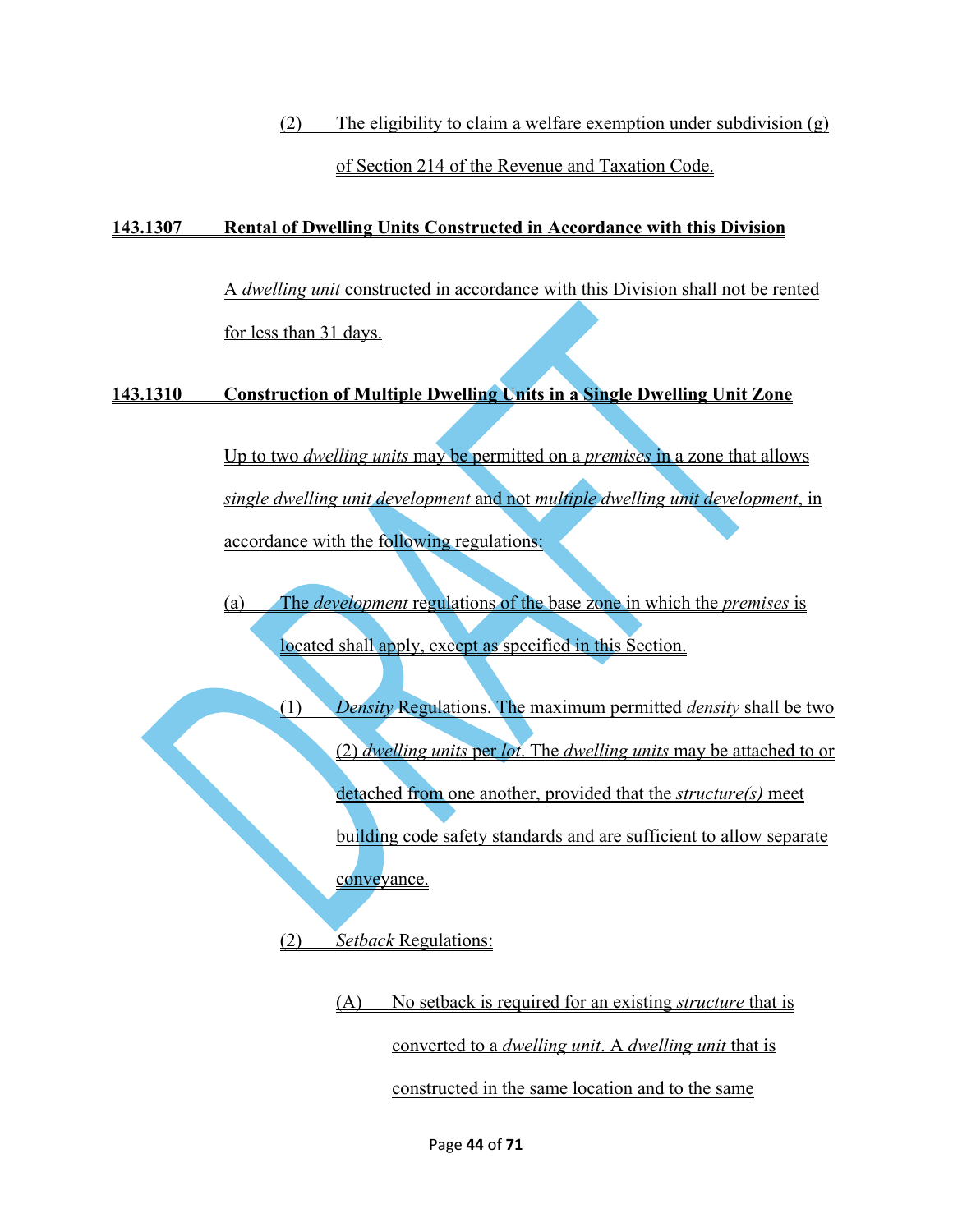dimensions as an existing *structure* may continue to observe the same *setbacks* as the *structure* it replaced.

(B) New *dwelling unit structures* must comply with the front yard and street side yard *setbacks* of the base zone. Interior side *yard* and rear *yard setbacks* for new *dwelling unit structures* shall be provided as follows:

> (i) One-*story dwelling unit structures* that are 16 feet in height or less may encroach into the required interior side *yard* and rear *yard setbacks* up to the *property line*.

> (ii) One-*story dwelling unit structures* that exceed 16 feet in height and multi-*story dwelling unit structures* may observe a 0-foot interior side *yard*  and rear *yard setback* unless the side or rear *property line* abuts another *premises* that is that is residentially zoned or developed with exclusively residential uses, in which case a 4-foot *setback* shall be observed.

(3) Parking Regulations

(A) No *off-street parking spaces* shall be required within a *Transit Priority Area*.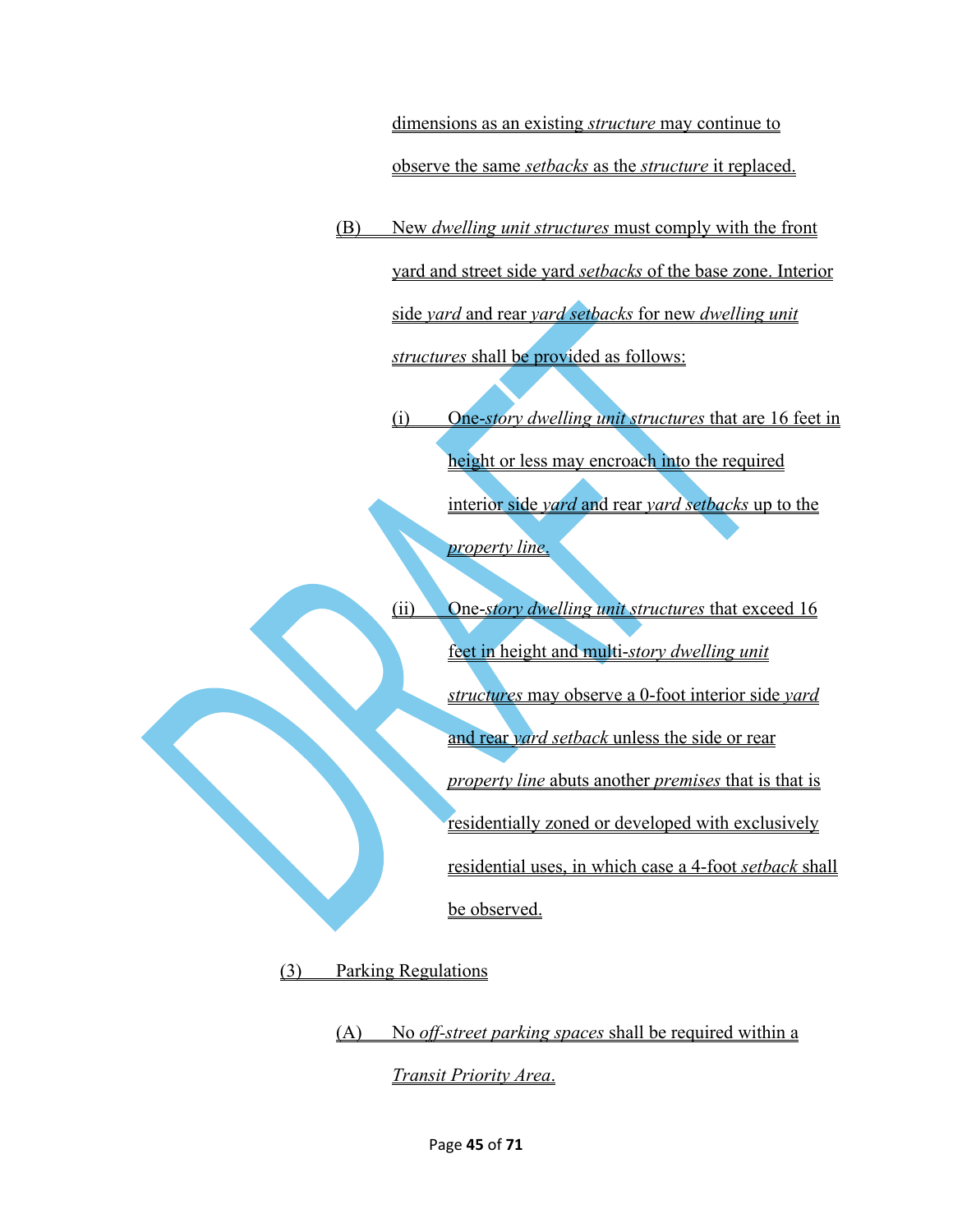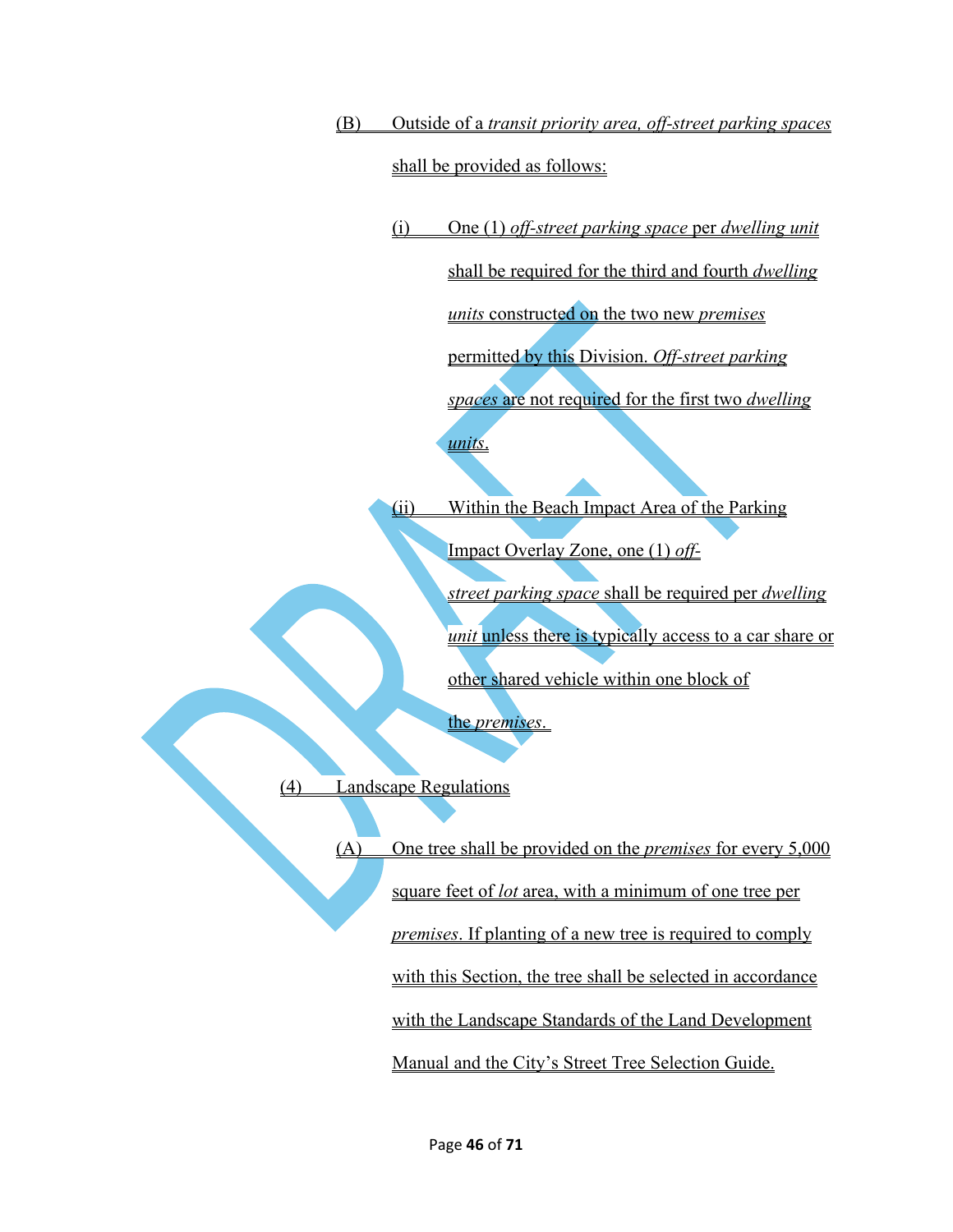(B) If the *development* would result in more than two *dwelling units* across the two *premises* permitted by this Division*,* then compliance with the street tree regulations per Section 142.0409 shall be required.

(5) Supplemental Regulations within Areas of Future Sea Level Rise

- (A) Within the Coastal Overlay Zone, the following regulations apply to *dwelling units* constructed outside of *Special Flood Hazard Areas* and within an area of future sea level rise (within a 75-year horizon) as determined by the City Manager based on the most current sea level rise vulnerability maps:
	- (i) The *dwelling unit* shall comply with the regulations in Section 143.0146(c) and if applicable, Section 143.0146(g). The *base flood elevation* utilized, and the applicability of Section  $143.0146(g)$ , shall be based on the *FIRM* Zone of the *Special Flood Hazard Area* in closest proximity to the *premises* on which the *dwelling unit* is proposed. The permit requirements of 143.0110(b) and other regulations of Chapter 14, Article 3, Division 1 do not apply.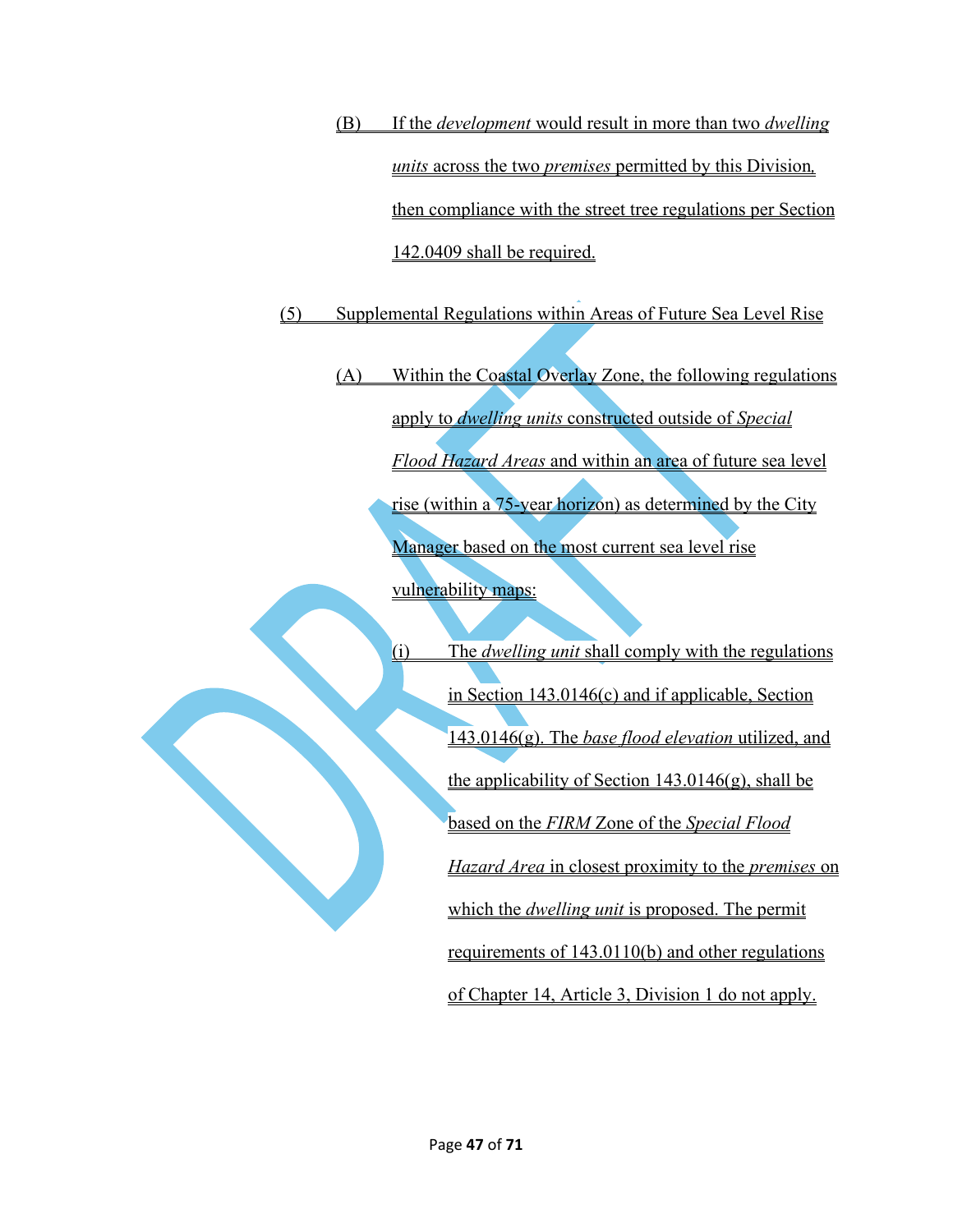(ii) Hard shoreline armoring shall not be constructed to protect a *dwelling unit* from the effects of sea level rise.

(iii) The *record owner* of the *dwelling unit* shall enter into an acknowledgement agreement with the City in a form that is approved by the City Attorney. The agreement shall include the following acknowledgements and provisions: 1) that the *dwelling unit* is located in an area of future sea level rise that may become hazardous in the future; 2) that sea level rise could render it difficult or impossible to provide services to the *premises*; 3) that the boundary between public land (tidelands) and private land may shift with rising seas and the *development* approval does not permit encroachment onto public trust land; 4) that additional adaptation strategies may be required in the future to address sea level rise consistent with the Coastal Act and certified LCP; 5) that the *record owner* waives any rights under Coastal Act Section 30235 and related LCP policies to hard shoreline armoring to protect the *dwelling unit*; and 6) that the *structure* may be required to be removed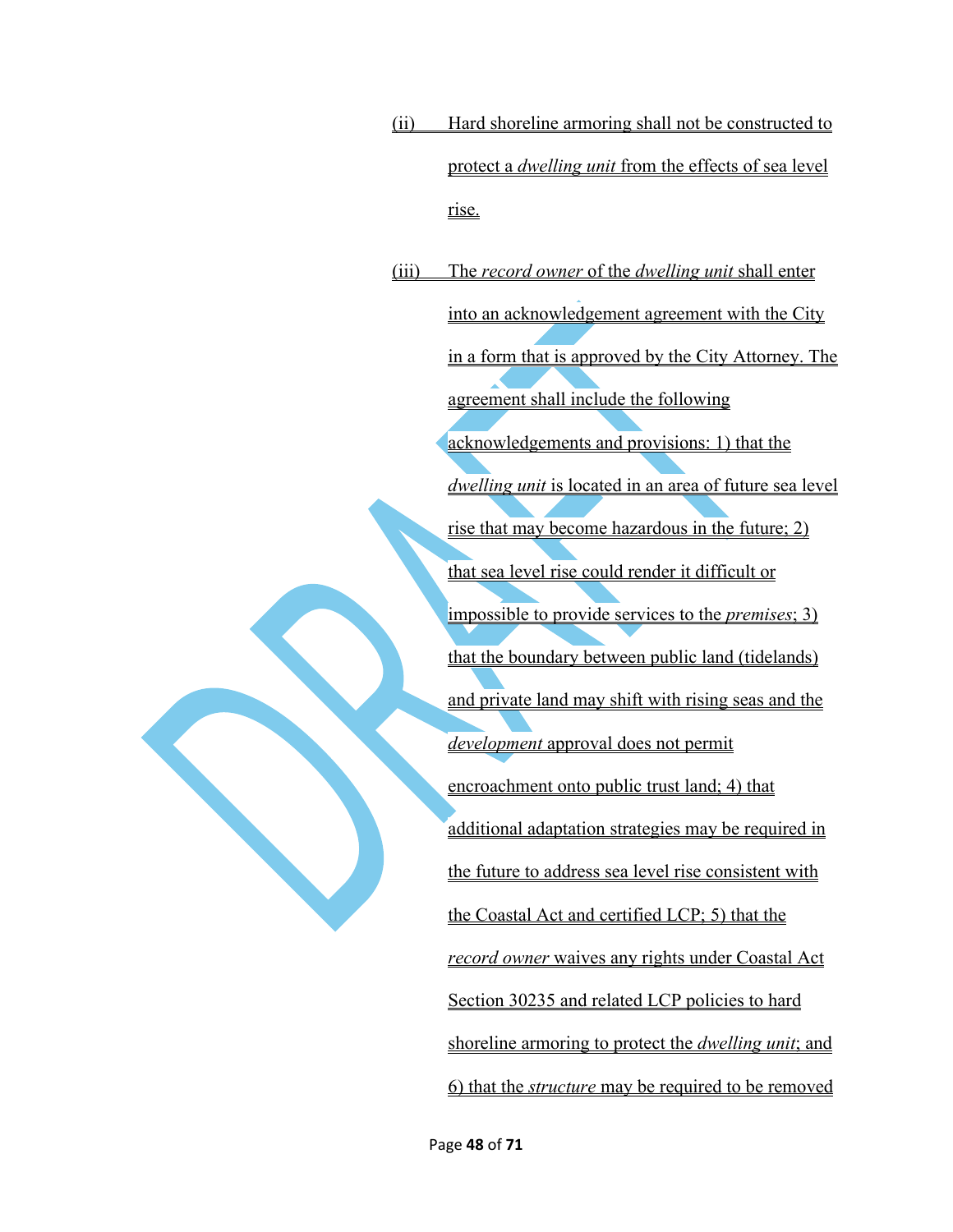or relocated and the site restored if it becomes unsafe.

(iv) The *record owner* of the *dwelling unit* shall provide notice to all occupants of the *dwelling unit* of the acknowledgements and provisions specified in Section  $143.1310(a)(5)(A)(iii)$ .

(6) Development Impact Fees for *development* constructed in

accordance with this Division shall comply with Section

142.0640(b).

(b) Notwithstanding Section 143.1310(a), a second *dwelling unit* with a maximum *gross floor area* of 800 square feet shall be permitted on a *premises* with an existing or proposed *dwelling unit* regardless of noncompliance with one or more *development* regulations.

**143.1315 Urban Lot Splits in a Single Dwelling Unit Zone**

An urban *lot* split that divides an existing single *premises* into no more than two separately conveyable *premises* may be permitted in a zone that allows *single dwelling unit development* and not *multiple dwelling unit development* subject to the following regulations:

(a) The urban *lot* split shall be permitted in accordance with a Process 1 *parcel map* and shall comply with all applicable objective requirements of the Subdivision Map Act, except as provided by Government Code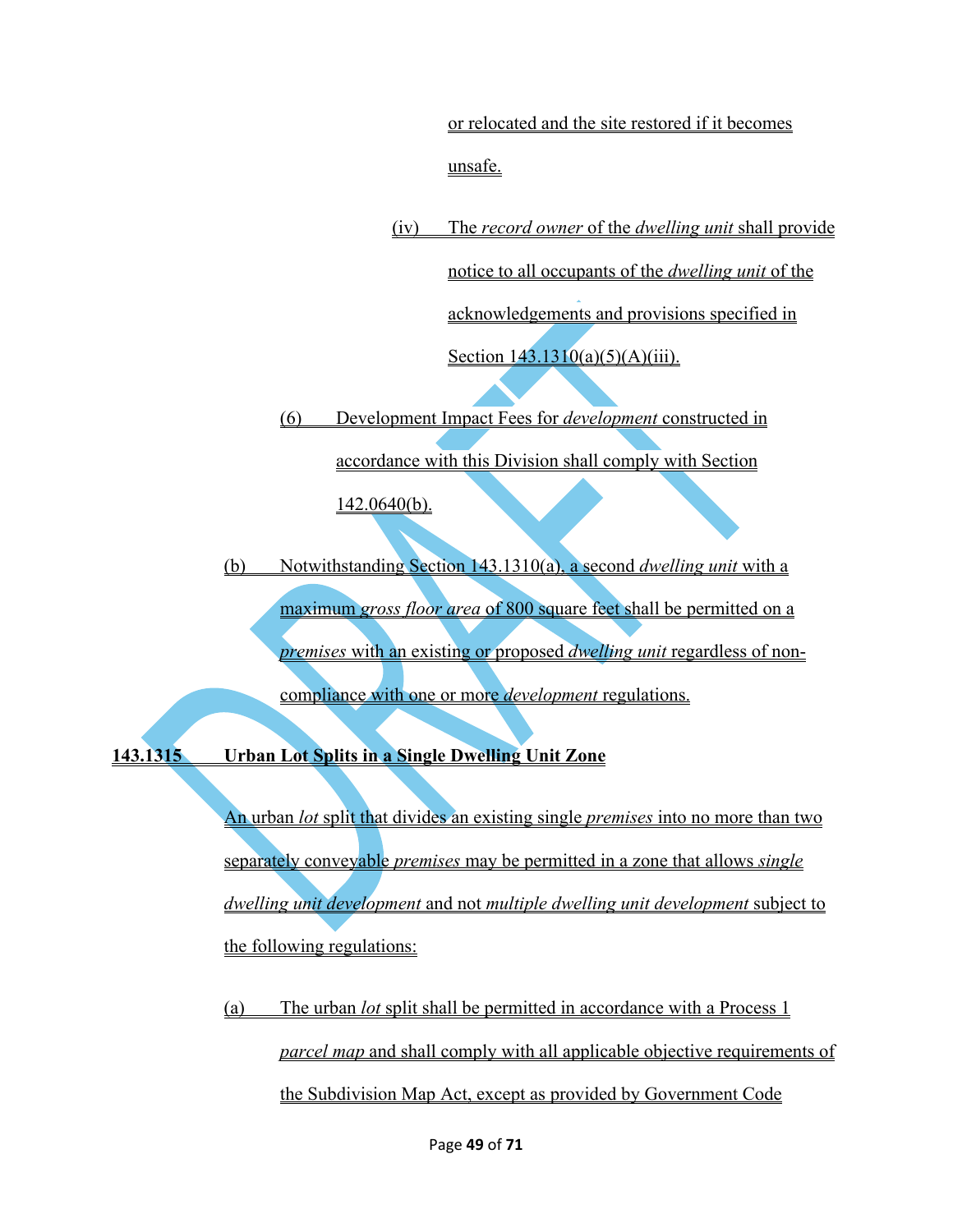Section 66411.7. As part of the approval of a *parcel map* for an urban *lot*  split, the following shall be required as determined by the City Engineer:

(1) Easements for the provision of public services and facilities.

- (2) Access to the *public right-of-way* for one or both *premises.*
- (b) The expiration of the subdivision shall be in accordance with Government Code Section 66452.6
- (c) A *premises* may not utilize the urban *lot* split provisions of this Section if any of the following apply:
	- (1) The *premises* was established through a prior urban *lot* split in accordance with this Section. A *premises* may only be split once in accordance with this Section.
- (2) The *record owner* or any person acting in concert with the *record owner* has previously subdivided an adjacent *premises* using an urban *lot* split in accordance with this Section.
	- (d) The uses permitted on a *premises* that has utilized the urban *lot* split provisions of this Section shall be limited to residential uses only.
	- (e) Prior to the recordation of the *parcel map*, the *record owner* shall enter into an agreement with the City in a form that is approved by the City Attorney and shall be recorded in the Office of the County Recorder. The agreement shall require the *record owner* to reside in one of the *dwelling*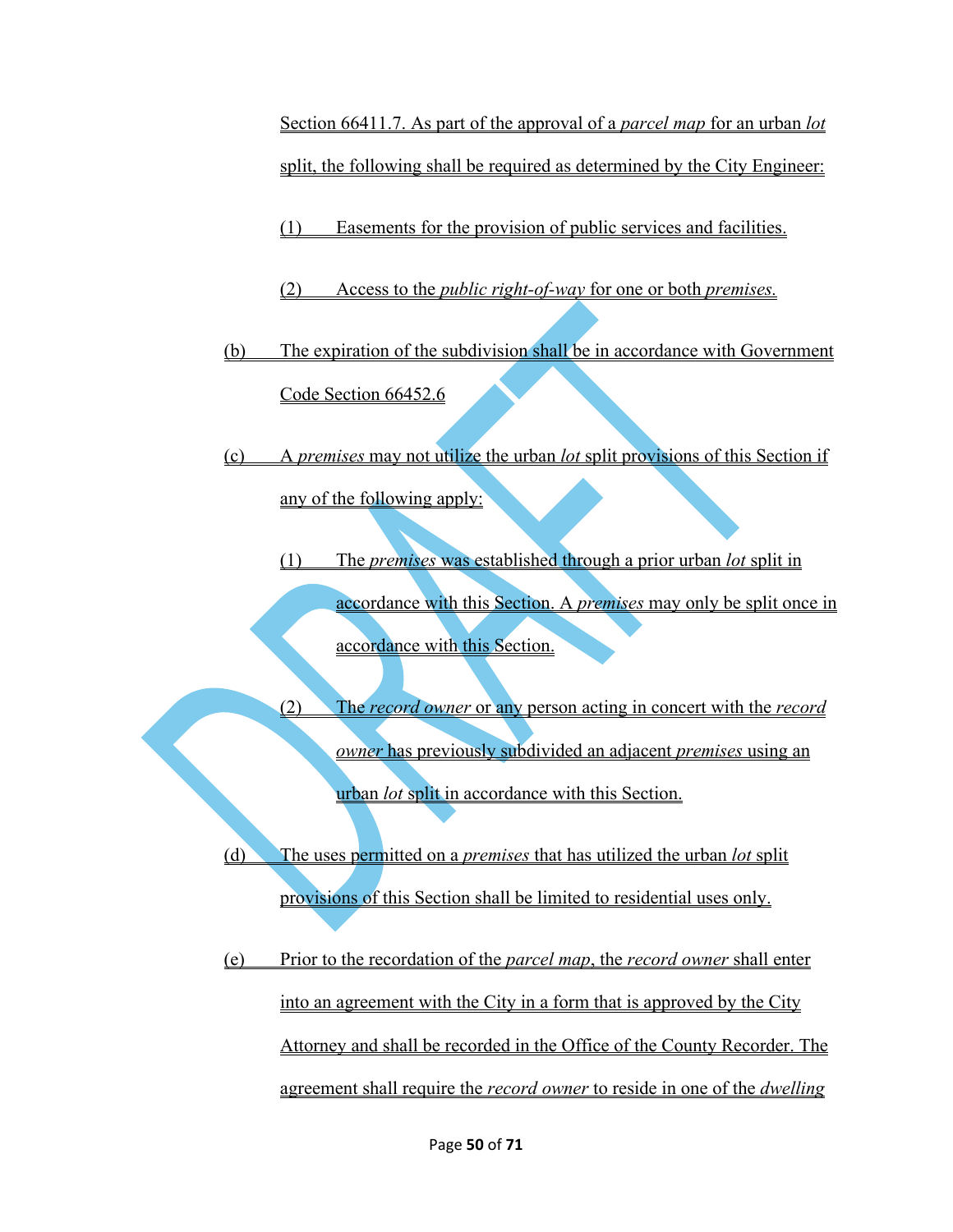*units* on either of the *premises* created by the urban *lot* split as their primary residence for a minimum of three years from the date of the approval of the urban *lot* split. This requirement shall not apply to an applicant that is a "community land trust," as defined in California Revenue and Taxation Code Section 402.1(a)(11)(C)(ii), or is a "qualified nonprofit corporation" as described in California Revenue and Taxation Code Section 214.15.

(f) The *development* regulations of the base zone in which the *premises* is located shall apply, except as specified in Section 143.1310(a) and this Section.

(1) The minimum *lot* area and minimum *lot* dimensions regulations of the base zone are waived and replaced with the following regulations:

> (A) The two *premises* shall be approximately equal in size, provided that one *premises* shall not be smaller than 40 percent of the lot area of the original *premises*.

(B) The two *premises* shall be no smaller than 1,200 square feet in *lot* area for each *premises*.

(g) Notwithstanding Section 143.1315(e), an urban *lot* split and construction of a second *dwelling unit* with a maximum *gross floor area* of 800 square feet shall be permitted on each of the *premises* created by an urban *lot* split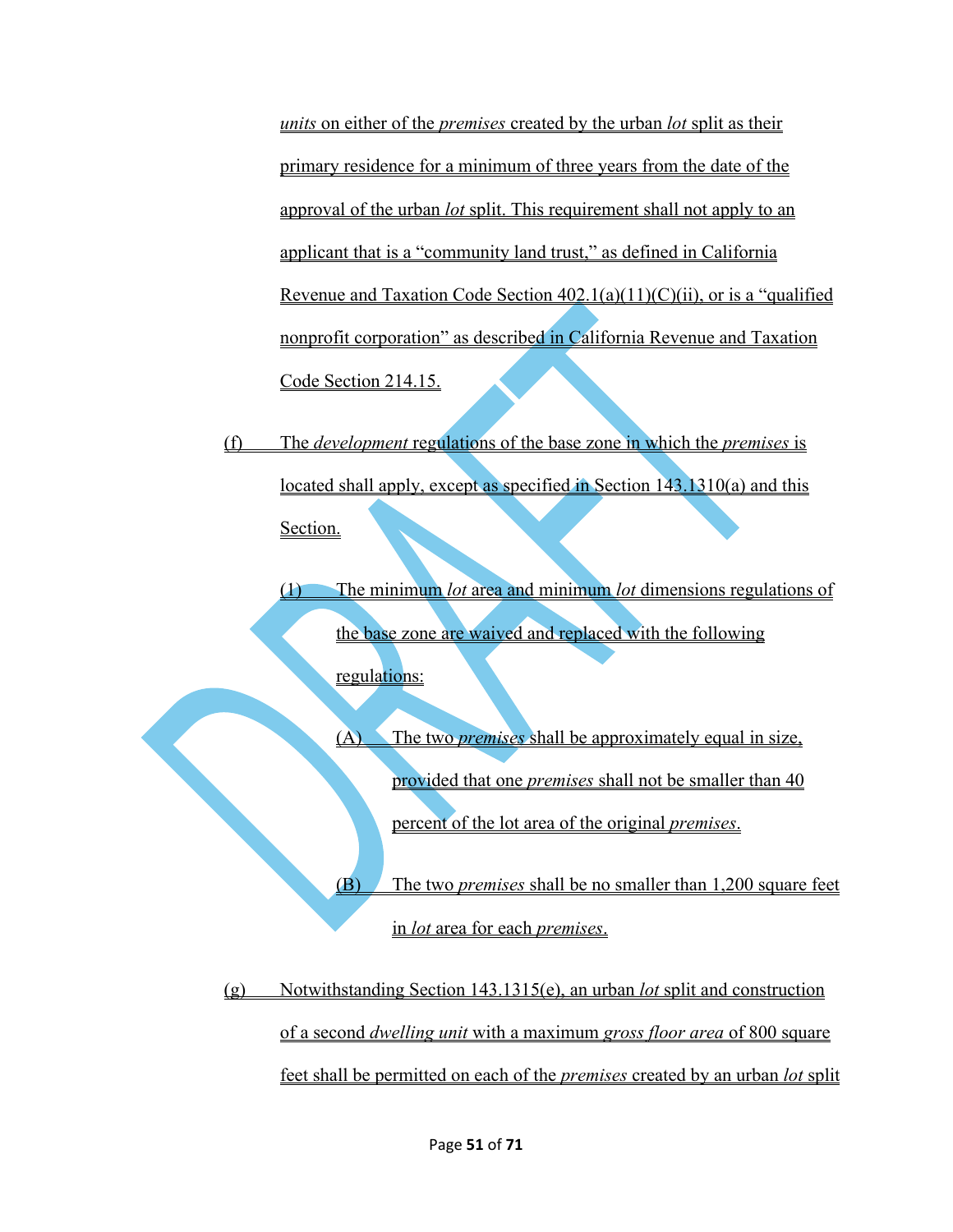regardless of non-compliance with one or more *development* regulations, with the exception of the *lot* requirements in Section 143.1315(e)(1)(A) and  $143.1315(e)(1)(B)$  which shall apply.

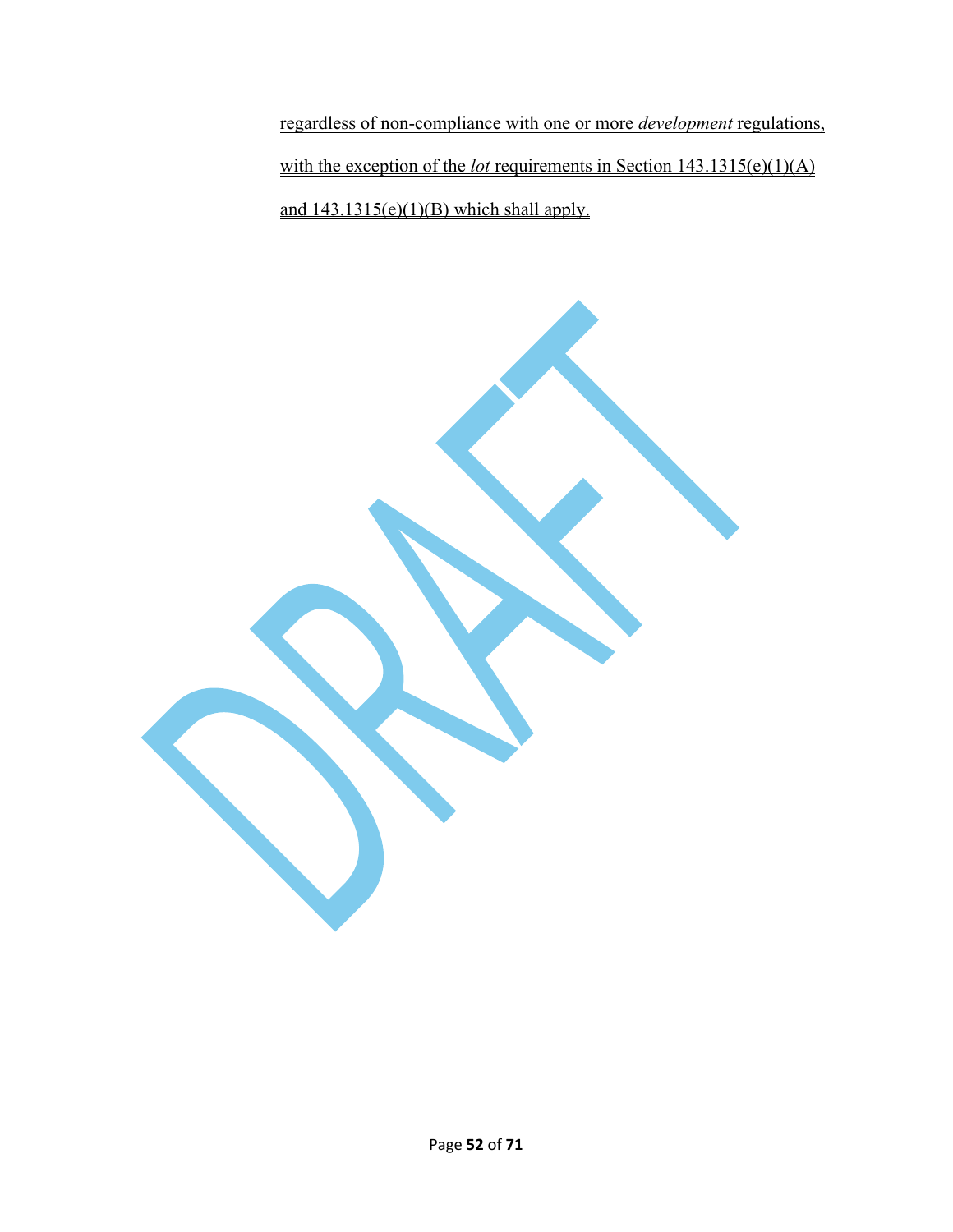# **Section 3: Amendments to ADU & JADU Regulations**

### <span id="page-52-0"></span>**§141.0302** *Accessory Dwelling Units* **and** *Junior Accessory Dwelling Units*

This section provides for the construction of *ADUs* and *JADUs* consistent with the requirements of State law and is intended to encourage the construction of *ADUs*  and *JADUs* through several local regulatory provisions, including encroachment into the interior side *yard* and rear *yard setbacks* up to the *property line*, the elimination of parking requirements for *ADUs* and *JADUs*, and an affordable housing bonus that provides one additional *ADU* for every deed-restricted affordable *ADU* constructed on the *premises*, as specified in the regulations below. *ADU*s are permitted in all zones allowing residential uses and *JADUs* are permitted in all single dwelling unit zones Single Dwelling Unit Zones by-right as a limited use in accordance with a Process One, indicated with an "L" in the Use Regulations Tables in Chapter 13, Article 1 (Base Zones) subject to the following regulations.

(a) The following definitions apply to this Section.

- (1) Single Dwelling Unit Zone means a zone that permits *single dwelling units* and does not permit *multiple dwelling units*.
- (2) Multiple Dwelling Unit Zone means a zone that permits *multiple dwelling units*.
- (ab) The following regulations are applicable to *ADUs* and *JADUs*: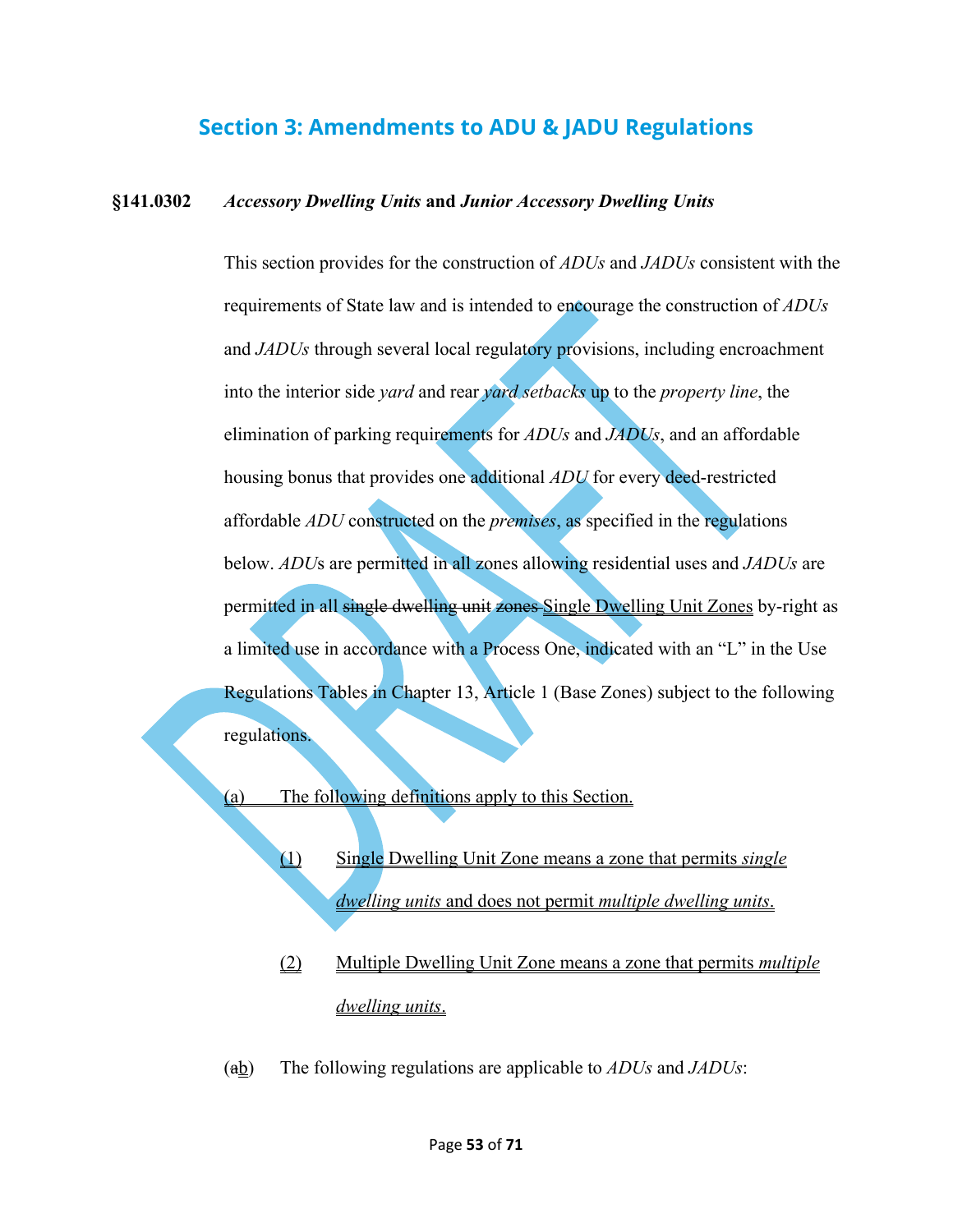- (1) Use Regulations
	- (A) One *ADU* and one *JADU* are permitted on a *premises*  located within a *single dwelling unit* zone Single Dwelling Unit Zone with an existing or proposed *single dwelling unit*.

(B) through (C) [No change in text]

(D) A *premises* that has utilized any of the provisions of Chapter 14, Article 3, Division 13 shall not construct an *Accessory Dwelling Unit* or *Junior Accessory Dwelling Unit* on the *premises.*

(2) *Development* Regulations

(A) through (C) [No change in text]

(D) The following *setback* allowances are applicable*:*

(i) Conversion of existing *structure* to an *ADU* or *JADU*. No *setback* is required for an existing *dwelling unit* or *accessory structure* that is converted to an *ADU* or *JADU,* or to a portion of an *ADU* or *JADU.* An *ADU* or *JADU* that is constructed in the same location and to the same dimensions as an existing *structure* may continue to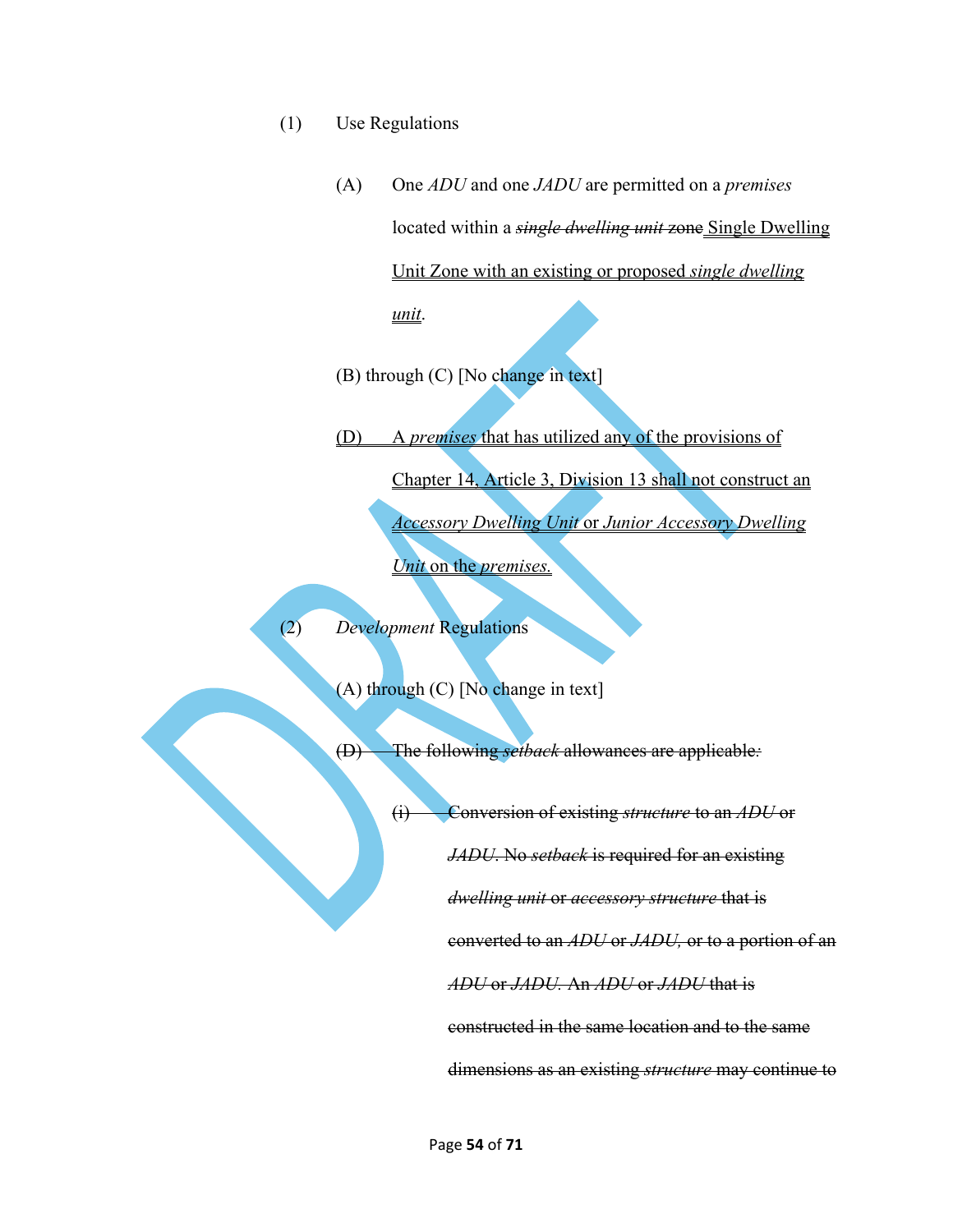observe the same *setbacks* as the *structure* it replaced.

(ii) New *ADU* and *JADU structures*. New *ADU* and *JADU structures* must comply with the front *yard* and *street* side *yard setbacks* of the zone. New *ADU* and *JADU structures* may encroach into the required interior side *yard* and rear *yard setbacks* up to the *property line* to accommodate construction of the *ADU* or *JADU*.

(D) No *setback* is required for an existing *dwelling unit* or *accessory structure* that is converted to an *ADU* or *JADU,* or to a portion of an *ADU* or *JADU.* An *ADU* or *JADU* that is constructed in the same location and to the same dimensions as an existing *structure* may continue to observe the same *setbacks* as the *structure* it replaced. (E) New *ADU* and *JADU structures* must comply with the front *yard* and *street* side *yard setbacks* of the zone. Interior side *yard* and rear *yard setbacks* for new *ADU* and *JADU structures* shall be provided as follows:

(i) One-*story ADU* or *JADU structures* that are 16 feet

in height or less may encroach into the required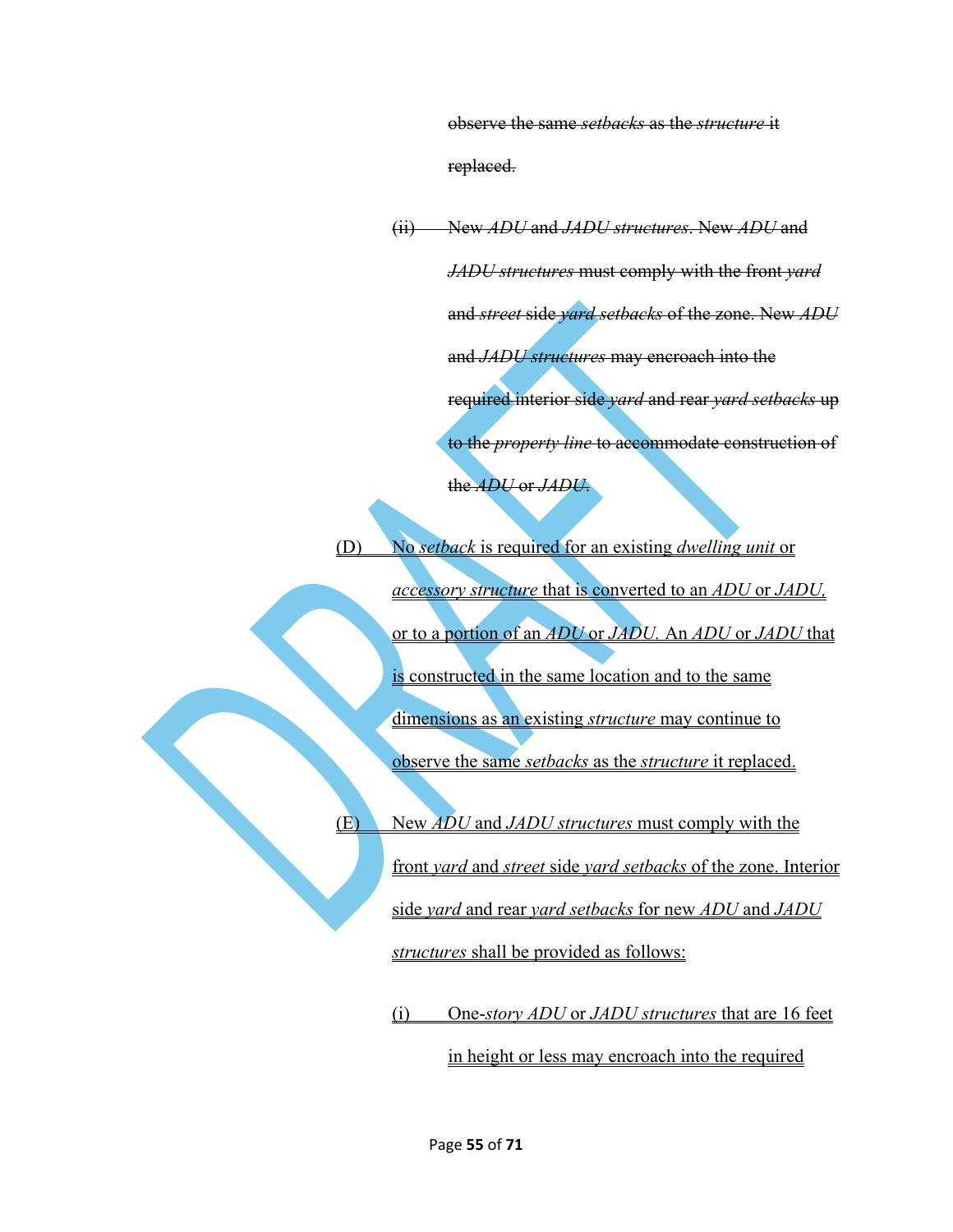interior side *yard* and rear *yard setbacks* up to the *property line*.

(ii) One-*story ADU* or *JADU structures* that exceed 16 feet in height and multi-*story ADU* or *JADU structures* may observe a 0-foot interior side *yard*  and rear *yard setback* unless the side or rear *property line* abuts another *premises* that is residentially zoned or developed with exclusively residential uses, in which case a 4-foot *setback* shall be observed.

(F) The following landscape regulations shall apply to the construction of an *ADU* or *JADU:*

> (i) If a *premises* contains three or more existing or proposed *ADUs*, one tree shall be provided on the *premises* for every 5,000 square feet of *lot* area, with a minimum of one tree per *premises*. If planting of a new tree is required to comply with this Section, the tree shall be selected in accordance with the Landscape Standards of the Land Development Manual and the City's Street Tree Selection Guide.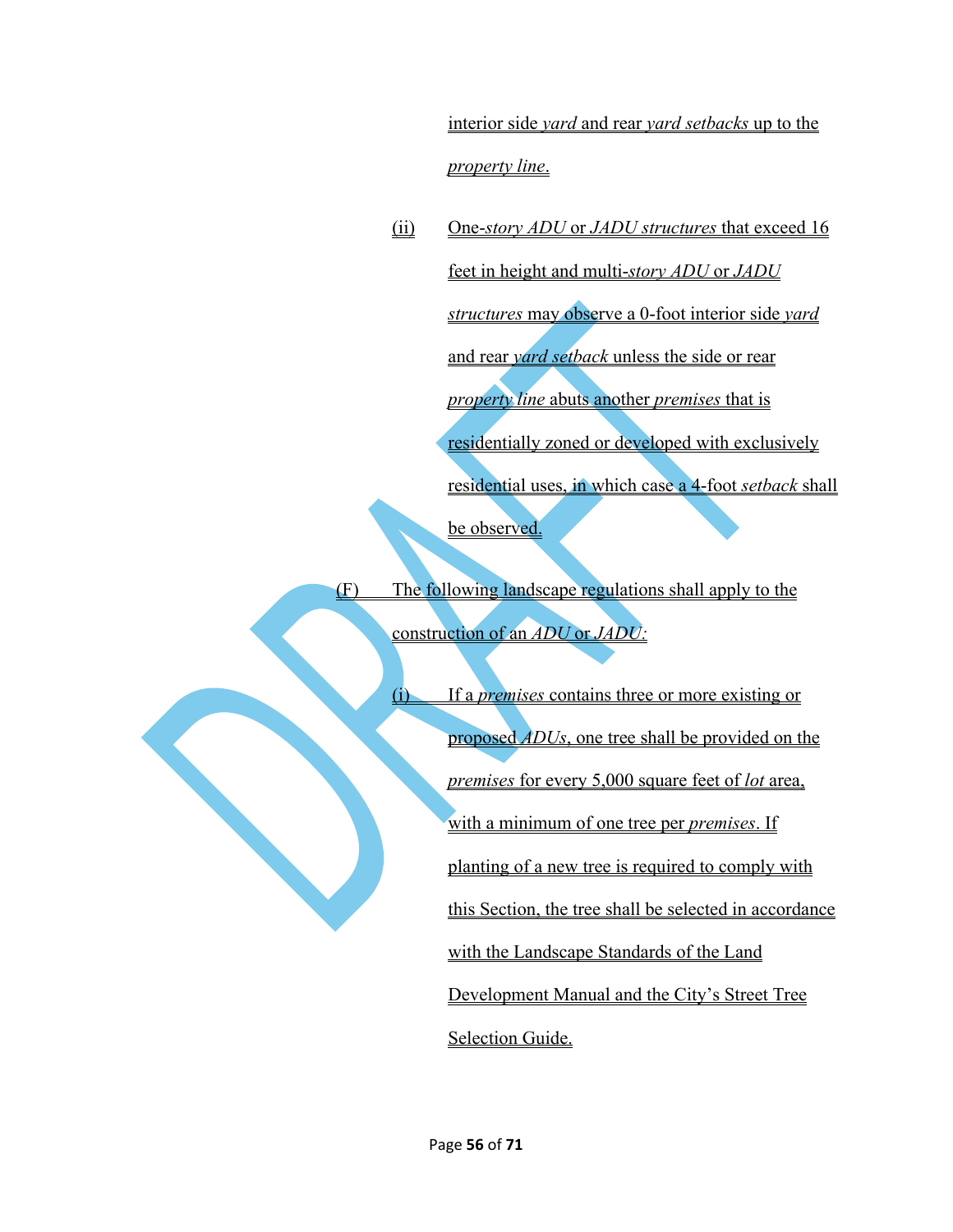(ii) *ADUs* constructed in accordance with Section  $141.0302(c)(2)(C)$  shall comply with the street tree requirements in Section 142.0409(a).

(EG) *ADUs* and *JADUs* shall not be required to provide fire sprinklers if they are not required for the primary *dwelling unit*. When located on a *premises* where the primary *dwelling unit* is protected with an automatic fire sprinkler system in accordance with Section R313 of the California Residential Code, a *ADU* or *JADU* shall be protected with an automatic fire sprinkler system.

(H) The construction of an *ADU* or *JADU* shall not require the correction of *previously conforming* conditions on the *premises*.

Parking Regulations

(A) through (B) [No change in text]

 $(C)$  Notwithstanding 141.0302(b)(2)(F), if, as a result of creating an *ADU* or *JADU,* an existing driveway curb cut will no longer lead to a safe and efficient *off-street parking space* that complies with the dimensions required in Table 142-05K of Section 142.0560, the driveway curb cut shall be closed to the satisfaction of the City Engineer.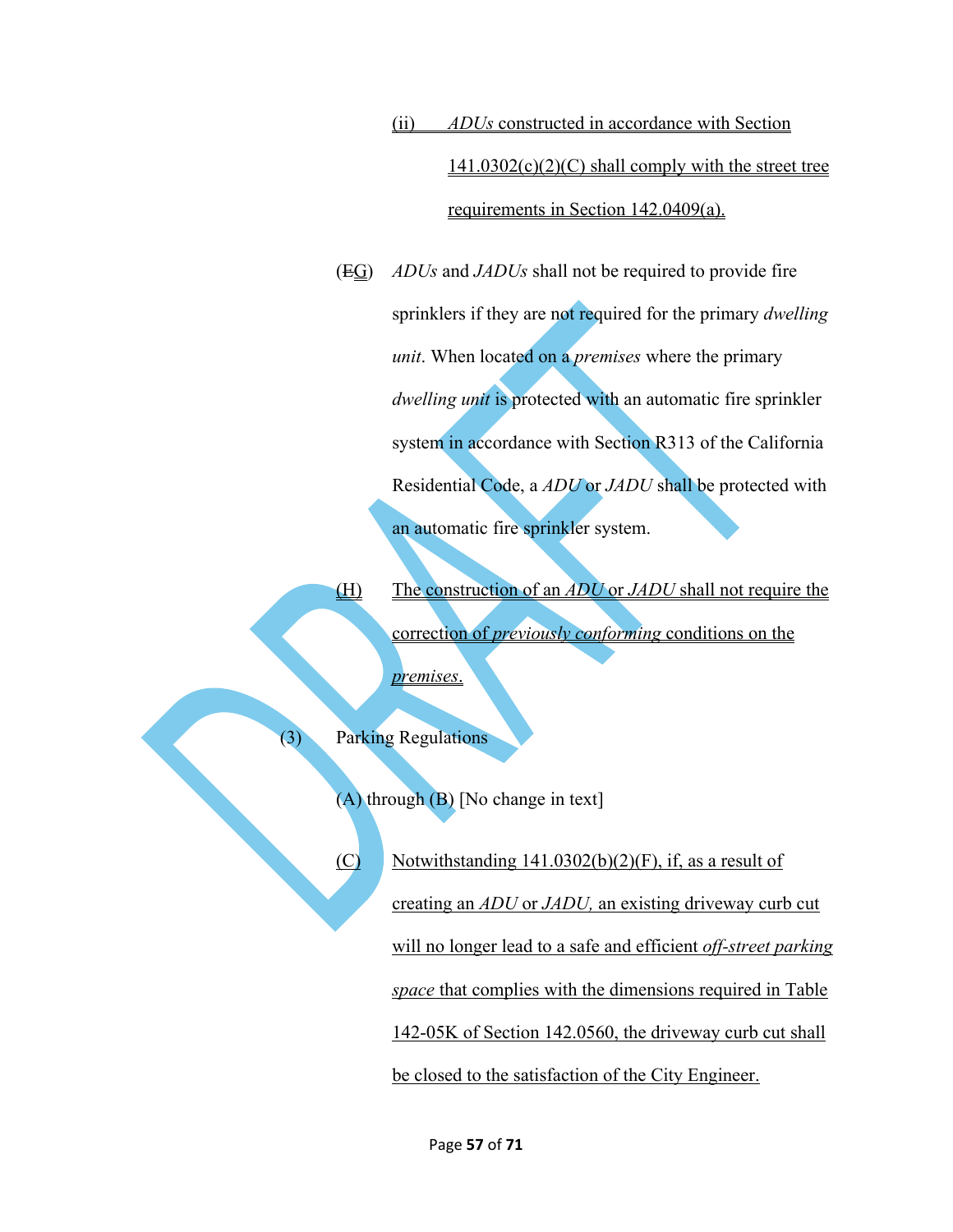- (4) [No change in text]
- $(\overline{bc})$  In addition to the requirements in Section 141.0302(a), the following additional regulations are applicable to *ADUs*:
	- (1) Use Regulations

(A) through (B) [No change in text]

- (2) *Development* Regulations
	- (A) [No change in text]
	- (B) No more than  $\Theta$  One *ADU* shall be permitted in a Single Dwelling Unit Zone on a *premises* with an existing or proposed *single dwelling unit*.
	- (C) *ADUs* located oOn a *premises* located in a Single Dwelling Unit Zone with an existing *multiple dwelling unit*, or a *premises* located in a Multiple Dwelling Unit Zone with an existing or proposed *multiple dwelling unit*, *ADUs* shall be permitted as follows:

(i) The number of *ADUs* permitted within the habitable area of an existing *multiple dwelling unit structure*  is limited to 25 percent of the total number of existing *dwelling units* in the *structure*, but in no case shall be less than 1 *ADU*; and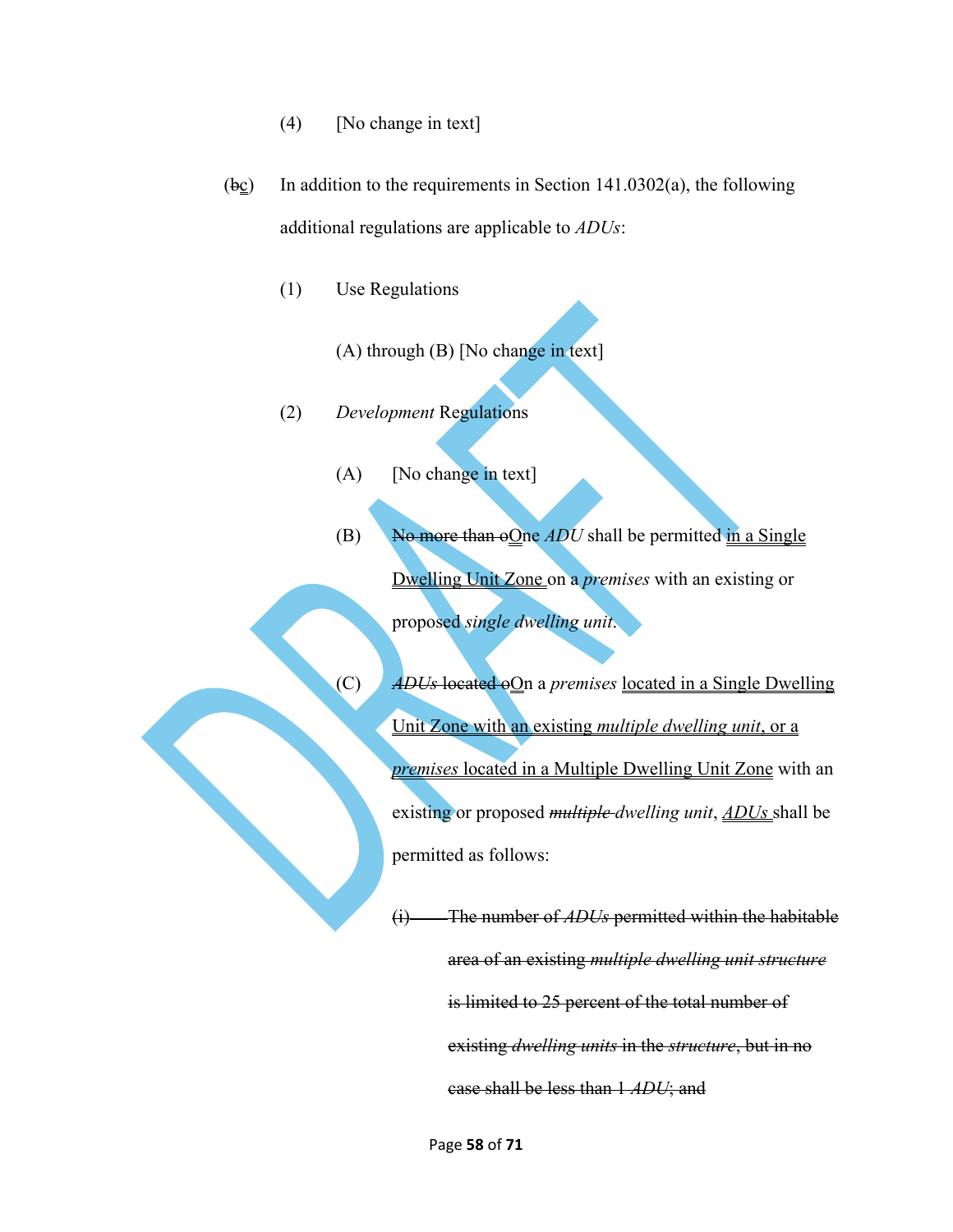(ii) Two *ADUs* that are detached from an existing *structure* are permitted; and

(i) Two *ADUs* that are attached to and/or detached from an existing or proposed *structure* are permitted; and

(ii) The number of *ADUs* permitted within the habitable area of an existing *dwelling unit structure* is limited to 25 percent of the total number of existing *dwelling units* in the *structure*, but in no case shall be less than 1 *ADU*; and

(iii) There is no limit on the number of *ADUs* permitted within the portions of existing *multiple dwelling unit structures* and associated *accessory structures*  that are not used as livable space, including, storage rooms, boiler rooms, passageways, attics, basements, or garages, if each *ADU* complies with state building standards for *dwelling units*.

(D) through (G) [No change in text]

- (cd) In addition to the requirements in Section 141.0302(a), *Junior Accessory Dwelling Units* are subject to the following additional regulations:
	- (1) Use Regulations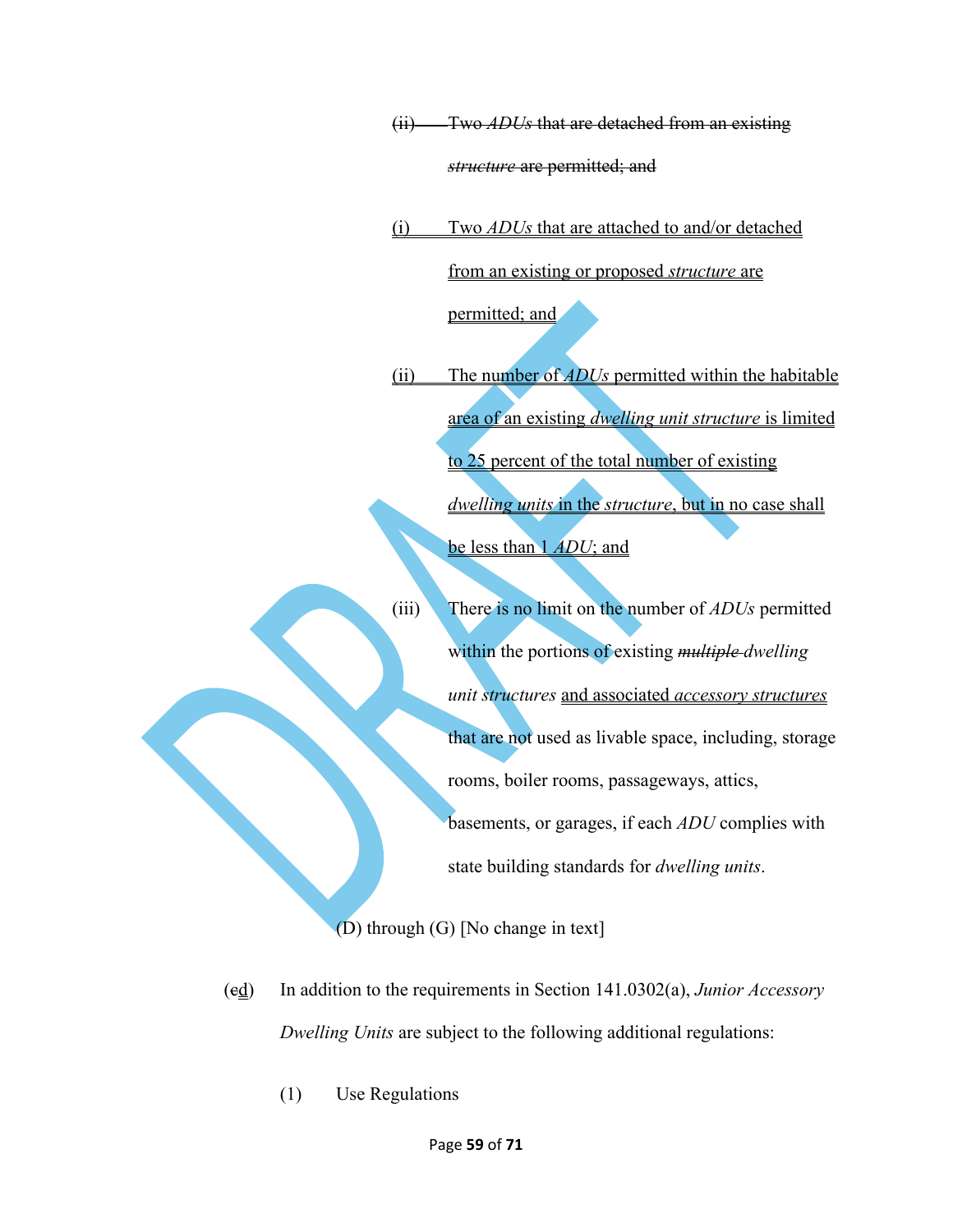### (A) though (C) [No change in text]

- (2) *Development* Regulations
	- (A) One *JADU* is permitted on a *premises* located within a *single dwelling unit* zone Single Dwelling Unit Zone with an existing or proposed primary *single dwelling unit*.

(B) through (C) [No change in text]

### **§142.0640 Impact Fees for Financing Public Facilities**

- (a) [No change in text.]
- (b) Payment of Fees

Development Impact Fees (as defined in California Government Code Section 66000) for applicable *development* shall be paid at the time required building permit fees are paid and no later than the first inspection of the *development* performed by the City in areas where Development Impact Fees have been established by City Council resolution or ordinance. Notwithstanding the above, the City Manager may also require the payment of Development Impact Fees for *development* that would increase demand for public facilities and/or result in the need for new public facilities. Development Impact Fees shall not be required for inclusionary *dwelling units* provided pursuant to Chapter 14, Article 2, Division 13 if the *applicant* has satisfied all the requirements of Division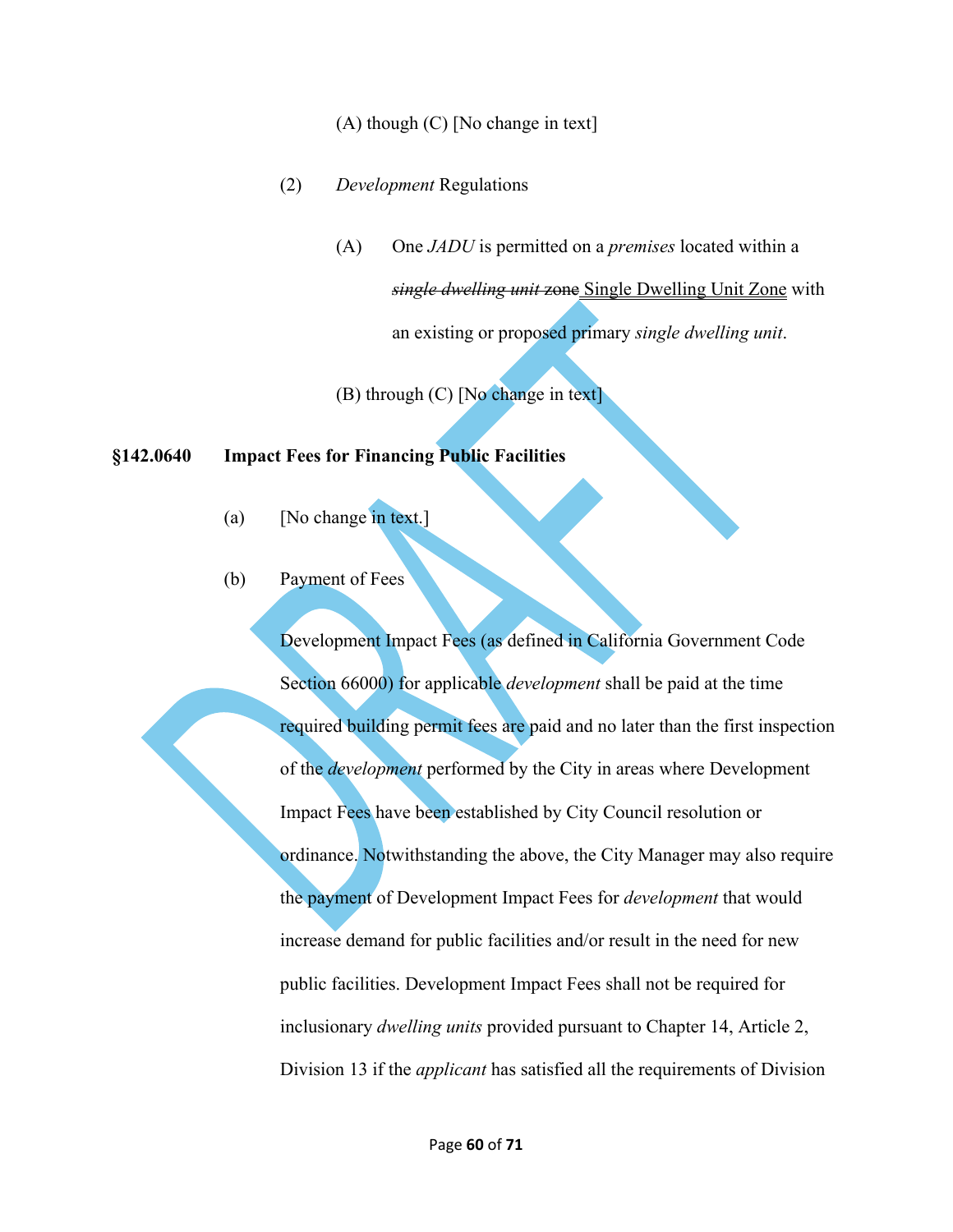13 for inclusionary *dwelling units* on the same *premises* as the market-rate *dwelling units*. The Development Impact Fee required by the City Manager shall be paid at the time required building permit fees are paid and no later than the first inspection of the *development* performed by the City.

Exemptions:

- (1) *Accessory Dwelling Units*, *Junior Accessory Dwelling Units*, *movable tiny houses*, and guest quarters are exempt from DIFs., except as follows:
	- (A) The first two *Accessory Dwelling Units* on a *premises* are exempt from the requirement to pay DIF, regardless of the *gross floor area* of the *Accessory Dwelling Unit*. *Accessory Dwelling Units* in excess of two *Accessory Dwelling Units* are also exempt from the requirement to pay DIF if the *gross floor area* of the *Accessory Dwelling Unit* is 750 square feet or less. All other *Accessory Dwelling Units* on a *premises* that exceed 750 square feet in *gross floor area*  shall be required to pay DIF at the *multiple dwelling unit*  rate, which shall be scaled in accordance with Resolution No. 313688 adopting the Citywide Park Development Impact Fee, and with Table 142-06A based upon the *Accessory Dwelling Unit* size, or shall be proportionate in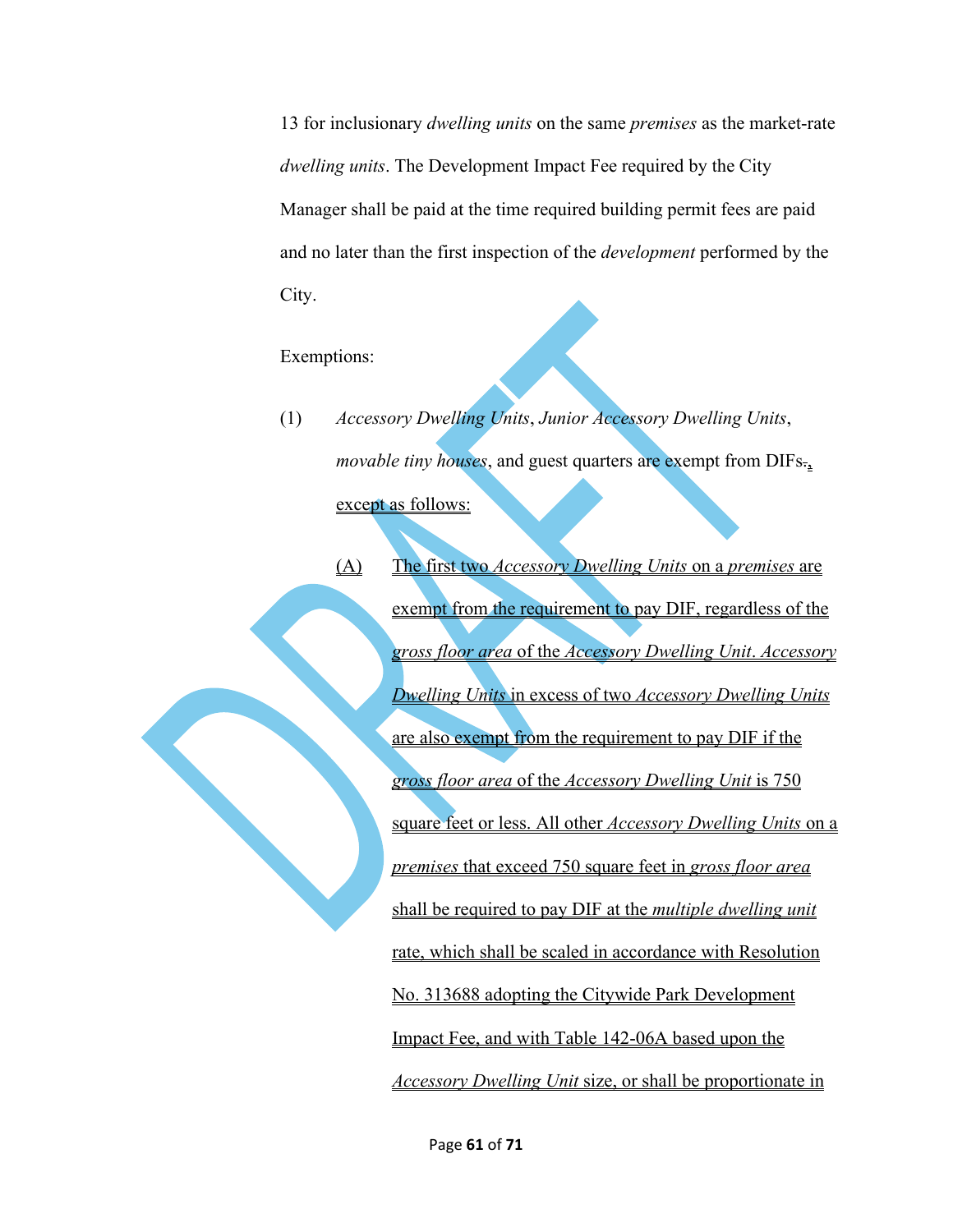relation to the square footage of the primary *dwelling unit*  on the *premises* at the *multiple dwelling unit* rate, whichever results in the lower DIF. In no case shall the DIF for the *Accessory Dwelling Unit* exceed the DIF for the primary *dwelling unit(s)*.

- $(2) (5)$  [No change in text.]
- (6) The first two *dwelling units* constructed in accordance with

Chapter 14, Article 3, Division 13 shall be exempt from the

requirement to pay DIF. The second and third *dwelling units* 

constructed in accordance with Chapter 14, Article 3, Division 13

shall be required to pay DIF, which shall be scaled in accordance

with Resolution No. 313688 adopting the Citywide Park

Development Impact Fee, and Table 142-06A based upon the

*dwelling unit* size.

## **Table 142-06A Scaled Development Impact Fee Rate for Specified Residential Development Utilizing the Housing Solutions Program**

| 1,251 | >     | <b>Full Fee</b> |
|-------|-------|-----------------|
| 1,201 | 1,250 | 99%             |
| 1,151 | 1,200 | 97%             |
| 1,101 | 1,150 | 95%             |
| 1,051 | 1,100 | 92%             |
| 1,001 | 1,050 | 90%             |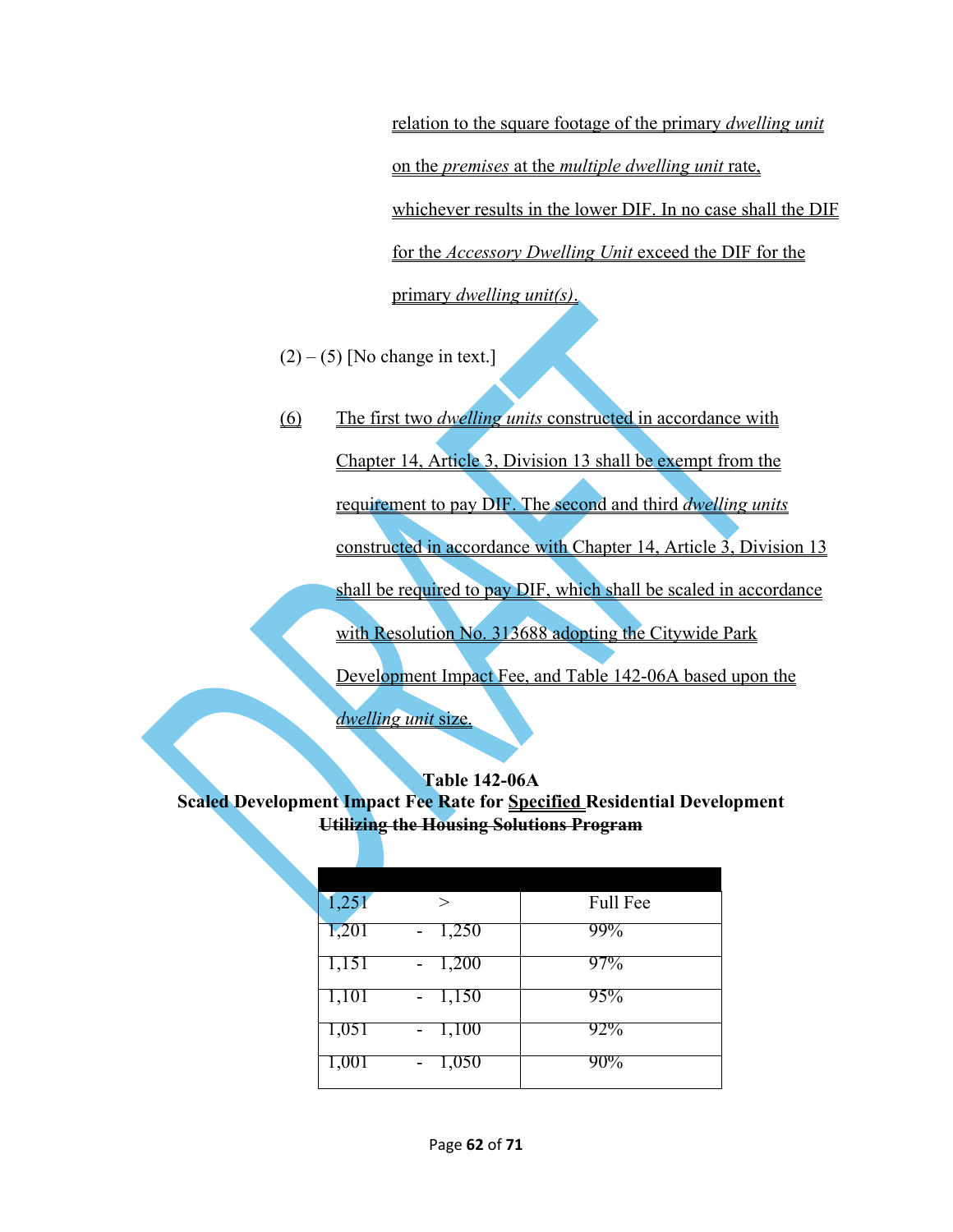| 951 | 1,000<br>$\overline{\phantom{a}}$ | 87%    |
|-----|-----------------------------------|--------|
| 901 | 950<br>$\overline{a}$             | 85%    |
| 851 | 900                               | 83%    |
| 801 | 850                               | $80\%$ |
| 751 | 800                               | 78%    |
| 701 | 750                               | 76%    |
| 651 | 700                               | 73%    |
| 601 | 650                               | 71%    |
| 551 | 600                               | 68%    |
| 501 | 550<br>$\overline{\phantom{a}}$   | 66%    |

 $(c) - (g)$  [No change in text.]

# **§151.0401 Uses Permitted in the Planned Districts**

(a) The uses identified in Chapter 14, Article 1 (Separately Regulated Uses) may be permitted in planned districts as limited uses subject to supplemental regulations, or conditional uses requiring a Neighborhood Use Permit or Conditional Use Permit in accordance with the rules and procedures in Chapter 14, Article 1.

(b) The permit process for a separately regulated use shall be determined in accordance with applicable planned district use regulations, with the exception of transitional housing facilities and *permanent supportive housing*,which shall be permitted in accordance with Section 141.0313 and Section 141.0315 in all planned district zones that permit transitional housingfacilities as a conditional use. the following uses, which shall be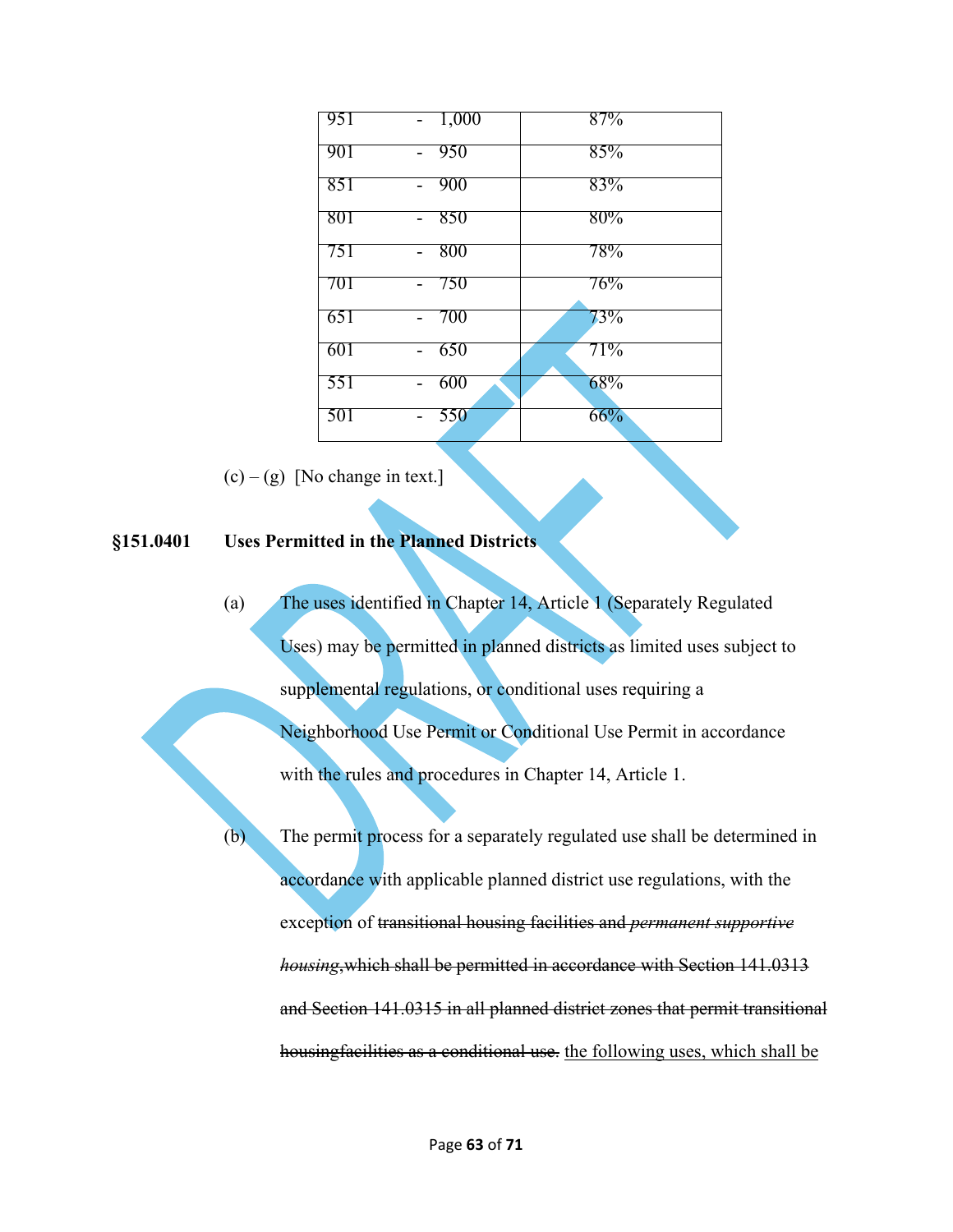permitted as a Process 1 *construction permit* in all planned district zones that permit the use as either a limited or conditional use:

- (1) *Accessory Dwelling Units and Junior Accessory Dwelling Units*  shall be permitted in accordance with the regulations in Section 141.0302.
- (2) Transitional housing facilities shall be permitted in accordance with the regulations in Section 141.0313.
- (3) *Permanent supportive housing* shall be permitted in accordance with the regulations in Section 141.0315.
- (c) Where the use and accompanying permit process for a separately regulated use is not provided for within a planned district, but upon request of the applicant, the City Manager determines a separately regulated use, identified in Chapter 14, Article 1, meets the purpose and intent of the applicable planned district zone, that separately regulated use may be processed in accordance with the zone in the Use Regulations Tables in Chapter 13, Article 1 (Base Zones) that most closely meets the purpose and intent of the applicable planned district zone in terms of permitted uses within the zone and the allowable intensity of those uses.
- (d) In case of conflict between Section 151.0401 and regulations for a planned district, the planned district regulations shall apply, with the exception of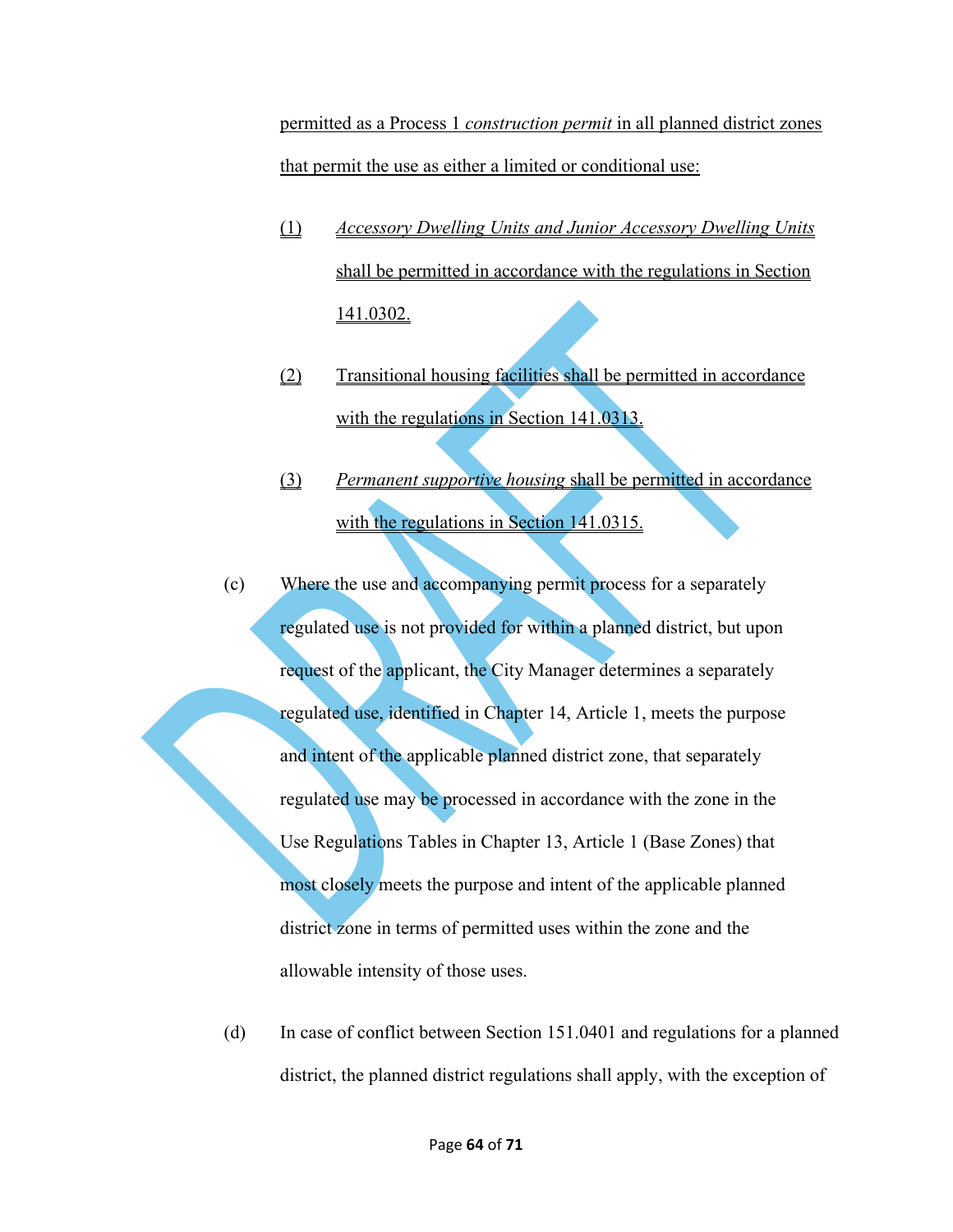*Accessory Dwelling Units*, *Junior Accessory Dwelling Units*, transitional

housing facilities and *permanent supportive housing*, which shall be

permitted in accordance with Section 151.0401.

# **§155.0238 Use Regulations Table of CU Zones**

The uses allowed in the CU zones are shown in Table 155-02C:

| <b>Use Categories/Subcategories</b>                     | Zone        |                             | <b>Zones</b>             |                |      |   |
|---------------------------------------------------------|-------------|-----------------------------|--------------------------|----------------|------|---|
| [See Land Development Code                              | Designator  |                             |                          |                |      |   |
| Section 131.0112 for an                                 | 1st & 2nd   |                             | CU-                      |                |      |   |
| explanation and descriptions                            | >>          |                             |                          |                |      |   |
| of the Use Categories,<br>Subcategories, and Separately | $3rd \gg$   | $1-$                        | $2 -$                    |                | $3-$ |   |
| <b>Regulated Uses]</b>                                  |             | (1)                         |                          |                |      |   |
|                                                         | $4th \ge 1$ | 2                           | 5<br>3<br>$\overline{4}$ | $3^{(2)}(1 6)$ | 7    | 8 |
|                                                         |             |                             |                          | 2)             |      |   |
| <b>Open Space through Residential – Single</b>          |             |                             |                          |                |      |   |
| <b>Dwelling Units</b> [No change in text.]              |             |                             |                          |                |      |   |
| <b>Separately Regulated Residential Uses</b>            |             |                             |                          |                |      |   |
| <b>Accessory Dwelling Units</b>                         |             | $\underline{\underline{L}}$ | Ţ                        | Ţ              |      |   |
| Boarder & Lodger Accommodations [No                     |             | [No change in text.]        |                          |                |      |   |
| change in text.]                                        |             |                             |                          |                |      |   |
| <b>Companion Units</b>                                  |             | F                           |                          |                |      |   |
| <b>Continuing Care Retirement Communities</b>           |             |                             | [No change in text.]     |                |      |   |
| through Home Occupations [No change in                  |             |                             |                          |                |      |   |
| text.                                                   |             |                             |                          |                |      |   |
| Junior <b>Accessory Dwelling Units</b>                  |             | F <sub>z</sub>              |                          |                |      |   |
| <b>Residential – Separately Regulated</b>               |             |                             | [No change in text.]     |                |      |   |
| Uses - Live/Work Quarters through                       |             |                             |                          |                |      |   |
| <b>Signs - Separately Regulated Signs</b>               |             |                             |                          |                |      |   |
| Uses - Theater Marquee [No change                       |             |                             |                          |                |      |   |
| in text.]                                               |             |                             |                          |                |      |   |

# **Table 155-02C Use Regulations Table for CU Zones**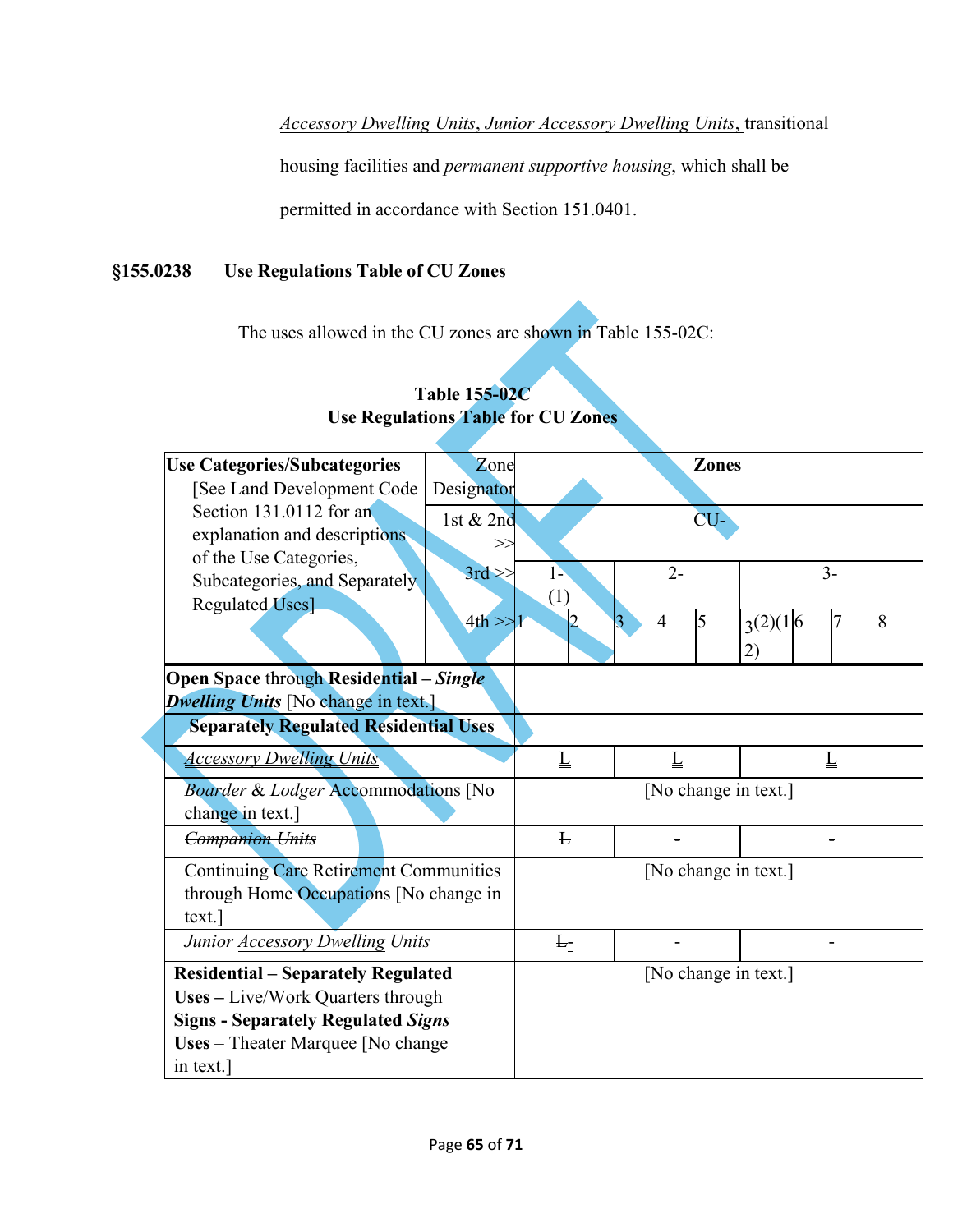# **Footnotes for Table 155-02C**

(1) through  $(13)$  [No change in text.]

# **§1516.0107 Administration and Permits**

(a) through (c) [No change in text.]

# **Table 1516-01A Type of Development Proposal and Applicable Regulations**

|    | <b>Type of Development Proposal</b>                                                                                                                                                                                                                                                                                                                                                                                                                                                                              | <b>Applicable Sections</b>   | <b>Required</b>                           |
|----|------------------------------------------------------------------------------------------------------------------------------------------------------------------------------------------------------------------------------------------------------------------------------------------------------------------------------------------------------------------------------------------------------------------------------------------------------------------------------------------------------------------|------------------------------|-------------------------------------------|
|    |                                                                                                                                                                                                                                                                                                                                                                                                                                                                                                                  |                              | <b>Permit /Decision</b><br><b>Process</b> |
| 1. | Interior building modifications or<br>$\bullet$<br>interior repairs<br>Interior alterations that do not require<br>$\bullet$<br>any building permit                                                                                                                                                                                                                                                                                                                                                              | Exempt from this<br>Division | No permit<br>required by this<br>Division |
| 2. | Renewal of roof coverings of any<br>building permitted by the California<br>Building Code and the California<br>Residential Code, where the existing<br>roofing material, roof structure, or roof<br>diaphragm is not altered<br>Repair, renewal, or replacement of any<br>exterior wall finish or material where<br>the existing material type or color is not<br>altered<br>Repair, renewal, or replacement of any<br>building windows where the existing<br>window type, material, or color is not<br>altered | Exempt from this<br>Division | No permit<br>required by this<br>Division |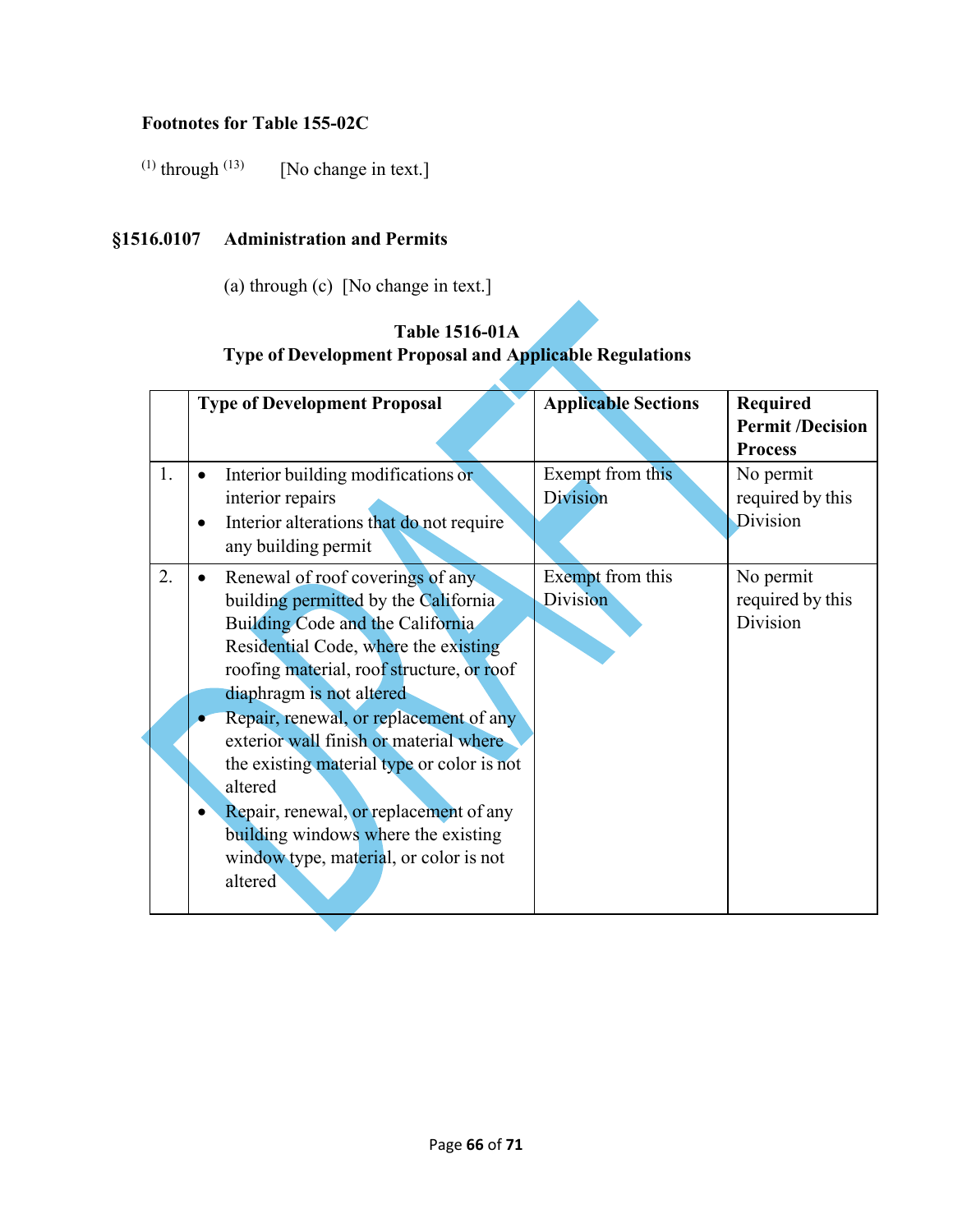|                                                             | <b>Type of Development Proposal</b>                                                                                                                                                                                                                                                                                                                                                                                                                                                                                                                                                                                                                                                                                                                                                                                                                                                                | <b>Applicable Sections</b>                                                                                                                                                   | <b>Required</b><br><b>Permit /Decision</b><br><b>Process</b>  |
|-------------------------------------------------------------|----------------------------------------------------------------------------------------------------------------------------------------------------------------------------------------------------------------------------------------------------------------------------------------------------------------------------------------------------------------------------------------------------------------------------------------------------------------------------------------------------------------------------------------------------------------------------------------------------------------------------------------------------------------------------------------------------------------------------------------------------------------------------------------------------------------------------------------------------------------------------------------------------|------------------------------------------------------------------------------------------------------------------------------------------------------------------------------|---------------------------------------------------------------|
| 3.<br>$\bullet$<br>٠<br>$\bullet$<br>$\bullet$<br>$\bullet$ | Re-roofing (where the existing roofing<br>material, roof structure, or roof<br>diaphragm is altered)<br>Repainting or recoloring of exterior<br>surfaces where the existing exterior<br>building color is altered<br>Any addition to or alteration of any<br>non-historical structure which is <i>minor</i><br>in scope.<br>New construction of any non-habitable<br>accessory structure that does not exceed<br>100 square feet in gross floor area and<br>that would not be visible from the<br>public right-of-way.<br>Conversion of existing habitable or<br>non-habitable areas to an <i>Accessory</i><br><b>Dwelling Unit or Junior Accessory</b><br>Dwelling Unit, or the construction of<br>an attached or detached Accessory<br><b>Dwelling Unit or Junior Accessory</b><br><b>Dwelling Unit, in accordance with</b><br>Section 141,0302 and the applicable<br>Sections of this Division. | 1516.0124, 1516.0125,<br>1516.0126, 1516.0131,<br>1516.0132, Appendix<br>A, Appendix B,<br>Appendix C, Appendix<br>D, and Appendix F                                         | Ministerial<br>Permit/Process<br>One                          |
| 4.<br>٠<br>٠                                                | New construction of any building or<br>primary structure<br>New construction of any habitable<br>accessory structure<br>New construction of any non-habitable<br>accessory structure that exceeds 100<br>square feet in gross floor area<br>New construction of any non-habitable<br>accessory structure that would be<br>visible from the public right-of-way<br>Signs<br>Walls or fences<br>Any addition to or alteration of any<br>non-historical structure which is <i>major</i><br>in scope.                                                                                                                                                                                                                                                                                                                                                                                                  | 1516.0124, 1516.0125,<br>1516.0126, 1516.0127,<br>1516.0128, 1516.0130-<br>1516.0140, Appendix<br>A, Appendix B,<br>Appendix C, Appendix<br>D, Appendix E, and<br>Appendix F | Neighborhood<br>Development<br>Permit<br>(NDP)/Process<br>Two |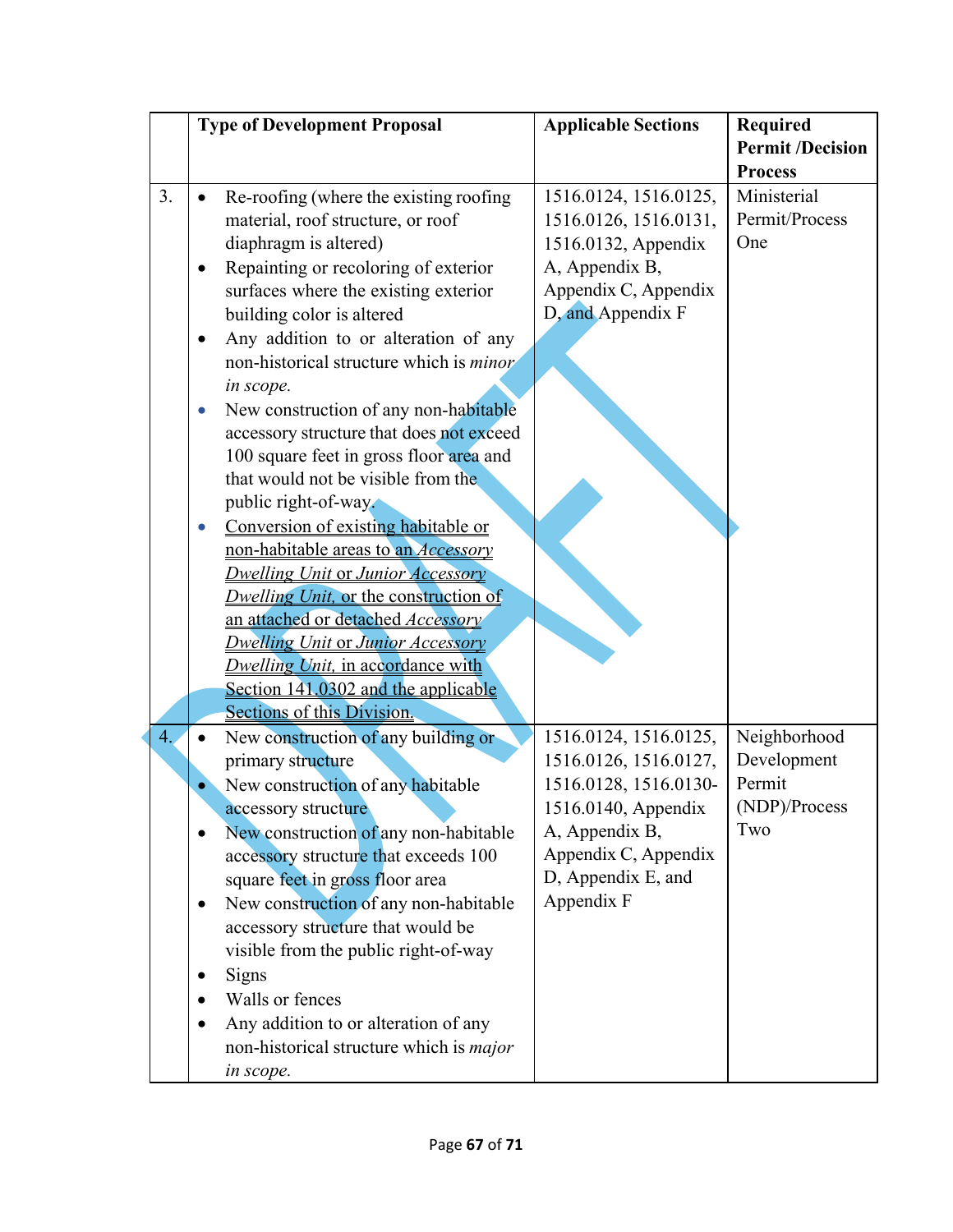|    | <b>Type of Development Proposal</b>            | <b>Applicable Sections</b> | <b>Required</b>         |
|----|------------------------------------------------|----------------------------|-------------------------|
|    |                                                |                            | <b>Permit /Decision</b> |
|    |                                                |                            | <b>Process</b>          |
| 5. | Development projects on locations<br>$\bullet$ | 1516.0108                  | Site                    |
|    | wherean archaeological site has been           |                            | Development             |
|    | identified                                     |                            | Permit                  |
|    |                                                |                            | (SDP)/Process           |
|    |                                                |                            | Three                   |
|    |                                                |                            |                         |
|    |                                                |                            |                         |
|    |                                                |                            |                         |
|    |                                                |                            |                         |
| 6. | Grading or any improvement which<br>$\bullet$  | 143.0201-143.0280,         | Varies                  |
|    | could directly affect an archaeological        | 1516.0108                  |                         |
|    | resource, tribal cultural resource, or         |                            |                         |
|    | early San Diego descendant resource.           |                            |                         |
|    |                                                |                            |                         |
|    |                                                |                            |                         |
|    |                                                |                            |                         |
|    |                                                |                            |                         |
|    |                                                |                            |                         |

# **§1516.0112 Use Regulations for Old Town San Diego Residential Zones**

The uses allowed in the Old Town San Diego Residential zones are shown in Table1516-01B:

# **Table 1516-01B**

**Use Regulations for Old Town Residential Zones**

| <b>Use Categories/Subcategories</b><br>[See Section 131.0112 for an                             | Zone Designator | Zones |                     |       |       |
|-------------------------------------------------------------------------------------------------|-----------------|-------|---------------------|-------|-------|
| explanation and descriptions of                                                                 | 1st $& 2nd \gg$ | OTRS- |                     | OTRM- |       |
| the Use Categories, Subcategories,<br>$3rd \gg$<br>$4th \geq$<br>and Separately Regulated Uses] |                 |       | 1-                  |       | $2 -$ |
|                                                                                                 |                 |       |                     |       |       |
| <b>Open Space through Residential – Single Dwelling</b><br>Units [No change in text.]           |                 |       | [No change in text] |       |       |
| <b>Separately Regulated Residential Uses</b>                                                    |                 |       |                     |       |       |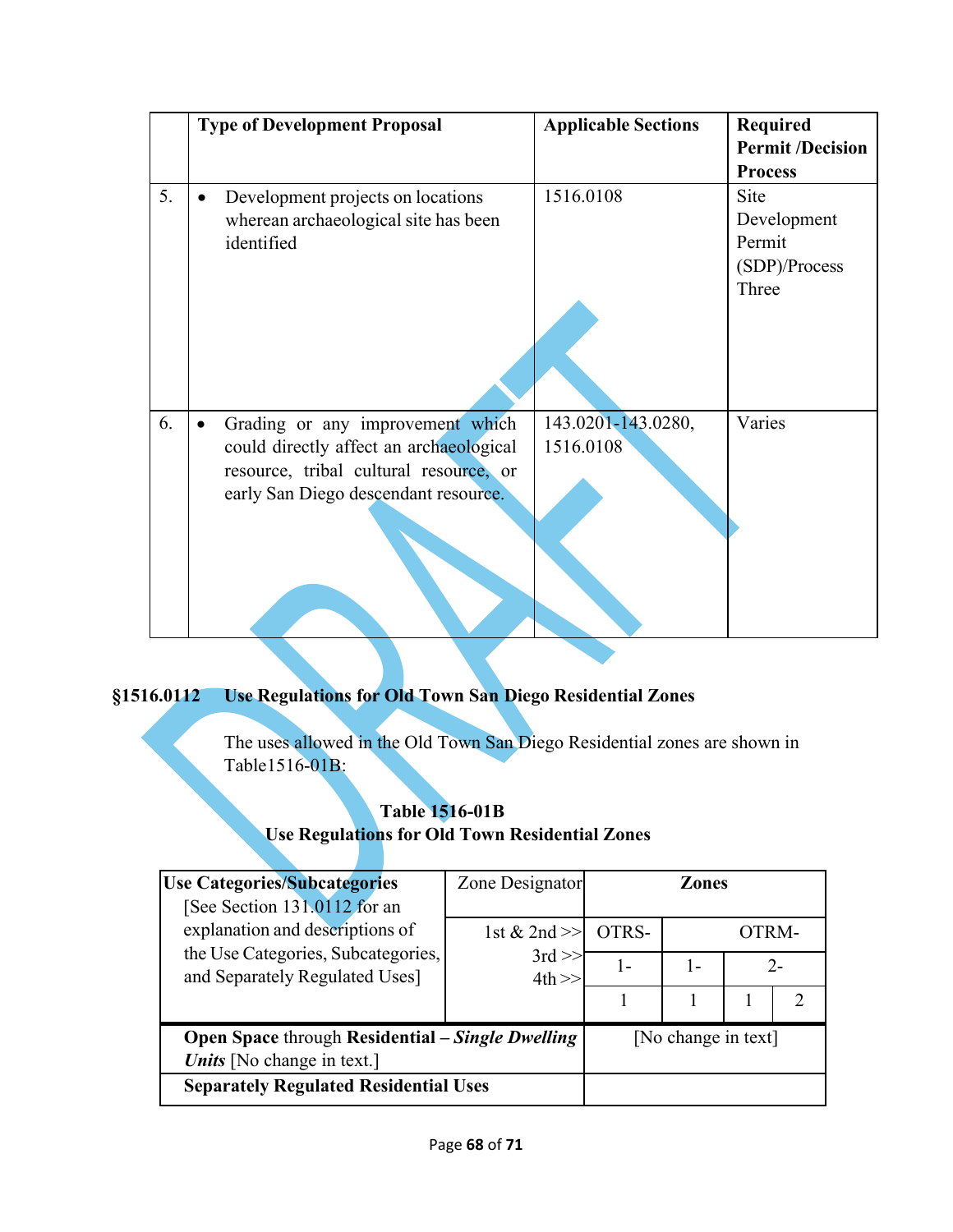| <b>Accessory Dwelling Units</b>                          |                     |                     |  |
|----------------------------------------------------------|---------------------|---------------------|--|
| <i>Boarder &amp; Lodger Accommodations</i> [No change in |                     | [No change in text] |  |
| text.]                                                   |                     |                     |  |
| <del>Companion Units</del>                               |                     |                     |  |
| Continuing Care Retirement Communities through           | [No change in text] |                     |  |
| Home Occupations [No change in text.]                    |                     |                     |  |
| Junior <b>Accessory Dwelling Units</b>                   |                     |                     |  |
| <b>Residential – Separately Regulated Uses –</b>         |                     | [No change in text] |  |
| Live/Work Quarters through Signs - Separately            |                     |                     |  |
| <b>Regulated Signs Uses</b> – Theater Marquee Mo         |                     |                     |  |
| change in text.]                                         |                     |                     |  |

# **Footnotes for Table 1516-01B**

(1) through  $(7)$  [No change in text.]

# **§1516.0117 Use Regulations for Old Town San Diego Commercial Zones**

The uses allowed in the Old Town San Diego Commercial zones are shown in Table1516-01D:

# **Table 1516-01D Use Regulations for Old Town Commercial Zones**

| <b>Use Categories/Subcategories</b>                 | Zone              |                     |       | Zones                |        |   |
|-----------------------------------------------------|-------------------|---------------------|-------|----------------------|--------|---|
| [See Section 131.0112 for an                        | <b>Designator</b> |                     |       |                      |        |   |
| explanation and descriptions of                     | 1st & $2nd$       |                     | OTCC- |                      | OTMCR- |   |
| the Use Categories,                                 | $3rd \gg$         | $1-$                | $2 -$ | $3 -$                |        |   |
| Subcategories, and Separately                       | $4th \gg$         |                     | 3     | 2                    |        | 3 |
| <b>Regulated Uses]</b>                              |                   |                     |       |                      |        |   |
| <b>Open Space through Residential – Single</b>      |                   | [No change in text] |       |                      |        |   |
| <b>Dwelling Units No change in text.</b> ]          |                   |                     |       |                      |        |   |
| <b>Separately Regulated Residential Uses</b>        |                   |                     |       |                      |        |   |
| <b>Accessory Dwelling Units</b>                     |                   |                     |       |                      |        |   |
| Boarder & Lodger Accommodations                     |                   |                     |       |                      |        |   |
| <b>Companion Units</b>                              |                   |                     |       |                      |        |   |
| Employee Housing through Housing for Senior         |                   |                     |       | [No change in text.] |        |   |
| Citizens:                                           |                   |                     |       |                      |        |   |
| <b>Junior Units Junior Accessory Dwelling Units</b> |                   |                     |       |                      |        |   |
| <b>Residential - Separately Regulated Uses -</b>    |                   |                     |       | [No change in text.] |        |   |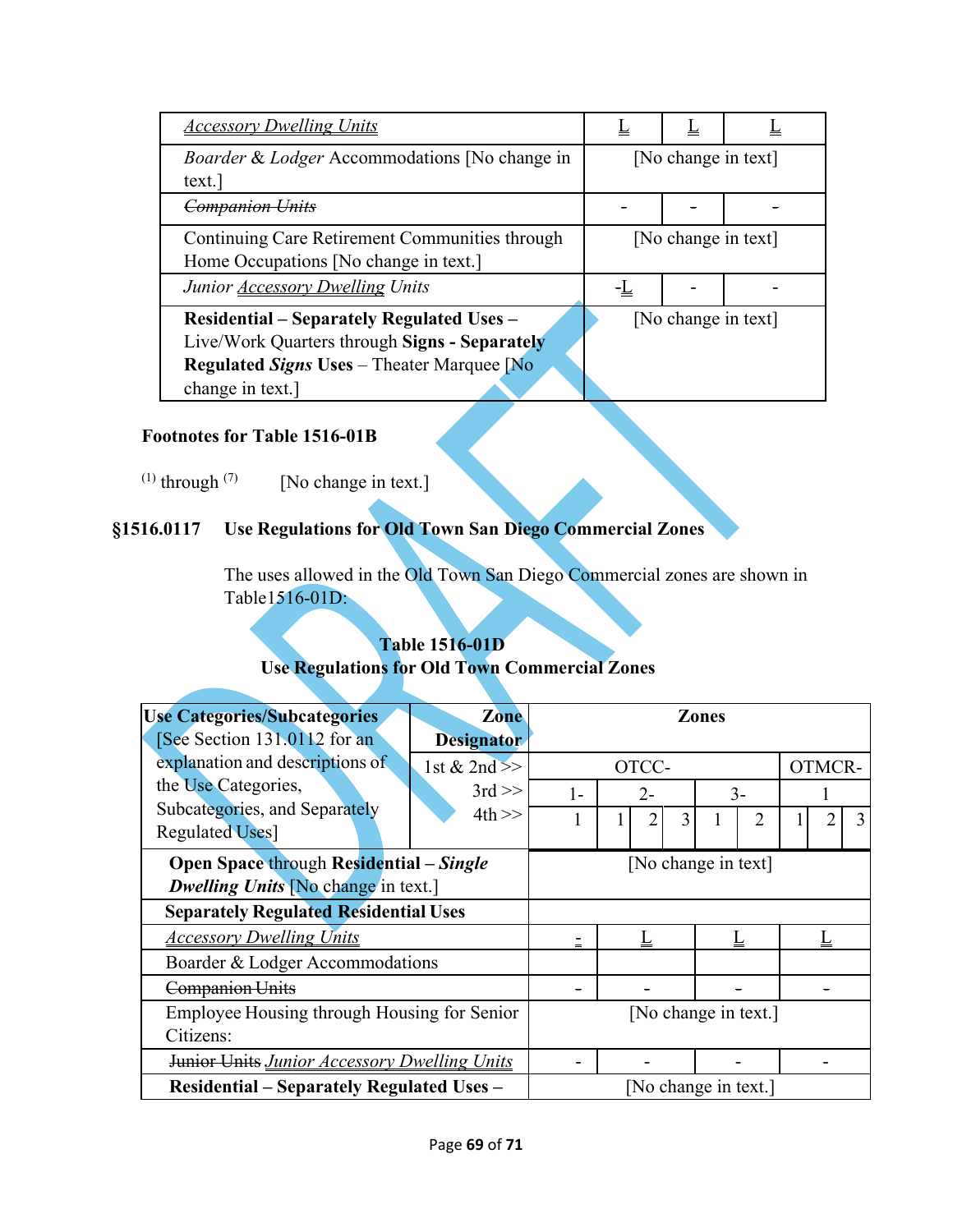| Live/Work Quarters through Signs -               |  |
|--------------------------------------------------|--|
| <b>Separately Regulated Signs Uses – Theater</b> |  |
| Marquee [No change in text.]                     |  |

## **Footnotes for Table 1516-01D**

(1) through  $(7)$  [No change in text.]

# **§1516.0122 Use Regulations for Old Town San Diego Open Space-Park Zones**

The uses allowed in the Old Town San Diego Open Space-Park zones are shown in Table1516-01F:

| <b>Use Categories/</b><br>Zone             |             | <b>Zones</b>        |                     |  |
|--------------------------------------------|-------------|---------------------|---------------------|--|
| <b>Subcategories</b>                       | Designator  |                     |                     |  |
| [See Section 131.0112]                     | 1st & 2nd>> | OTOP-               |                     |  |
| for Use Categories,                        | $3rd \gg$   | 1-                  | $2 -$               |  |
| Subcategories, and                         | $4th \gg$   |                     |                     |  |
| Separately                                 |             | 1                   | 1                   |  |
| <b>Regulated Uses</b>                      |             |                     |                     |  |
| Open Space through Residential - Single    |             |                     | [No change in text] |  |
| <b>Dwelling Units</b> [No change in text.] |             |                     |                     |  |
| <b>Separately Regulated Residential</b>    |             |                     |                     |  |
| <b>Uses</b>                                |             |                     |                     |  |
| <b>Accessory Dwelling Units</b>            |             | $=$                 | Ξ                   |  |
| Boarder & Lodger Accommodations            |             | [No change in text] |                     |  |
| <b>Companion Units</b>                     |             |                     |                     |  |
| <b>Employee Housing through Housing</b>    |             | [No change in text] |                     |  |
| for Senior Citizens:                       |             |                     |                     |  |
| Junior Units Junior Accessory              |             |                     |                     |  |
| <b>Dwelling Units</b>                      |             |                     |                     |  |
| <b>Residential – Separately Regulated</b>  |             |                     | [No change in text] |  |
| Uses - Live/Work Quarters through          |             |                     |                     |  |
| <b>Signs - Separately Regulated Signs</b>  |             |                     |                     |  |
| Uses – Theater Marquee [No change in       |             |                     |                     |  |
| text.                                      |             |                     |                     |  |

# **Table 1516-01F Use Regulations for Old Town Open Space-Park Zones**

**§ 1516.0131 Accessory Buildings for Old Town San Diego Residential Zones**